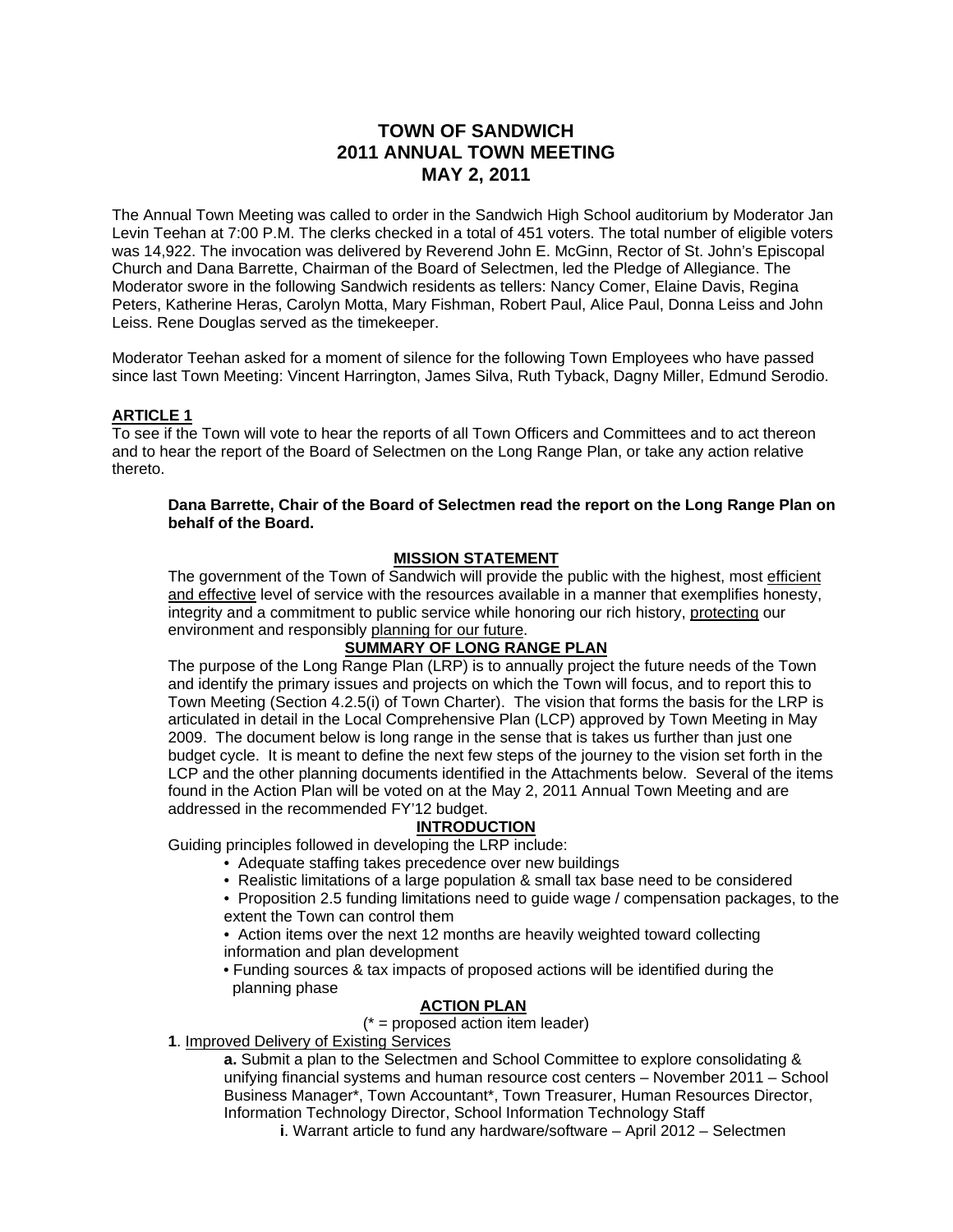**ii**. Consider "Chief Financial Officer" position – Jan 2012 – Selectmen, School **Committee** 

**b.** Implement Pay-As-You-Throw – July 2011 –Director of Public Works\*

**i.** Warrant article for transfer station enterprise fund – May 2011 – Selectmen

**ii.** Resolve SEMASS contract issue – 2011 – Director of Public Works

**c**. Submit a plan to the Selectmen to improve delivery of senior services – September 2011 – Council on Aging Director\*, Public Health Nurse

**i**. Warrant article to fund initial step(s) – April 2012 – Selectmen

**d**. Review recreational facilities & existing Recreation Field Development Plan with the Selectmen – December 2011 – Recreation Director\*

**i.** Issue RFP for additional recreational uses / services at Sandwich Hollows Golf Club (provided special legislation passes) – October 2011 – Selectmen, Town Manager's Office\*, Golf Director

**ii.** Warrant article to fund first step(s) of recreation plan – April 2012 – Selectmen **e.** Appoint charter review committee – July 2011 – Selectmen\*

**f.** Streamline volunteer committee system – July 2011 – Selectmen\*

**g.** Consider formation of Sandwich Endowment Fund – 2012 – Selectmen, Town Treasurer\*

**2.** Capital Asset Management=

**a**. Warrant article to secure State matching MSBA Green Repair Program funds for Forestdale and Oak Ridge Schools – April 2011 –Selectmen, School Department\*

**b.** Warrant article for library HVAC capital exclusion – April 2011 – Selectmen, Library\*

- **c**. Resolve status of current library branch proposal May 2011 Town Meeting\*
- **d**. Move forward on public safety improvement plan

**i**. Submit staffing plan and personnel cost estimate to Selectmen – December 2011 – Town Manager\*, Fire Chief, Police Chief

**ii.** Submit construction plan and cost estimate to Selectmen – December 2011 – Town Manager\*, Fire Chief, Police Chief, Consultant

**iii.** Warrant article/ballot question to support staffing plan – February 2012 – **Selectmen** 

**iv.** Warrant article/ballot question to support construction – February 2012 – **Selectmen** 

e. Evaluate consultant's School District Master Plan – October 2011 – School Committee\*

> **i.** Recommend action on School District Master Plan – January 2012 – School **Committee**

**ii.** Warrant article to gauge public acceptance of the School District Master Plan – April 2012 – Selectmen

**f.** Submit a comprehensive capital improvement plan to the Selectmen, School Committee and Finance Committee – 2012 – Town Manager's Office\*, Public Facilities Director, Building Inspector, School Business Manager, School Facilities Director, Capital Improvement Planning Committee

**i.** It would be a 10-year plan encompassing all non-public safety physical facilities. It would propose new construction, if needed, to support a school master plan, road bond, consolidated town hall, senior / community center, and library facilities. It would propose necessary maintenance for facilities down in the queue for new construction. It would also show the tax impact of any borrowing needed to finance either construction or repairs – 2012 – Town Manager\*, Financial Department Heads

**ii.** Warrant article to adopt the plan – 2012 – Selectmen

**iii.** Warrant article to fund the first step(s) – 2012 – Selectmen

**3.** Economic Development (Tax Base Growth)

**a.** Achieve first series of Comprehensive Wastewater Management Plan milestones – per Wright-Pierce schedule – Health Director\*, Water Quality Advisory Committee, Wright-Pierce

**b.** Commence a 10-year tax base expansion plan to Selectmen, Sandwich Economic Initiative Corporation – January 2012 – Director of Planning &Development\*, Director of Assessing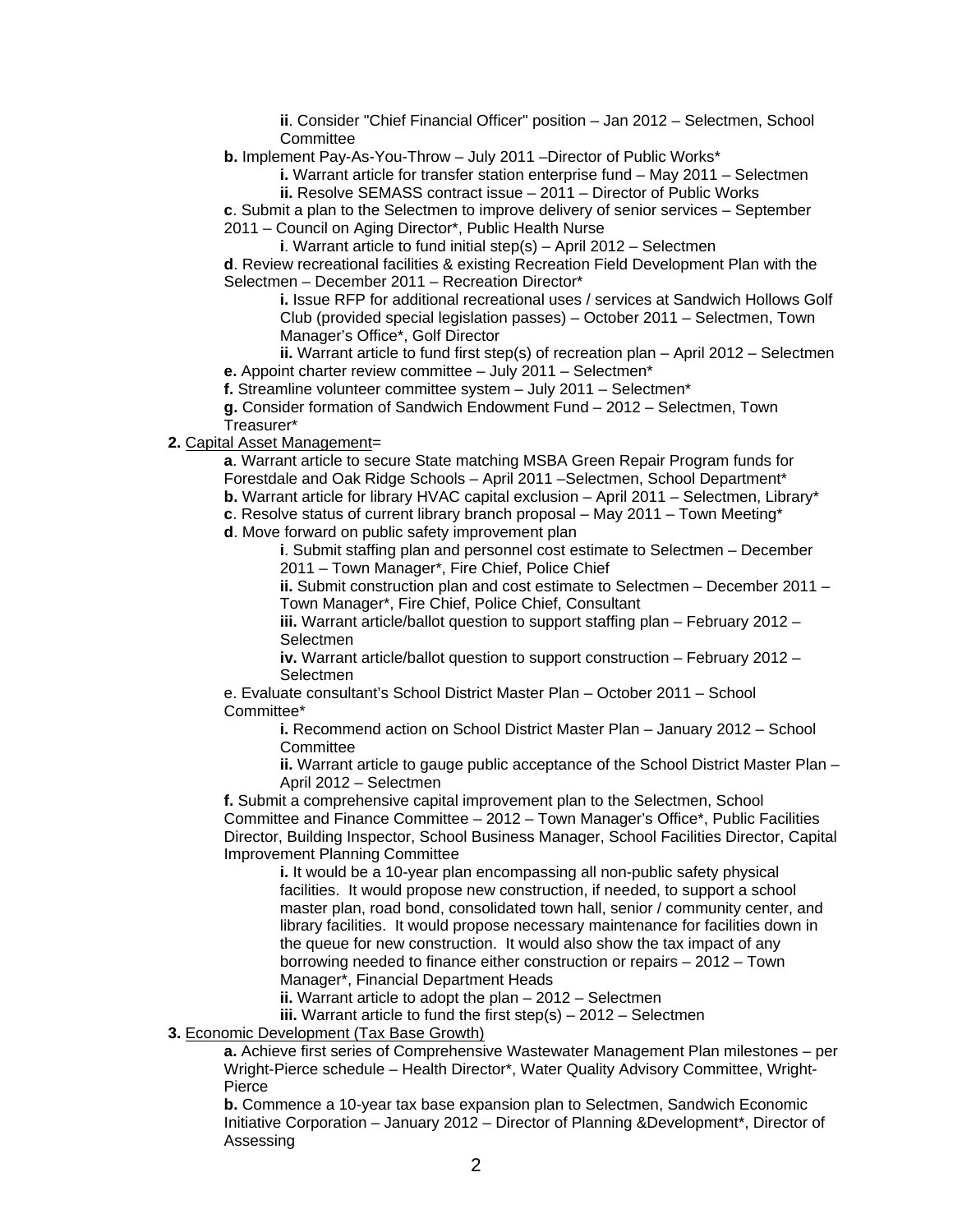**i.** Issue South Sandwich Village Center Request for Proposals – August 2011 – Selectmen, Town Manager's Office\*

**ii.** GenOn future & successor to current Tax Valuation Agreement – 2012 – Town Manager, Director of Assessing\*

**c.** Town meeting approval of revised zoning bylaw – October 2011 – Selectmen, Director of Planning & Development\*, Planning Board

**d.** Continue consideration of the Town's relationship with local non-profit organizations – 2011 – Selectmen, Assessors, Director of Assessing\*

**4**. Preserve and Protect Historic Character and Natural Resources

**a**. Warrant articles for CPC recommendations – April 2011 – Selectmen\*

**b**. Renewed plan to deal with beach erosion – July 2011 – Town Manager, Natural Resources Director\*, Woods Hole Group, Army Corps of Engineers, Department of Environmental Protection

**i.** Renewed action on previously submitted Federal & State funding & permitting efforts – April 2011 – Selectmen, Federal & State Delegation, Army Corps of Engineers, Department of Environmental Protection

**ii.** Warrant article to fund permitting expenses which may entail use of CPA funds – October 2011 – Selectmen

**iii.** Warrant article to fund first improvement step(s) – 2012 – Selectmen **c.** Progress report or new requests relative to Sandwich Affordable Housing Plan November 2011 – Sandwich Housing Authority\*

**d.** Review open space purchase priority list – January 2012 – Selectmen\*, Natural Resources Director\*, Conservation Commission, Community Preservation Committee

#### **UNAIMOUSLY VOTED: That the Town accept the Report of all Town Officers and Committees as printed in the 2010 Annual Town Reports and hear the report of the Board of Selectmen on the Long Range Plan. This was a voice vote and declared carried unanimously by the Moderator.**

## **ARTICLE 2**

To see if the Town will vote to hear the report of the Finance Committee and to see if the Town will vote to raise and appropriate or transfer from available funds the sum of \$63,674,031.00, or any other amount, to defray Town expenses for the Fiscal Year July 1, 2011 to June 30, 2012 as itemized below in the third column entitled FY'12 Recommendation, or take any action relative thereto.

#### **William Diedering, Chair of the Finance Committee read the report on behalf of the Board.**

#### **Finance Committee FY'12 Budget Message**:

In accordance with the charter of the Town of Sandwich, the Finance Committee hereby presents this fiscal year 2012 budget message to the members of Town Meeting and to the taxpayers and residents of Sandwich.

We would like to thank the town department heads and staff, as well as School Superintendent Johnson and her staff, for their diligent work in support of this process. We would especially like to thank Town Manager Bud Dunham for his assistance as we worked our way through another difficult budget year. Mr. Dunham brings extraordinary budgeting expertise and valuable guidance to the table week after week and it is much appreciated.

The recommended FY 2012 budget calls for a total expenditure of \$65,903,007. This is an increase of \$534,142 (0.8%) over the FY 2011 budget. An increase of less than 1%, by any measure, is a very lean budget. In the best-case scenario, this could be considered a levelservice budget. Certainly there is no expectation that it will result in any increase in service levels.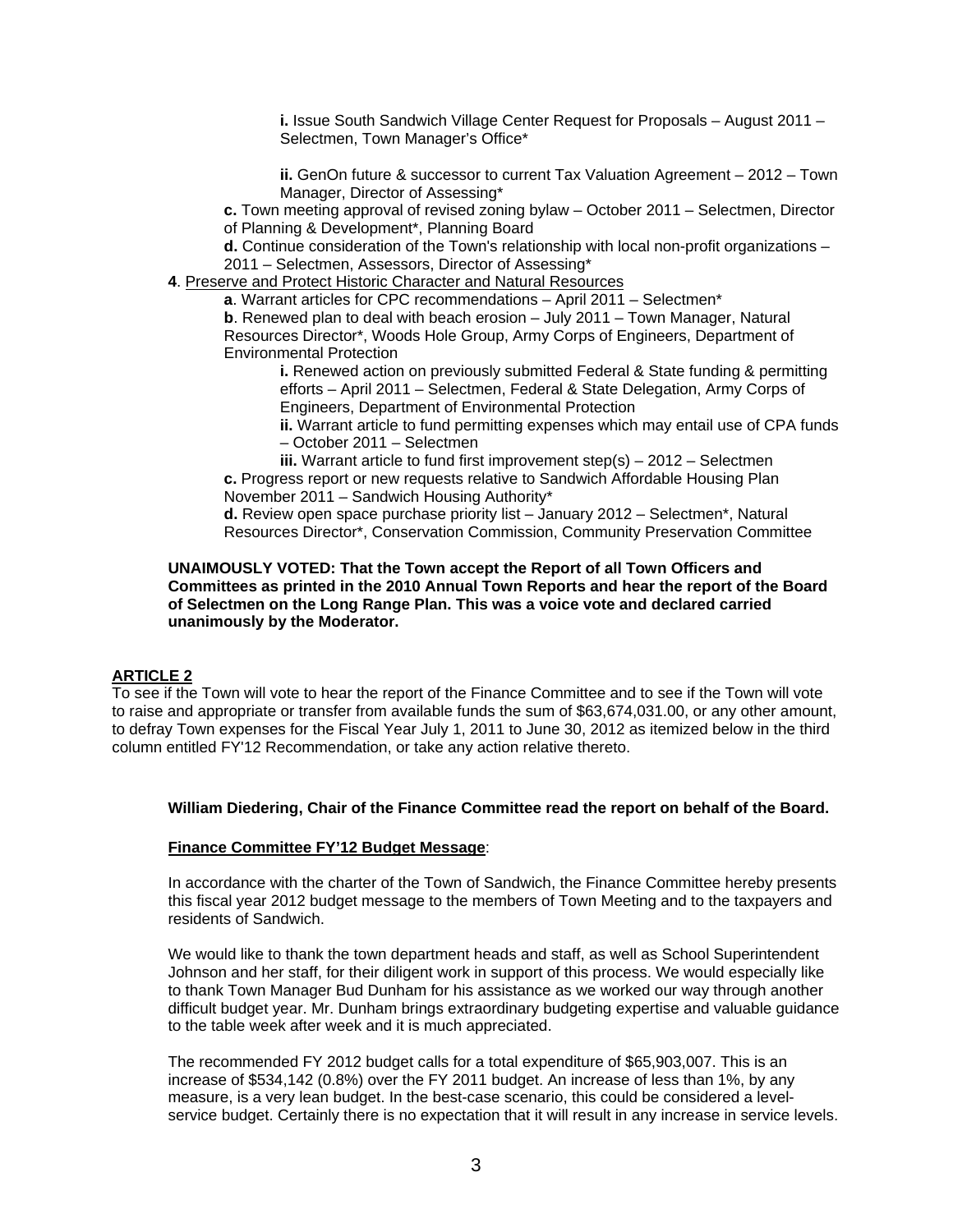## **REVENUE SUMMARY**

Calculated into this budget is an increase in the tax levy of \$1,128,749 (2.5%) plus an additional \$500,000 of tax levy attributed to new growth. Our surplus revenue is \$1,367,711 which is an increase of \$390,732 over last year.

Last year we transferred \$1,250,000 from the Stabilization Fund to balance the FY 2011 budget. We are not taking any money from stabilization for the FY 2012 budget. Therefore, when comparing this year to last year it's important to understand that this represents a significant decrease in revenue.

We won't know the exact amount of our Chapter 70 state aid for schools until it is voted by the state legislature. With mixed signals coming from Beacon Hill, and no official guidance given, the decision was made to plug in an assumption of level funding for now. As we have done for the past several years, we will adjust this number at a future town meeting should it either increase or decrease.

We are projecting an 11.5% increase in discretionary state aid, due to an increase in the reimbursement for charter school tuition. Associated with this increase in reimbursement is an even greater increase in charter school assessments.

#### **EXPENSE SUMMARY**

The budget calls for a 3% increase to the general government operating budget to cover increases in expenses, most of which are salary increases related to collective bargaining agreements. It is not anticipated that there will be sufficient funds available to increase staffing levels in any general government department.

The general government departments are all running very lean in staffing, and in some cases are clearly understaffed. An increase lower than the proposed 3% would likely result in reductions in staff that would have a serious impact on the current service levels. An increase higher than 3% is not supported by our revenue projections.

The budget calls for a reduction in the local contribution to the school budget of \$557,804 and assumes level funding of Chapter 70 state aid to schools. The result is an overall 1.9% reduction in the school department operating budget.

It is important to note that student enrollment decreased by 147 students this year. In the past five years, enrollment has decreased by 519 students, or 13%. Recent forecasts predict enrollment will continue to decline in the foreseeable future.

The School Department appears to be able to withstand the proposed 1.9% decrease without a major reduction in service levels. Much credit goes to the School Department for implementing various cost saving measures to help make this possible. While some positions may be eliminated due to reorganizing, the budget does not project a significant overall decrease in staffing level, and class sizes are projected to hold steady on average. There are no plans to eliminate programs due to a lack of funding. No new fees are being proposed.

The School Department made the decision to participate in the School Choice program starting in 2010. Since that time, a small but growing number of out-of-district students have chosen to attend school in Sandwich. The school department receives tuition for these students to help cover incremental costs. This tuition money has been put into an account to be used at the discretion of the School Committee. The Superintendent projected that there will be \$160,000 available in the account for use next year should the need arise. This revenue source is not included in the FY 2012 budget projections so it has the effect of partially offsetting the 1.9% decrease.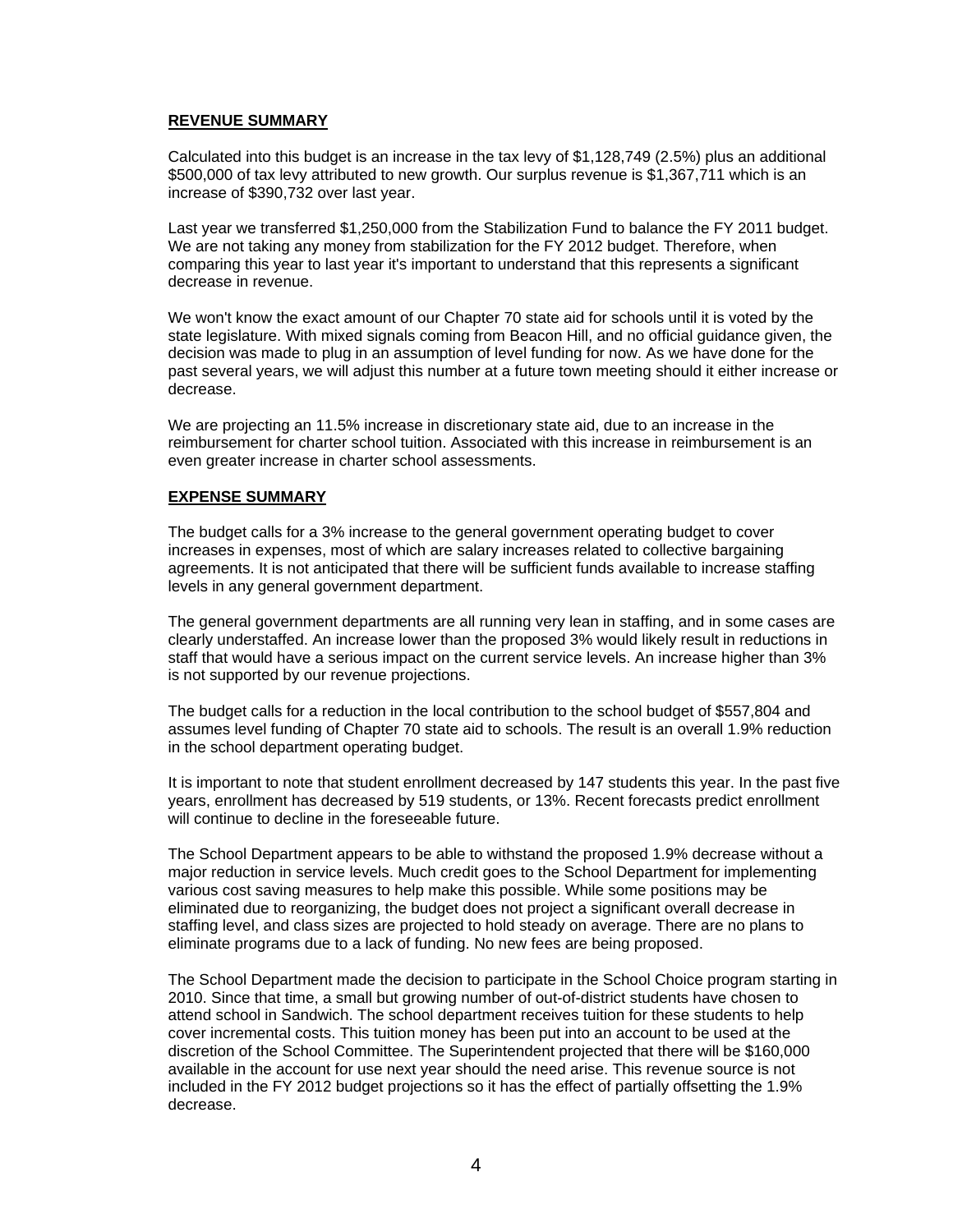The reverse of this situation occurs when students leave the Sandwich schools to attend a charter school, or another public school through the School Choice program. The town is assessed money to cover their tuition. We expect a sharp increase in this expense as more students are attending schools elsewhere. The main driving factor behind this is the expansion of the Sturgis Charter School which now has more seats available. To put all this in perspective, in 2006 the actual cost (assessment - reimbursement) of charter school tuition was \$200,000 and in 2012 it will be approximately \$835,000.

The one aspect of the school budget that causes the most concern is related to pending collective bargaining agreements. The most recent collective bargaining agreement with the teachers union (SEA) expired in 2010 and teachers are currently working without a contract while a new agreement is being negotiated. The proposed FY 2012 budget does not include any amount for salary increases beyond step and longevity increases. Depending on the outcome of the negotiations this could present a very serious imbalance.

Other noteworthy changes in expenses include a 5.9% increase in the assessment for the Upper Cape Regional Technical School, a 7.9% increase in the town's share of employee health care costs, and an increase in the annual pension liability of 6.8%. These are significant increases that we've been forced to deal with year after year. Just the increase in health insurance alone is \$650,000 this year.

#### **STRUCTURAL DEFICIT**

Every year, as we begin the process of developing the budget for the following year, we are faced with a deficit of somewhere between one to two million dollars. This is the amount of the structural deficit that is built into our budget. Simply put, our annual increase in expenses exceeds our annual increase in revenues. Common sense would dictate that this situation is not sustainable.

Every year we manage to find a way to overcome the deficit and balance the budget. We've accomplished this with a variety of "one-time" solutions, rather than to solve the problem with any kind of sustainable solution. Since 2009, we've taken \$1.5 million dollars out of the Stabilization Fund. We've had some union and non-union employees forgo cost of living increases for two consecutive years in order to preserve jobs. We've reduced our capital budget that we use to maintain our equipment, vehicles and buildings. Not properly maintaining our assets will inevitably cost us more over the long term.

We have also balanced the budget in recent years by underfunding the general government operating budget:

Town Manager Dunham told us in no uncertain terms that the Police, Fire, DPW and many other general government departments are under-resourced. In budget discussions this year, Mr. Dunham issued a stern warning to the Selectmen and the Finance Committee stating that we cannot continue to underfund our most basic requirements. Underfunding our Police and Fire departments jeopardizes public safety as well as the safety of our employees. Underfunding maintenance of our roads will cost us more as they continue to deteriorate.

There is no single solution to the structural deficit problem. On the expense side, much of the annual increases are related to employment costs, specifically, the rate of salary increases and the rising cost of health care and retirement benefits. Strategies can and should be developed to contain these costs. Our annual revenue is, to a great extent, influenced by factors beyond our control. Still, there are a few limited options available to increase revenue and each must be fully investigated.

There will undoubtedly be careful consideration of an override next year but that decision has yet to be made.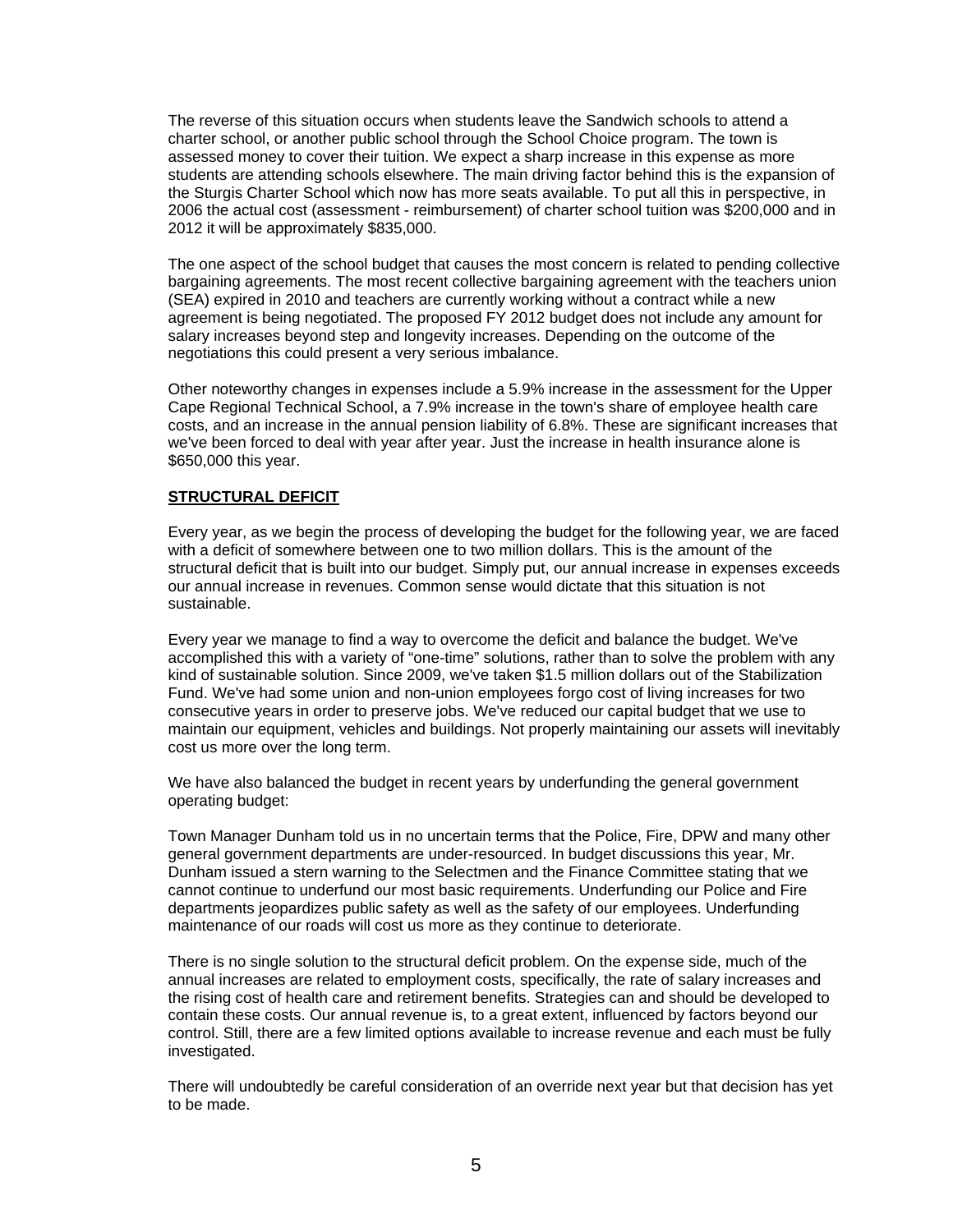#### **CONCLUSION**

The Finance Committee, which functions as an independent advisory committee, weighs the input from all interested parties during the budget deliberations and analyzes the impact that the budget will have on the taxpayers, residents and visitors of Sandwich. This year the recession has dictated that we support a very lean budget with practically no increase in total spending over FY 2011.

The impact on property taxes of the proposed FY 2012 budget is estimated to be a \$63 increase for the average single-family home, valued at \$358,200. This estimate does not include the debt exclusion and capital exclusion articles that appear later on the warrant.

After careful review and consideration, the Finance Committee voted unanimously to recommend that Town Meeting accept the budget as presented, and pass Article 2.

|     |                              | <b>FY'10</b>  | <b>FY'11</b>  | <b>FY'12</b>   |
|-----|------------------------------|---------------|---------------|----------------|
| No. | <b>Department</b>            | Appropriation | Appropriation | Recommendation |
| 114 | Moderator                    | 1             | 1             | 1              |
| 123 | Selectmen/Administrator      | 382,310       | 382,385       | 377,656        |
|     | <b>Personnel Expenses</b>    | 76,799        | 75,000        | 158,153        |
| 131 | <b>Finance Committee</b>     | 2,200         | 2,700         | 2,700          |
| 135 | Accounting                   | 172,844       | 176,755       | 183,362        |
| 141 | Assessing                    | 338,531       | 338,359       | 341,087        |
| 145 | Treasurer                    | 164,030       | 168,066       | 174,755        |
| 146 | <b>Tax Collector</b>         | 229,981       | 235,820       | 241,224        |
| 147 | <b>Tax Title</b>             | 25,000        | 25,000        | 25,000         |
| 151 | Legal                        | 225,000       | 225,000       | 225,000        |
| 152 | Human Resources              | 143,842       | 143,842       | 143,842        |
| 161 | <b>Town Clerk</b>            | 153,934       | 156,050       | 156,990        |
| 162 | Elections & Registrations    | 35,500        | 56,500        | 45,000         |
| 171 | <b>Natural Resources</b>     | 233,008       | 233,711       | 236,898        |
| 175 | Planning & Development       | 150,849       | 149,662       | 153,133        |
| 190 | <b>Facilities Management</b> | 410,784       | 449,604       | 474,604        |
| 195 | <b>Town Reports</b>          | 11,000        | 11,000        | 11,000         |
| 196 | <b>Bind Town Records</b>     | 1,000         | 1,000         | 1,000          |
| 197 | Data Processing              | 331,156       | 331,456       | 331,456        |
|     | <b>Total 100s</b>            | 3,087,769     | 3,161,911     | 3282,861       |
| 210 | <b>Police Department</b>     | 3,058,024     | 3,045,197     | 3,148,270      |
| 220 | <b>Fire Department</b>       | 3,631,921     | 3,657,892     | 3,790,423      |
| 241 | Inspections                  | 229,480       | 230,843       | 231,306        |
| 244 | Weights & Measures           | 1,200         | 1,200         | 200            |
| 291 | <b>Emergency Management</b>  | 5,250         | 5,250         | 5,250          |
| 294 | Forest Warden                | 1,500         | 1,500         | 1,500          |
| 297 | <b>Bourne Shellfish</b>      | 4,000         | 4,000         | 4,000          |
| 299 | <b>Greenhead Fly</b>         | 1,500         | 1,500         | 1,500          |
|     | Total 200s                   | 6,932,875     | 6,947,382     | 7,182,449      |
| 300 | <b>School Department</b>     | 30,413,314    | 30,176,539    | 29,225,227     |
| 313 | <b>UCCRVTS</b>               | 1,575,093     | 1,686,655     | 1,786,439      |
|     | Total 300s                   | 31,988,407    | 31,863,194    | 31,011,666     |
| 410 | DPW - Engineering            | 123,293       | 123,593       | 123,593        |
| 420 | DPW - Highways               | 1,478,417     | 1,509,979     | 1,540,118      |
| 421 | Snow & Ice                   | 250,008       | 250,009       | 250,010        |
| 424 | Streetlights                 | 30,000        | 30,000        | 30,000         |

#### **FY'12 BUDGET TOTALS**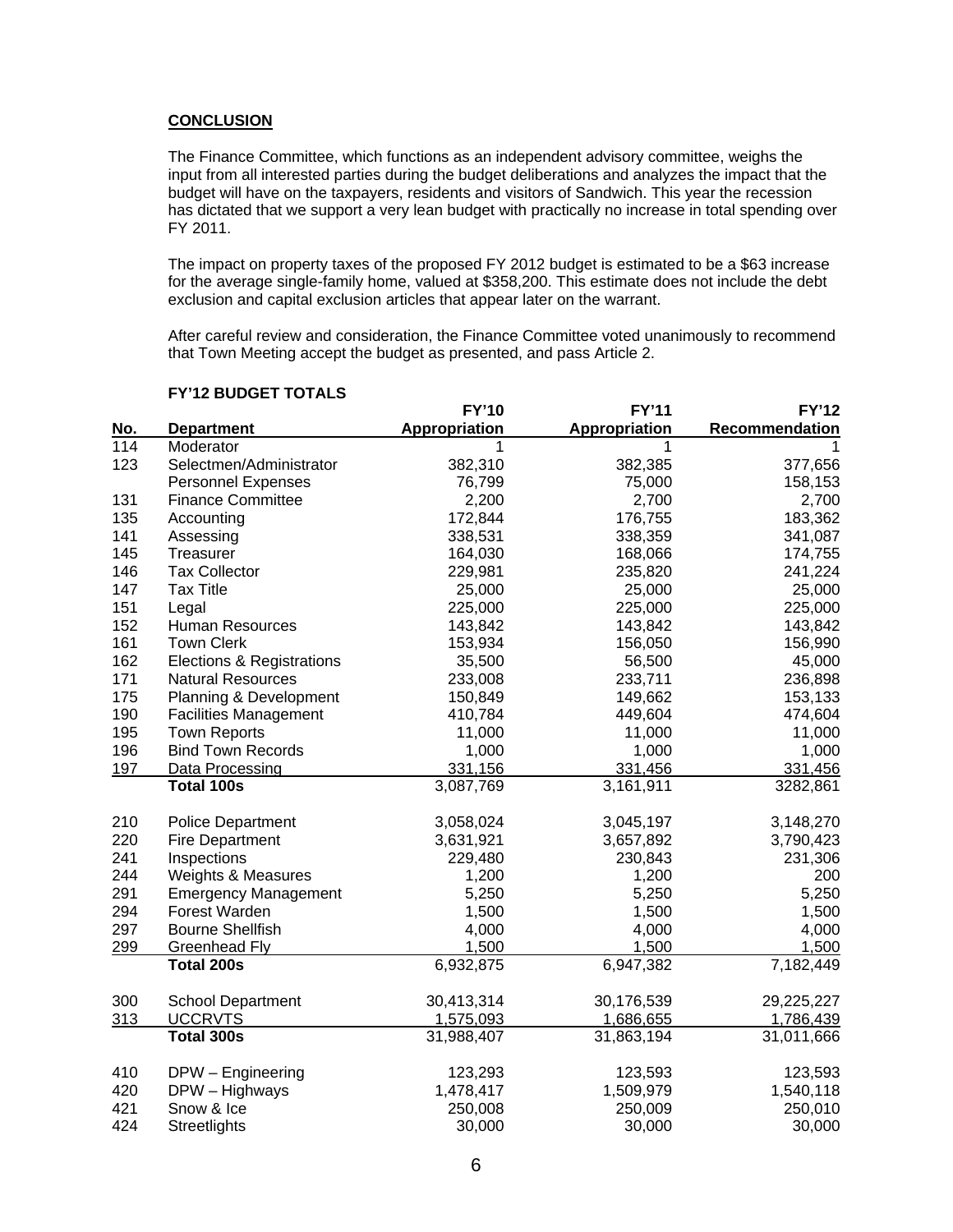| 435        | DPW - Sanitation                                         | 765,569       | 765,569              | 765,569        |
|------------|----------------------------------------------------------|---------------|----------------------|----------------|
|            | <b>Total 400s</b>                                        | 2,647,287     | 2,679,150            | 2,709,290      |
|            |                                                          | <b>FY'10</b>  | <b>FY'11</b>         | <b>FY'12</b>   |
| <u>No.</u> | <b>Department</b>                                        | Appropriation | <b>Appropriation</b> | Recommendation |
| 510        | <b>Health Department</b>                                 | 166,464       | 167,464              | 167,616        |
| 522        | <b>Nursing Department</b>                                | 126,322       | 118,665              | 128,938        |
| 541        | Council on Aging                                         | 145,369       | 147,520              | 152,115        |
| 543        | <b>Veterans Services</b>                                 | 37,591        | 42,000               | 41,992         |
|            | <b>Total 500s</b>                                        | 475,746       | 475,649              | 490,661        |
| 610        | Library                                                  | 866,210       | 866,210              | 892,196        |
| 630        | <b>Recreation Department</b>                             | 70,849        | 71,149               | 71,149         |
| 650        | DPW - Parks                                              | 13,850        | 13,850               | 13,850         |
| 671        | Hoxie House / Grist Mill                                 | 0             | 10,000               | 10,000         |
| 693        | <b>Memorial Day</b>                                      | 1,200         | 1,200                | 1,200          |
| 694        | <b>Historic District</b>                                 | 11,500        | 12,000               | 12,000         |
|            | Total 600s                                               | 963,609       | 974,409              | 1,000,395      |
|            | <b>OPERATING SUBTOTAL:</b>                               | 46,095,693    | 46,101,695           | 45,677,322     |
| 135        | Marina & SHGC Indirect Costs Transfers                   |               |                      | 30,000         |
| 171        | <b>Waterways Fund Transfer</b>                           |               |                      | 17,500         |
| 220        | Ambulance Fund Transfer                                  |               |                      | 150,000        |
| 630        | Beach and Recreation Account Transfer (incl. Sandy Neck) |               |                      | 195,240        |
| 645        | <b>Community Preservation Act Debt</b>                   |               |                      | 1,282,701      |
| 650        | <b>Cemetery Trust Fund Transfer</b>                      |               |                      | 22,000         |
| 671        | Hoxie House / Grist Mill Income Transfer                 |               |                      | 33,000         |
|            | <b>INTER-FUND TRANSFERS SUBTOTAL:</b>                    |               |                      | 1,730,441      |
| 132        | Reserve Fund                                             |               |                      | 400,000        |
| 540        | Social Services Programs                                 |               |                      | 21,200         |
| 710        | Short Term Debt                                          |               |                      | 50,000         |
| 750        | Debt                                                     |               |                      | 2,953,256      |
| 910        | Group Health Insurance                                   |               |                      | 8,900,000      |
| 912        | Medicare                                                 |               |                      | 494,091        |
| 940        | Property & Liability Insurance                           |               |                      | 825,000        |
| 941        | <b>Unemployment Account</b>                              |               |                      | 50,000         |
| 950        | <b>Retirement Assessment</b>                             |               |                      | 2,572,721      |
|            | <b>OTHER ACCOUNTS SUBTOTAL:</b>                          |               |                      | 16,266,268     |

#### **FY'12 BUDGET TOTAL: 63,674,031**

**Unanimously Voted: That the Town hear the report of the Finance Committee and raise and appropriate \$59,675,879; transfer and appropriate \$1,367,711 from Free Cash; transfer and appropriate \$900,000 from the ambulance receipts reserved for appropriation account; transfer and appropriate \$150,000 from overlay surplus; transfer and appropriate \$1,065,110 from the Community Preservation Fund Fiscal Year 2012 estimated annual revenues; transfer and appropriate \$217,591 from the Community Preservation Fund undesignated fund balance; transfer and appropriate \$15,000 from Sandwich Marina funds; transfer and appropriate \$15,000 from the Sandwich Hollow Golf Club enterprise fund; transfer and appropriate \$195,240 from the beach parking receipts reserved for appropriation account; transfer and appropriate \$33,000 from the Hoxie House / Grist Mill receipts reserved for appropriation account; transfer and appropriate \$17,500 from the**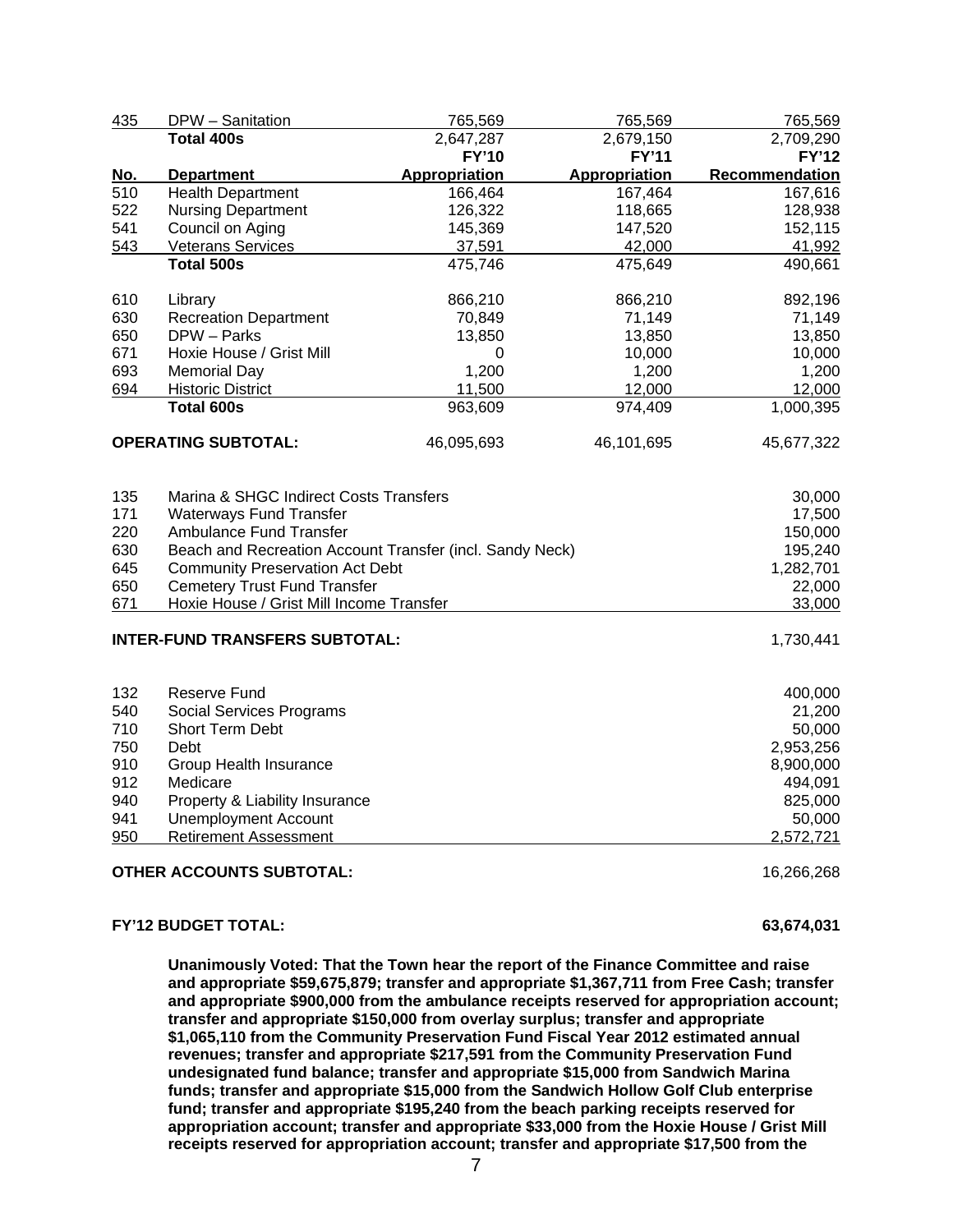**Waterways Fund; transfer and appropriate \$22,000 from cemetery trust funds; to defray Town expenses for the Fiscal Year 2012 as itemized in the third column entitled FY'12 Recommendation, as printed in the Warrant under Article 2, and set the compensation of elected officials as follows:** 

| Moderator                   |        |
|-----------------------------|--------|
| Chairman Board of Selectmen | 2      |
| Selectmen - 4 each          |        |
| Chairman Board of Assessors |        |
| Assessors $-2$ each         |        |
| Town Clerk                  | 65.520 |

### **This was a voice vote and declared carried unanimously by the Moderator.**

## **ARTICLE 3**

To see if the Town will vote to hear the report of the Capital Improvement Planning Committee, and further, to appropriate the sum of \$648,000.00, or any other amount, to be expended under the direction of the Board of Selectmen, for the purpose of purchasing and repairing equipment, vehicles, and buildings, and providing related services in accordance with the following list, with any unexpended balance for each item identified below to be placed in the Building Repairs / Capital Purchases account to be expended under the direction of the Board of Selectmen:

| Natural Resources - Pick-up Replacement                     | 40,000.00  |
|-------------------------------------------------------------|------------|
| Natural Resources - Outboard Motor & Steering Replacement   | 15,000.00  |
| Facilities Department - Town Building Repairs/Improvements  | 125,000.00 |
| Joint Public Safety Building - Schematic Design & Cost Est. | 125,000.00 |
| Police Department - Cell Block Upgrades                     | 26,000.00  |
| Fire Department - Ambulance Replacement                     | 200,000.00 |
| DPW - Truck w/ Plow Replacement                             | 45,000.00  |
| DPW - Sanitation Walls Improvements                         | 40,000.00  |
| School Department - Remove HTW Underground Tank             | 10,000.00  |
| Police Department - Taser Purchases                         | 9,000.00   |
| Recreation Department - Playground & Skate Park Maintenance | 4,000.00   |
| Recreation Department - Portable PA System                  | 1,500.00   |
| School Department - HTW School Zone Signals                 | 7,500.00   |
|                                                             |            |

#### **And further,**

That to meet this appropriation, the sum of \$152,956.70, be transferred from the following unexpended balances:

| Ambulance Fund Transfer                                 | 75,000.00 |
|---------------------------------------------------------|-----------|
|                                                         |           |
| <b>County Retirement Assessment</b>                     | 47,172.58 |
| Natural Resources - Murkwood Property                   | 42.53     |
| Natural Resources - Ryder Property                      | 49.73     |
| Natural Resources - Trailer Purchase                    | 666.80    |
| Natural Resources - Conservation Land Improvements      | 6.24      |
| Facilities Department - Various Building Repairs        | 723.33    |
| Facilities Department - Buildings Assessment            | 1,241.80  |
| Facilities Department - Flail Mower Attachment Purchase | 609.15    |
| Facilities Department - Mower Purchase                  | 196.78    |
| Facilities Department - ADA Accessibility               | 1,148.71  |
| Facilities Department - East Sandwich Beach             | 787.44    |
| Police Department - Encumbrance                         | 1,200.00  |
| Engineering Department - Vehicle Purchase               | 1,060.00  |
| DPW - Pick-up with Plow Purchase                        | 1,975.23  |
| DPW - Basin Truck Purchase                              | 1.758.50  |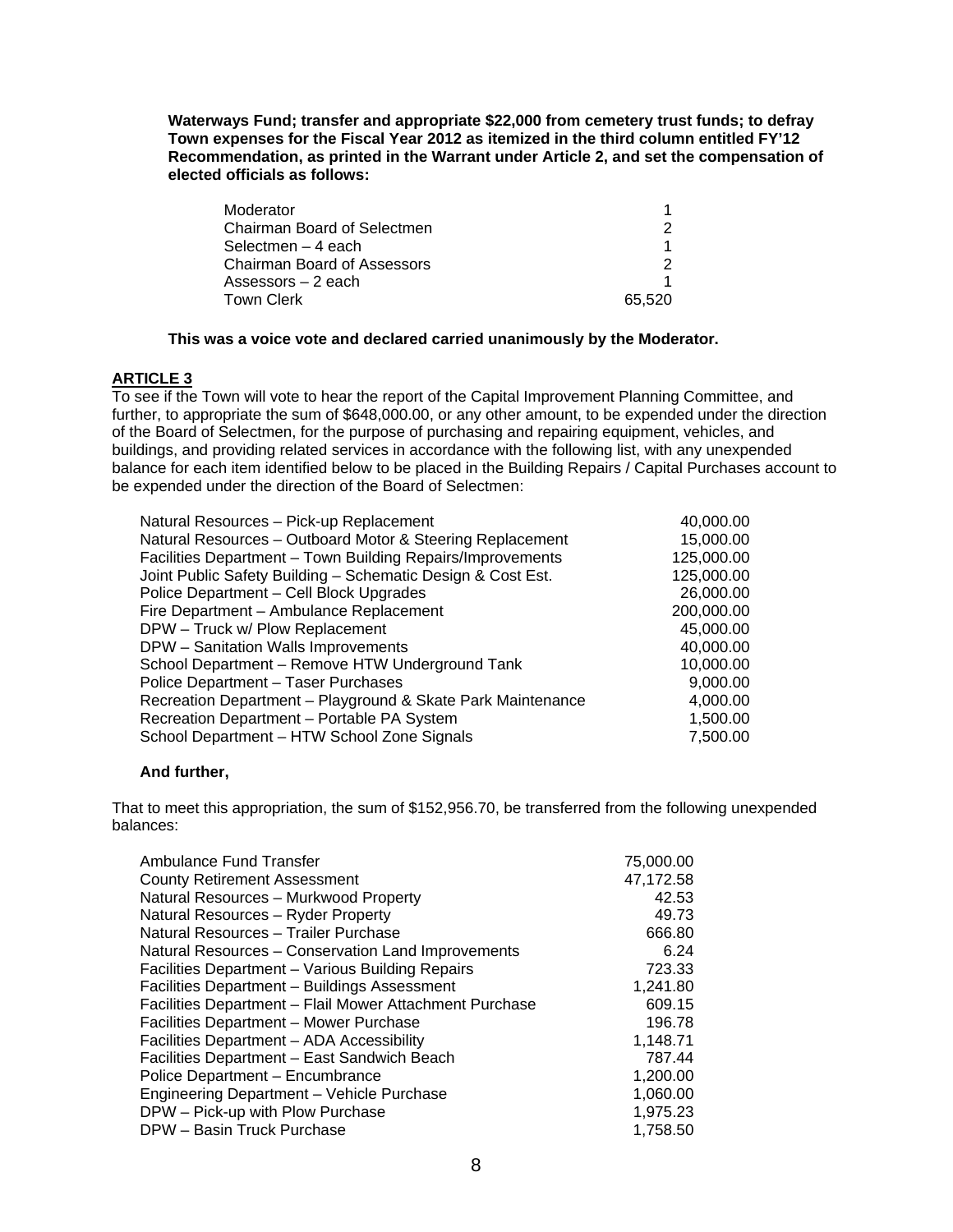| Library – HVAC Repairs                    | 9.388.55 |
|-------------------------------------------|----------|
| Health Department - Snake Pond            | 4.255.00 |
| CCC Traffic Mitigation - Project Balance  | 3.300.95 |
| Outfall Pipe Legal Fund - Project Balance | 2.373.38 |

And that the sum of \$495,043.30 be raised and appropriated or transferred from available funds for these purposes.

or take any action relative thereto.

 **Michael Baker read the report of the Capital Improvement Planning Committee.** 

**Carl Johansen of Oxford Road made a motion to amend article 3 by reducing the total by \$28,000 from the following line-items:** 

| Natural Resources – Pick-up Replacement                   | -\$20.000 |
|-----------------------------------------------------------|-----------|
| Natural Resources – Outboard Motor & Steering Replacement | -\$8.000  |

**Motion was seconded from the floor.** 

**The vote on the motion to amend was a voice vote and declared failed by the Moderator.** 

**Voted: That the Town hear the report of the Capital Improvement Planning Committee and raise and appropriate \$495,043.30, and transfer and appropriate \$75,000 from the ambulance receipts reserved for appropriation account, and transfer and appropriate 77,956.70 from the unexpended balances listed in the Warrant under Article 3, to be expended under the direction of the Board of Selectmen, for the purpose of purchasing and repairing equipment, vehicles, and buildings, and providing related services as listed in Article 3 of the warrant, with any unexpended balance for each item identified below to be placed in the Building Repairs / Capital Purchases account to be expended under the direction of the Board of Selectmen. This was a voice vote and declared carried by the Moderator.** 

## **ARTICLE 4**

To see if the Town will vote to appropriate, borrow or transfer from available funds, a sum of money to be expended under the direction of the School Building Committee to pay costs of remodeling, reconstructing and making extraordinary repairs to the Oak Ridge School roofs and windows, located at 260 Quaker Meetinghouse Road, Sandwich, Massachusetts and the Forestdale School roofs and windows, located at 151 Route 130, Sandwich, Massachusetts, including the payment of all design and any other costs incidental thereto, for which the Town may be eligible for a school construction grant from the Massachusetts School Building Authority ("MSBA"). The proposed repair projects would materially extend the useful life of the schools and preserve assets that are otherwise capable of supporting the required educational program. The MSBA's grant program is a non-entitlement, discretionary program based on need, as determined by the MSBA, and any project costs the Town incurs in excess of any grant approved by and received from the MSBA shall be the sole responsibility of the Town. Any grant that the Town may receive from the MSBA for the project shall not exceed the lesser of (1) forty-four and sixty-nine one hundredths percent (44.69%) of eligible, approved project costs, as determined by the MSBA, or (2) the total maximum grant amount determined by the MSBA. Provided that said appropriation shall be contingent on a Proposition 2 and ½ debt exclusion referendum in accordance with M.G.L. c. 59, sec. 21C(k); or to take any other action relative thereto.

**Unanimously Voted: That the Town of Sandwich appropriates the sum of five million four hundred fifteen thousand seven hundred and eighty dollars (\$5,415,780) to pay costs of remodeling, reconstructing and making extraordinary repairs to the Oak Ridge School roofs and windows, located at 260 Quaker Meetinghouse Road, in Sandwich, Massachusetts and the Forestdale School roofs and windows, located at 151 Route 130 in Sandwich, Massachusetts, including the payment of all design and any other costs incidental thereto, which proposed repair projects would materially extend the useful life**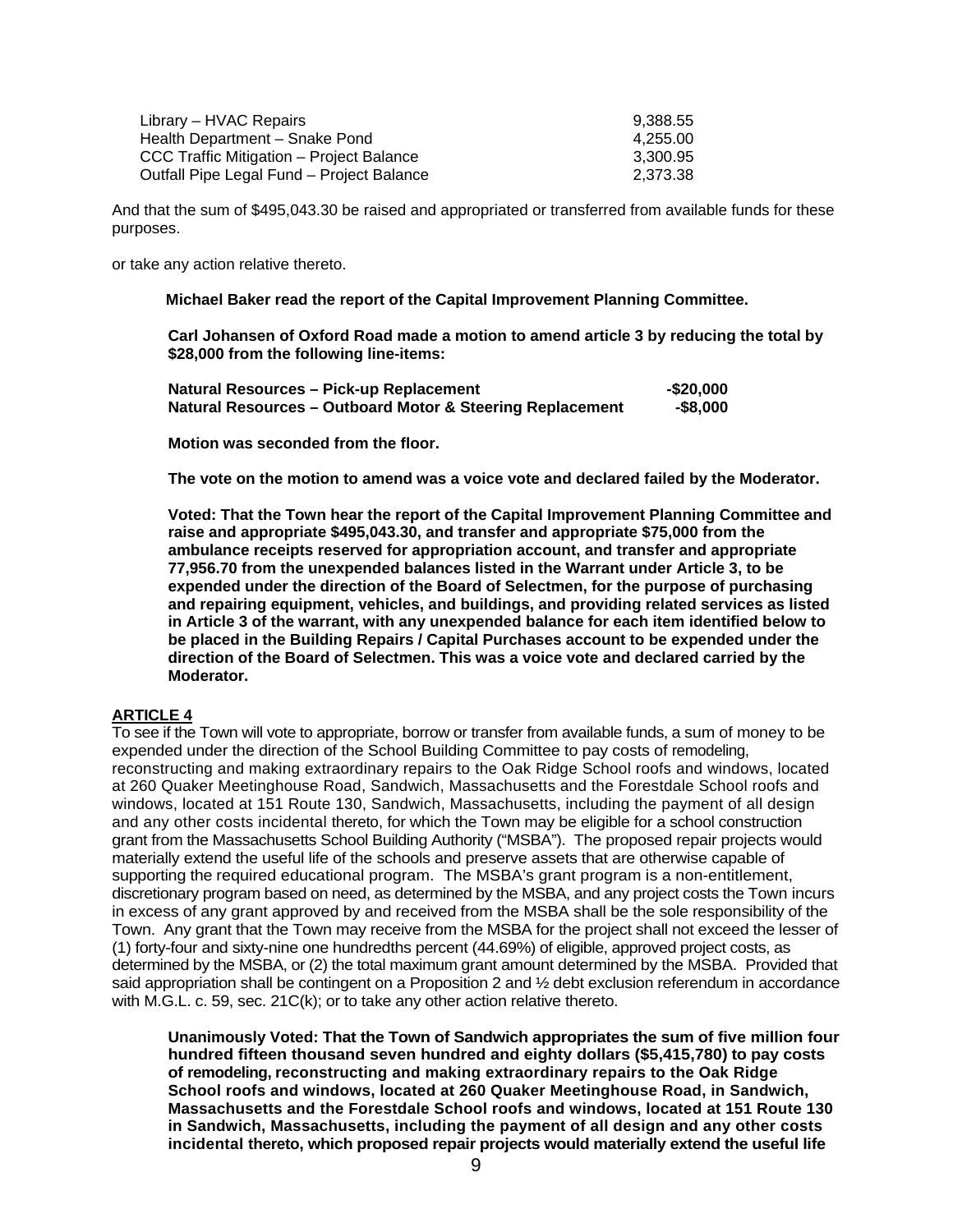**of the schools and preserve assets that are otherwise is capable of supporting the required educational program, said sum to be expended under the direction of the School Building Committee, and to meet this appropriation the Town is authorized to borrow said sum under M.G.L. Chapter 44, or any other enabling authority; that the Town acknowledges that the Massachusetts School Building Authority's ("MSBA") grant program is a non-entitlement, discretionary program based on need, as determined by the MSBA, and any project costs the Town incurs in excess of any grant approved by and received from the MSBA shall be the sole responsibility of the Town; provided further that any grant that the Town may receive from the MSBA for the projects shall not exceed the lesser of (1) forty-four and sixty-nine one hundredths percent (44.69%) of eligible, approved project costs, as determined by the MSBA, or (2) the total maximum grant amount determined by the MSBA; provided that any appropriation hereunder shall be subject to and contingent upon an affirmative vote of the Town to exempt the amounts required for the payment of interest and principal on said borrowing from the limitations on taxes imposed by M.G.L. Chapter 59, Section 21C (Proposition 2 ½ ); and that the amount of borrowing authorized pursuant to this vote shall be reduced by any grant amount set forth in the Project Funding Agreement that may be executed between the Town and the MSBA. This was a voice vote and declared carried by the required two-thirds majority by the Moderator.**

## **ARTICLE 5**

To see if the Town will vote to raise and appropriate, or transfer from available funds, a sum of money for the purpose of constructing improvements and remodeling, constructing, reconstructing and making extraordinary repairs to the Sandwich Public Library HVAC system located at 142 Main Street, including design, site improvements, equipment, furnishings and costs incidental thereto, and further to authorize the Board of Selectmen to enter into any and all contracts necessary to carry out such project; provided that said appropriation shall be contingent upon the passage of a so-called proposition two and one-half capital expenditure exclusion referendum in accordance with M.G.L. c.59, §21C(i½), or take any action relative thereto.

**Unanimously Voted: That the sum of \$450,000 be raised and appropriated to pay costs of constructing improvements and remodeling, constructing, reconstructing and making extraordinary repairs to the Sandwich Public Library HVAC system located at 142 Main Street, including design, site improvements, equipment, furnishings and costs incidental thereto; and further, that the Board of Selectmen is authorized to enter into any and all contracts necessary to carry out such project; provided, however, that no amounts shall be expended hereunder unless and until the Town shall have approved a socalled proposition two and one-half capital expenditure exclusion referendum in accordance with M.G.L. c.59, §21C(i½). This was a voice vote and declared carried unanimously by the Moderator.** 

## **ARTICLE 6**

To see if the Town will approve the \$2,000,000 borrowing authorized by the vote of the Upper Cape Cod Regional Vocational Technical School District on March 10, 2011, for the purpose of paying costs of replacing windows at the District high school located at 220 Sandwich Road, Bourne, Massachusetts, and for the payment of all costs incidental and related thereto, or to take any other action relative thereto.

**Unanimously Voted: That the Town hereby approves the \$2,000,000 borrowing authorized by the vote of the Upper Cape Cod Regional Vocational Technical School District on March 10, 2011, for the purpose of paying costs of replacing windows at the District high school located at 220 Sandwich Road, Bourne, Massachusetts, and for the payment of all costs incidental and related thereto. This was a voice vote and declared carried unanimously by the Moderator.**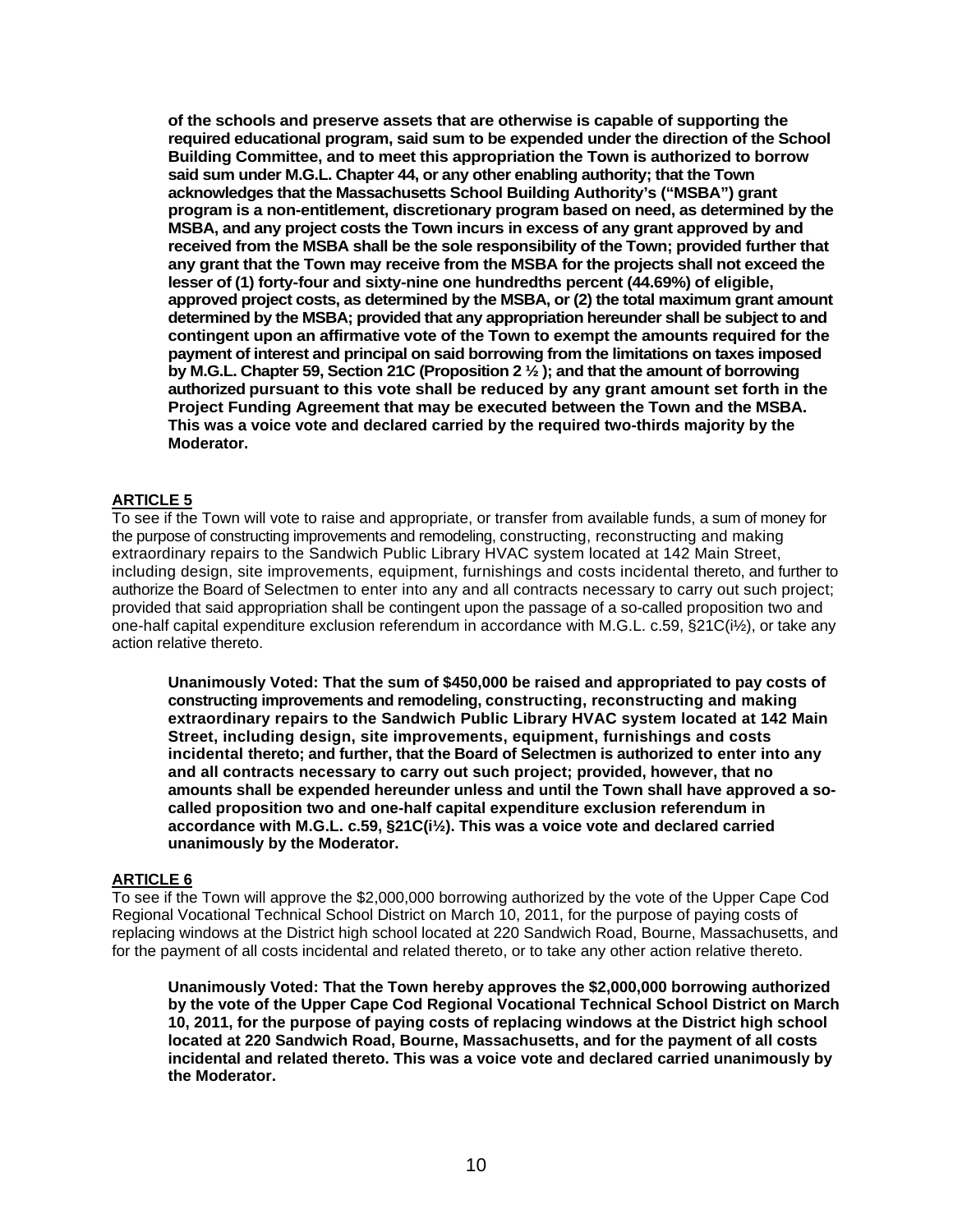## **ARTICLE 7**

To see if the Town will vote to transfer and appropriate the remaining balance, or any other amount, from the Sandwich boardwalk plank sale account to the boardwalk repair and maintenance account, to be expended under the direction of the Board of Selectmen, or take any action relative thereto.

**Unanimously Voted: That the Town transfer and appropriate \$26,100.75 from the Sandwich boardwalk plank sale account to the boardwalk repair and maintenance account, to be expended under the direction of the Board of Selectmen. This was a voice vote and declared carried unanimously by the Moderator.**

# **ARTICLE 8**

To see if the Town will vote in accordance with the provisions of M.G.L. c.44, §53F½ to raise and appropriate or transfer from available funds a sum of money, to be expended under the direction of the Board of Selectmen, for the purpose of establishing the FY'12 operating budget for Sandwich Hollows Golf Club, or take any action relative thereto.

**Voted: That the Town transfer and appropriate \$1,026,885 from Golf Course Receipts, to be expended under the direction of the Board of Selectmen, for establishing the Fiscal Year 2012 Enterprise Fund operating budget for Sandwich Hollows Golf Club. This was a voice vote and declared carried by the Moderator.** 

#### **ARTICLE 9**

To see if the Town will vote to raise and appropriate or transfer from available funds a sum of \$13,139.50, or any other amount, to be expended under the direction of the Board of Selectmen, for the purpose of funding the FY'12 Sandwich Promotions Fund as established under Chapter 227 of the Acts of 1997, or take any action relative thereto.

**Unanimously Voted: That the Town transfer and appropriate \$13,139.50 from the Sandwich Promotions Fund, to be expended under the direction of the Board of Selectmen, for funding the Fiscal Year 2012 Sandwich Promotions Fund as established under Chapter 227 of the Acts of 1997. This was a voice vote and declared carried unanimously by the Moderator.** 

## **ARTICLE 10**

To see if the Town will vote to appropriate the sum of money, received or to be received, from the Chapter 90 State Aid to Highways Program for highway construction and/or maintenance on any State approved road during FY'12, or take any action relative thereto.

**Voted: That the Town appropriate \$794,190 or any other amount received, or to be received, from the Chapter 90 State Aid to Highways Program for highway construction and/or maintenance on any State approved road during Fiscal Year 2012. This was a voice vote and declared carried by the Moderator.** 

#### **ARTICLE 11**

To see if the Town will vote to reduce the rate of interest that accrues on property taxes deferred by eligible seniors under M.G.L. c.59, §5, Clause 41A, the so-called Property Tax Deferral for Seniors program, from 8.0% to 5.0%, with such reduced rate to apply to taxes assessed for any fiscal year beginning on or after July 1, 2011, or take any action relative thereto.

**Voted: That the Town vote to reduce the rate of interest that accrues on property taxes deferred by eligible seniors under M.G.L. c.59, §5, Clause 41A, the so-called Property Tax Deferral for Seniors program, from 8.0% to 5.0%, with such reduced rate to apply to taxes assessed for any fiscal year beginning on or after July 1, 2011. This was a voice vote and declared carried by the Moderator.**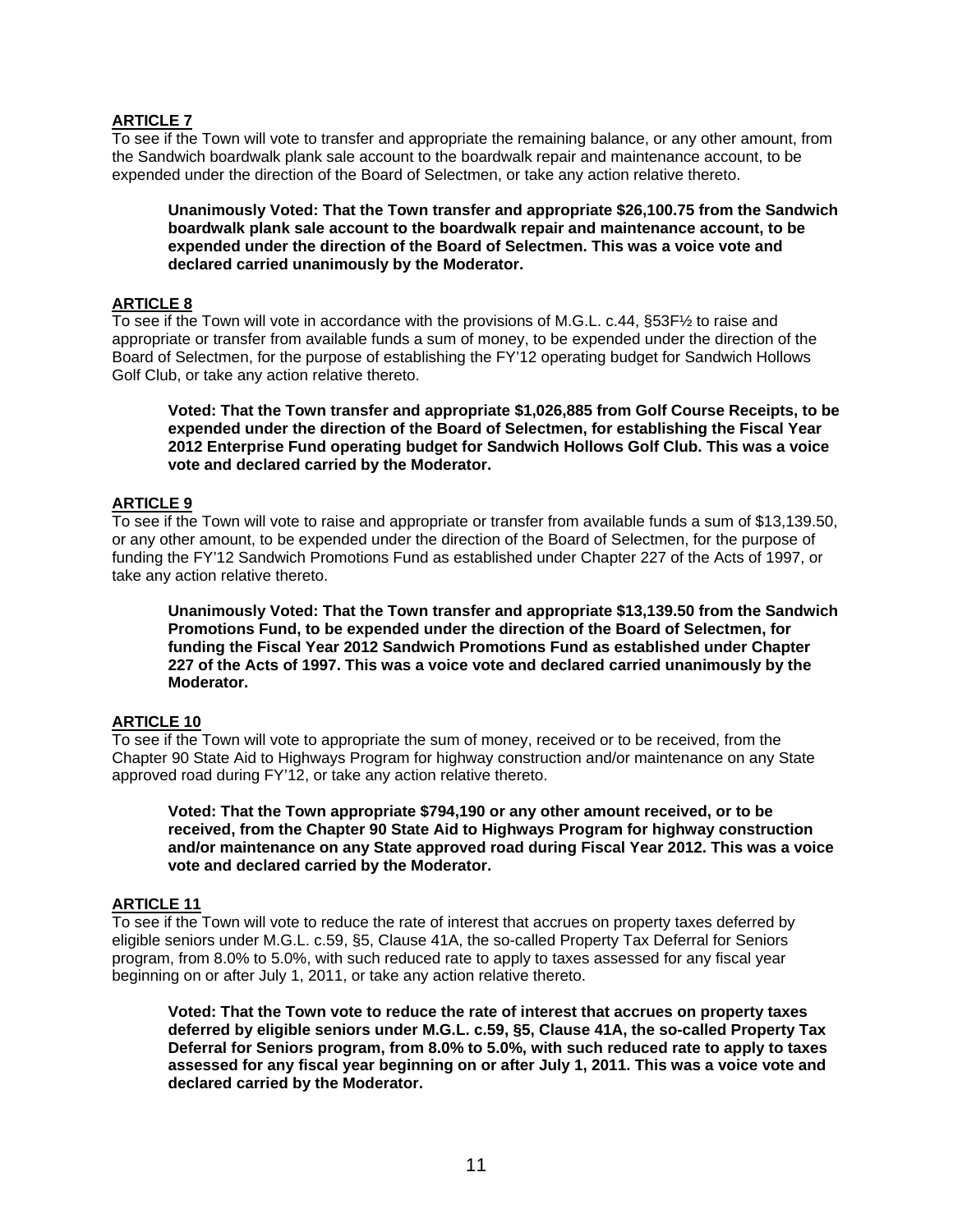## **ARTICLE 12**

To see if the Town will vote to accept the provisions of M.G.L. c.59, §5, clause 56, which allows members of the Massachusetts National Guard or military reservists who are on active duty to obtain a reduction of all or part of their real and personal property taxes for any Fiscal Year they are serving in a foreign country, to be effective beginning in Fiscal Year 2012, or take any action relative thereto.

**Unanimously Voted: That the Town accept the provisions of M.G.L. c.59, §5, clause 56, which allows the Board of Assessors to reduce all or part of the real and personal property taxes for any fiscal year for any member of the Massachusetts National Guard or military reservists who are on active duty in a foreign country. This was a voice vote and declared carried unanimously by the Moderator.** 

#### **ARTICLE 13**

To see if the Town will vote to accept the provisions of M.G.L. c.44, §53F½ to establish an enterprise fund for the delivery of solid waste and landfill operations and services effective Fiscal Year 2013, or take any action relative thereto.

**Voted: That the Town accept the provisions of M.G.L. c.44, §53F½ to establish an enterprise fund for the delivery of solid waste and landfill operations and services effective Fiscal Year 2013. This was a voice vote and declared carried by the Moderator.** 

#### **ARTICLE 14**

To see if the Town will vote to accept the provisions of M.G.L. c.51, §42C to allow voter education and voluntary registration sessions one day each year between April 1 and May 15 in each public, private, and vocational high school in Sandwich, or take any action relative thereto.

**Unanimously Voted: That the Town accept the provisions of M.G.L. c.51, §42C to allow voter education and voluntary registration sessions one day each year between April 1 and May 15 in each public, private, and vocational high school in Sandwich. This was a voice vote and declared carried unanimously by the Moderator.** 

## **ARTICLE 15**

To see if the Town will vote to accept the preliminary design for the construction and equipping of a new library to be located in Sandwich off Quaker Meetinghouse Road near the intersection with Cotuit Road, the so-called South Sandwich Village Library Project; and further, to authorize the Library Trustees of the Sandwich Public Library and/or the Board of Selectmen to apply for, accept and expend any state grants that may be available for the design, constructing or equipping of such new library, such funds to be expended under the direction of the Board of Selectmen in accordance with the Town Charter, or to take any other action relative thereto.

*(Submitted by Petition)* 

**Jeanie Vander Pyl of State Street and Chair Board of Library Trustees moved that the meeting accept Article 15.** 

**Motion was seconded from the floor.** 

**She read the following report on behalf of the Library Trustees.** 

**On behalf of the Sandwich Library Trustees, I ask you to vote "yes" on Article 15. A YES vote simply means that our grant application will be reviewed and rated by the state. It does NOT approve the expenditure of any Town Funds.** 

**Although the wording of the article states to "apply for, accept and expend" it is only the application process that is currently under consideration. Our application was submitted on Jan. 26 as required to the MA Board of Library Commissions. The grant application requires that the Town pass an article that contains this wording. If we are lucky enough to receive an award in July or sometime in the future, then and only then will the issues of**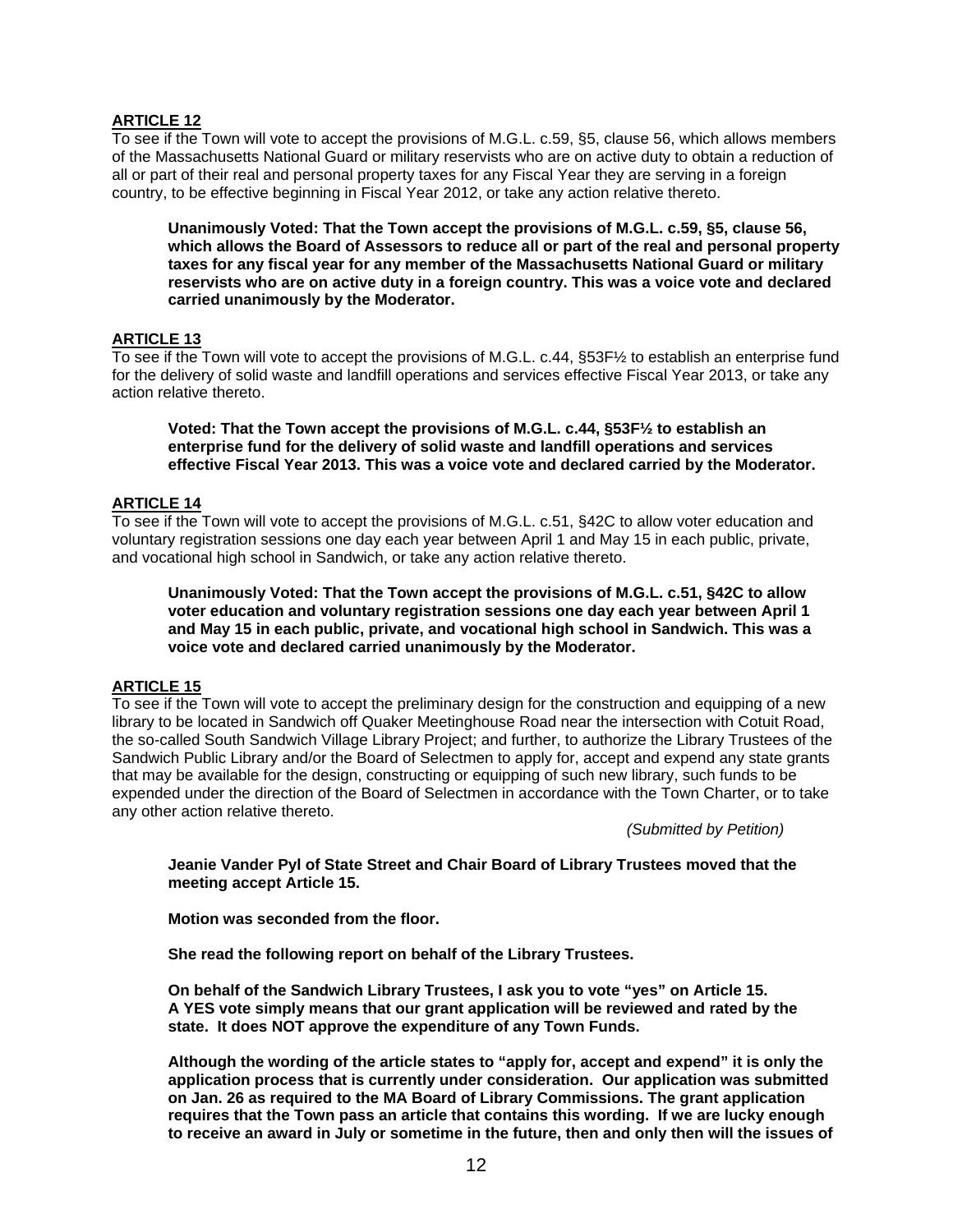**"accepting and expending" be up for consideration. Any expenditure of funds will have to be approved at a future Town Meeting and also at the Polls.** 

**The State legislature has already approved bonding \$100 million to encourage and assist Towns with library construction projects. Another incentive for Towns to apply is the unprecedented nearly 50% match for reimbursement. These are your tax dollars and can only be used for library buildings. If Sandwich isn't at least considered for a grant, your tax dollars will most certainly pay for another Town's library project . Over 30 Towns have submitted applications and less than half of these will be awarded State Funds. Other worthy projects will be put on a waiting list. In the past, libraries on these lists waited another 4-5 years until additional State funds were secured. Passing Article 15 is also our only chance to get on the waiting list.** 

**Article 15 also states that the Town accepts our preliminary design. Last June, the Trustees went before the Selectmen to secure a parcel of land for a new library, another requirement for our grant application. On June 24, the Selectmen approved designating a 3 acre parcel for a new library in the Golden Triangle. The Trustees immediately went to work along with the Assistant Town Manager to write and publish the RFQs to hire an Owner's Project Manager and Architect as required by the State. The Trustees, Library Director and other Town staff put in hundreds of hours of work to formulate the plans and write the grant application, a 130 page document. The plans were based on our Building Program which was prepared by a consultant with funds approved by the Board of Selectmen in 2006. The Building Program compares our current facility to nationally recognized standards and requires planning for adequate service for the next 20 years. A YES vote on Article 15 ensures that the collaboration and preparation of the past 10 months is at least acknowledged by the Town and considered for funds by the State.** 

**We can't expand our wonderful Main Street library--- it's adjacent to conservation land, and the building was not designed to support a second floor. We know from community surveys done in the last 10 years, that 70 % of responders favored an additional library facility. We also know that 60% of our population now lives in the South and East Sandwich area. Just as the Town built 2 elementary schools closer to these neighborhoods, we feel that a library should be available in this area of Town. Over 3,000 people use the Sandwich Library on a weekly basis. Having a library in the Golden Triangle will also be a golden opportunity to make commercial businesses want to be there. The library is the busiest public building in Sandwich, and new libraries bring in even more users, since they are accessible and can accommodate more services. So our usage will most likely increase, and provide the incentive for people to use the businesses in this complex.** 

**During the last library grant round in 2005, the Trustees sought approval from the Selectmen to apply. We were told that the school debt would be retiring in five years, and that would be a better time to apply. Well here we are. Matching funds at that time were 30%; they are almost 50% now. Beside school construction projects, no other Town buildings qualify for any reimbursement from the State.** 

**Our Main Street Library will be maintained and returned to the level of service for which it was designed. It will again have places to study, comfortable seating and small and large meeting rooms. With more space available, the Archives collection will be able to be properly housed and made more accessible to visitors to our Town.** 

**If we had adequate library facilities it would be amazing to see what could be offered and provided to the community. Having worked with the grant team and seeing the possibilities has made me hopeful that Sandwich could have the facilities for library services it needs and deserves. The library provides services to all ages and all economic levels and is used by residents and visitors alike. The plans for the South Sandwich Village Library speak to the myriad of ways that people use the library and include wonderful spaces for people to use individually and with groups. There will be ample**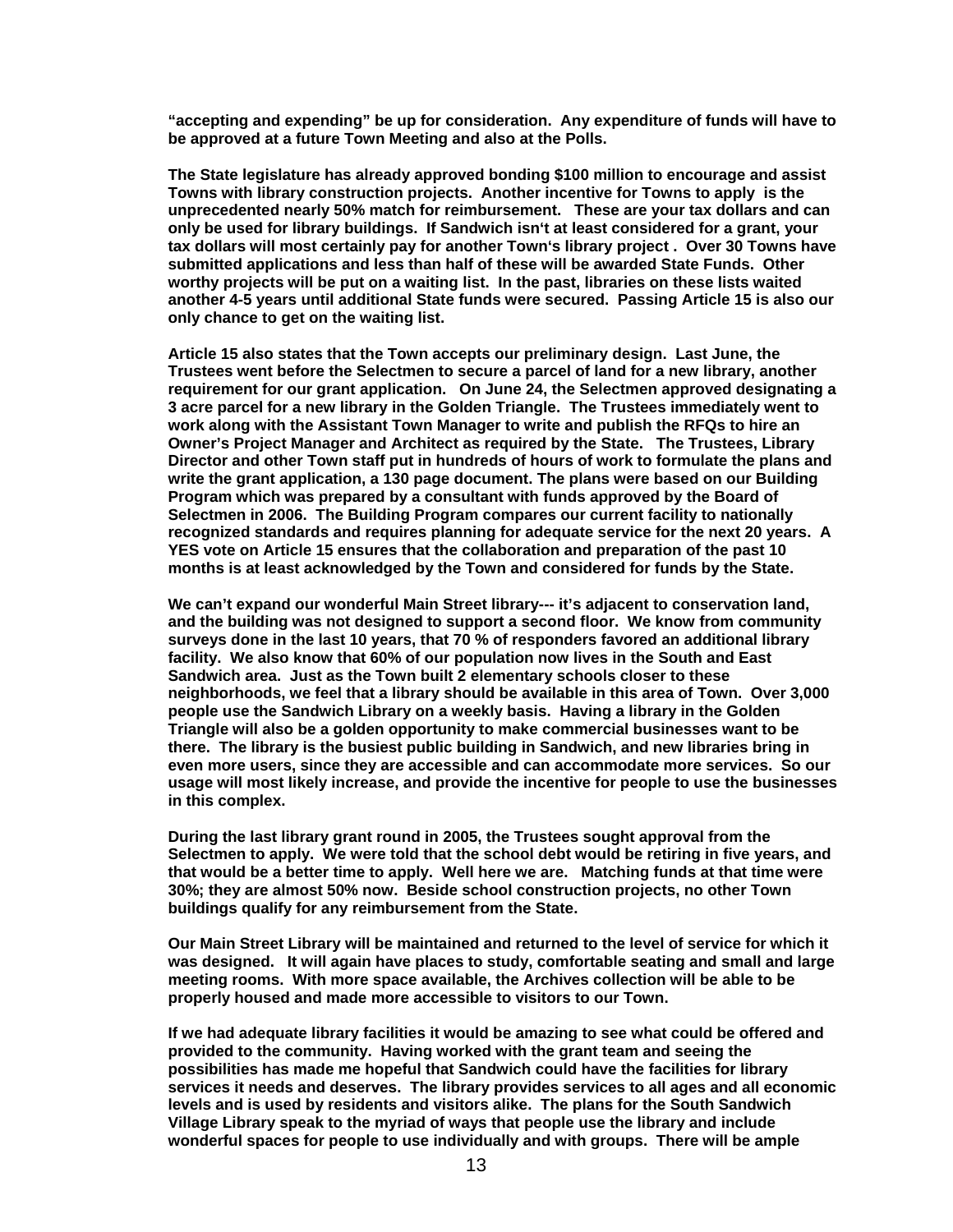**parking and the building will be accessible to all. The design also incorporates green elements which will enable us to qualify for additional LEEDS reimbursements. This project would be something positive for our Town, something we could all use and enjoy.** 

**A "Yes" vote does not commit the Town to any funding, but opens the door to receiving millions from the State. We have the opportunity for the State to pay half of the cost of a new library building. Either we can take advantage of it or another Town will. Voting "yes" on Article 15 only allows our application to be considered for a grant. It is our only chance to find out what the State thinks of our project. It is also our only opportunity to get on a waiting list for future funds. It doesn't guarantee a grant, nor does it guarantee that the Town will take the next step to fund our project.** 

**Mr. Bess from the Architectural firm made a presentation.** 

**There was a motion to move the question and it was seconded. This was a voice vote and declared carried the required two-thirds majority by the Moderator.** 

**Voted: That the Town accept the preliminary design for the construction and equipping of a new library to be located in Sandwich off Quaker Meetinghouse Road near the intersection with Cotuit Road, the so-called South Sandwich Village Library Project and authorize the Library Trustees of the Sandwich Public Library and/or the Board of Selectmen to apply for, accept and expend any state grants that may be available for the design, constructing or equipping of such new library, such funds to be expended under the direction of the Board of Selectmen in accordance with the Town Charter. This was a counted vote, 155 yea and 136 nay, and declared carried by the Moderator.** 

## **ARTICLE 16**

To see if the Town will vote to hear and act on the report of the Community Preservation Committee on the Fiscal Year 2012 Community Preservation budget and to appropriate from the Community Preservation Fund Fiscal Year 2011 estimated annual revenues the sum of \$75,000.00, or any other sum, to meet the administrative expenses and all other necessary and proper expenses of the Community Preservation Committee for Fiscal Year 2012; and further to reserve for future appropriation a sum of money from the Community Preservation Fund estimated annual revenues for open space, historic resources, and community housing purposes, as well as a sum of money to be placed in the 2012 Budgeted Reserve for general Community Preservation Act purposes; and further to appropriate from the Community Preservation Fund a sum or sums of money for Community Preservation projects or purposes as recommended by the Community Preservation Committee; or take any other action in relation thereto.

**Unanimously Voted: That the Town hear and act on the report of the Community Preservation Committee on the Fiscal Year 2012 Community Preservation budget and transfer and appropriate \$75,000 from the Community Preservation Fund Fiscal Year 2012 estimated annual revenues, to be expended under the direction of the Board of Selectmen, to meet the administrative expenses and all other necessary and proper expenses of the Community Preservation Committee for Fiscal Year 2012; and further reserve for future appropriation from the Fiscal Year 2012 Community Preservation Fund estimated annual revenues the following sums: \$162,873 for open space purposes; \$162,873 for historic resources purposes; and \$162,873 for community housing purposes. This was a voice vote and declared carried unanimously by the Moderator.** 

# **ARTICLE 17**

To see if the Town will vote to transfer and appropriate under the Community Preservation Act historic resources program the sum of \$10,000.00, or any other amount, to be expended under the direction of the Board of Selectmen, for the purpose of preserving, restoring, and protecting burial stones in the Town of Sandwich Old Town Cemetery, Grove Street; that to meet this appropriation the Town transfer from the Community Preservation Fund a sum of money for this purpose; or take any other action relative thereto.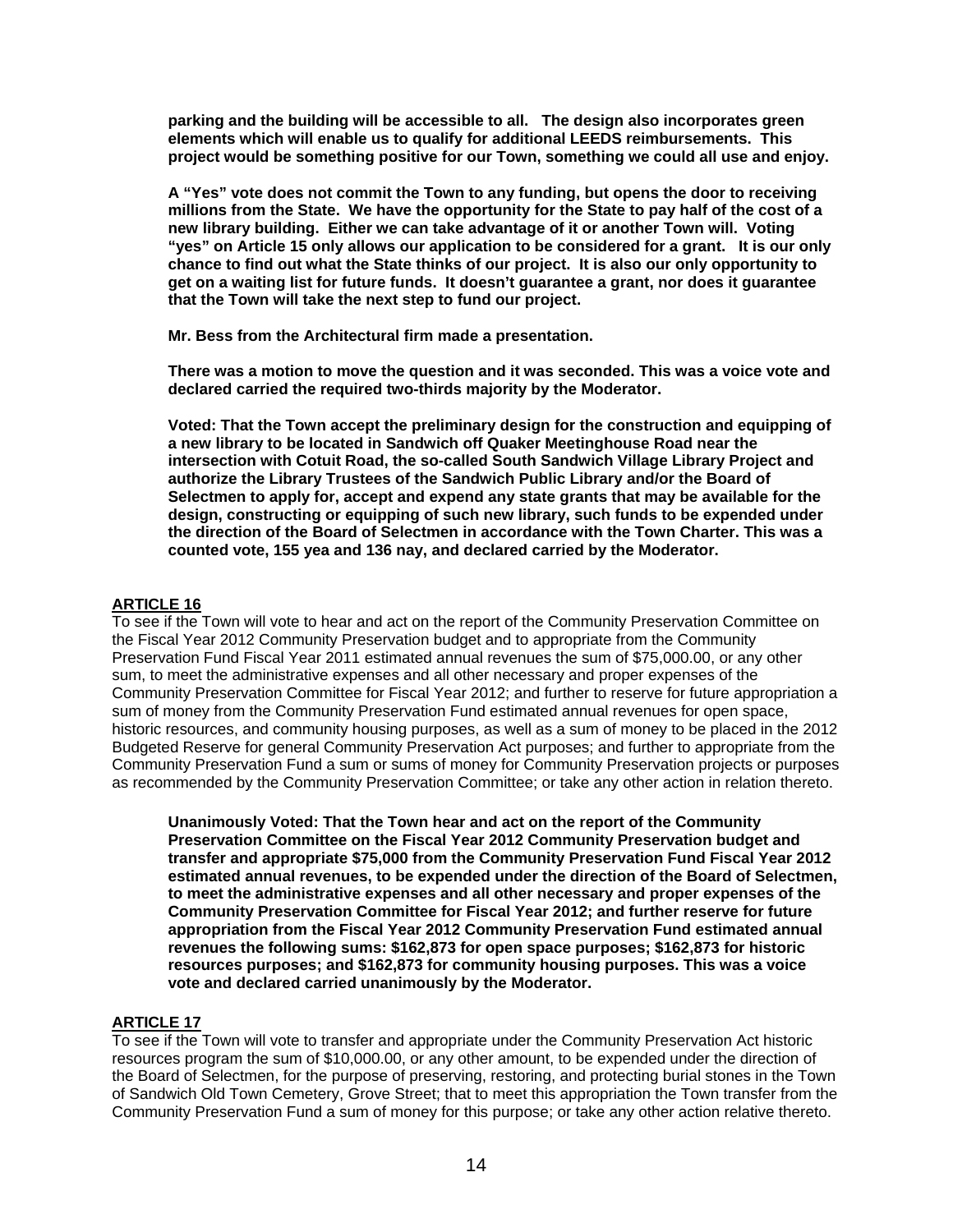**Unanimously Voted: That the Town transfer and appropriate \$10,000 from the Community Preservation Fund historic resources reserve for historic resource purposes under the Community Preservation Act, to be expended under the direction of the Board of Selectmen, for the purpose of preserving, restoring, and protecting burial stones in the Town of Sandwich Old Town Cemetery, Grove Street. This was a voice vote and declared carried unanimously by the Moderator.** 

#### **At 11pm the Moderator asked for a vote to continue the meeting per the Town By-Laws. This was a voice vote and carried by the required two-thirds majority.**

## **ARTICLE 18**

To see if the Town will vote to transfer and appropriate under the Community Preservation Act historic resources program the sum of \$16,000.00, or any other amount, to be expended under the direction of the Board of Selectmen, for the purpose of preparing and installing signage to appropriately identify National Register Historic Districts in Sandwich; that to meet this appropriation the Town transfer from the Community Preservation Fund a sum of money for this purpose; or take any other action relative thereto.

**Unanimously Voted: That the Town transfer and appropriate \$16,000 from the Community Preservation Fund historic resources reserve for historic resource purposes under the Community Preservation Act, to be expended under the direction of the Board of Selectmen, for the purpose of preparing and installing signage to appropriately identify National Register Historic Districts in Sandwich. This was a voice vote and declared carried unanimously by the Moderator.** 

## **ARTICLE 19**

To see if the Town will vote to transfer and appropriate under the Community Preservation Act affordable housing program the sum of \$450,000.00, or any other amount, to be expended under the direction of the Board of Selectmen, for the purpose of supporting the Forestdale Village affordable housing project owned by Forestdale Village, LLC; that to meet this appropriation the Town transfer from the Community Preservation Fund a sum of money for this purpose; and further, to authorize the Board of Selectmen to enter into a grant agreement with said Forestdale Village, LLC, on such terms and conditions as the Board of Selectmen deems appropriate, setting forth the conditions under which such funds may be expended, and to further authorize the Board of Selectmen to accept an affordable housing restriction pursuant to the grant agreement; or take any other action relative thereto.

 **Carl Johansen of Oxford Road moved the question.** 

**Motion was seconded from the floor and declared carried by the required two-thirds majority by the Moderator.** 

**Voted: That the Town transfer and appropriate \$450,000 from the Community Preservation Fund community housing reserve for community housing purposes under the Community Preservation Act, to be expended under the direction of the Board of Selectmen, for the purpose of supporting the Forestdale Village affordable housing project owned by Forestdale Village, LLC, and authorize the Board of Selectmen to enter into a grant agreement with said Forestdale Village, LLC, on such terms and conditions as the Board of Selectmen deems appropriate, setting forth the conditions under which such funds may be expended, and to further authorize the Board of Selectmen to accept an affordable housing restriction pursuant to the grant agreement. This was a voice vote and declared carried by the Moderator.**

## **ARTICLE 20**

To see if the Town will vote to transfer and appropriate under the Community Preservation Act affordable housing program the sum of \$48,500.00, or any other amount, to be expended under the direction of the Board of Selectmen, for the purpose of supporting the Housing Assistance Corporation down payment and closing cost assistance program; that to meet this appropriation the Town transfer from the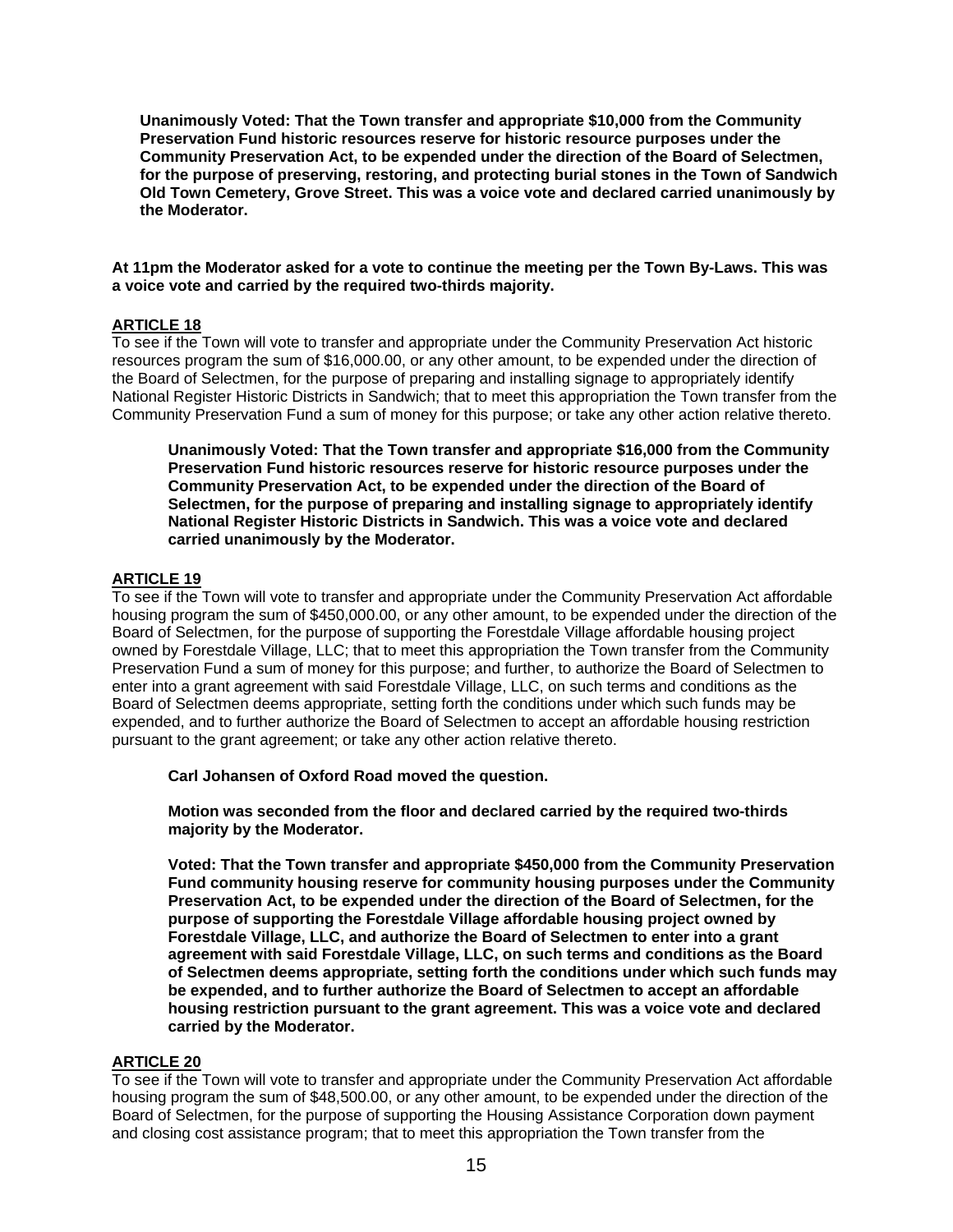Community Preservation Fund a sum of money for this purpose; and further, to authorize the Board of Selectmen to enter into a grant agreement with said Housing Assistance Corporation, on such terms and conditions as the Board of Selectmen deems appropriate, setting forth the conditions under which such funds may be expended, and to further authorize the Board of Selectmen to accept an affordable housing restriction pursuant to the grant agreement; or take any other action relative thereto.

**Voted: That the Town transfer and appropriate \$48,500 from the Community Preservation Fund community housing reserve for community housing purposes under the Community Preservation Act, to be expended under the direction of the Board of Selectmen, for the purpose of supporting the Housing Assistance Corporation down payment and closing cost assistance program, and authorize the Board of Selectmen to enter into a grant agreement with said Housing Assistance Corporation, on such terms and conditions as the Board of Selectmen deems appropriate, setting forth the conditions under which such funds may be expended, and to further authorize the Board of Selectmen to accept an affordable housing restriction pursuant to the grant agreement. This was a voice vote and declared carried by the Moderator.** 

## **ARTICLE 21**

To see if the Town will vote to transfer and appropriate under the Community Preservation Act affordable housing program the sum of \$49,999.00, or any other amount, to be expended under the direction of the Board of Selectmen, for the purpose of supporting the actual construction of the Community Green project owned by Housing Assistance Corporation; that to meet this appropriation the Town transfer from the Community Preservation Fund a sum of money for this purpose; and further, to authorize the Board of Selectmen to enter into a grant agreement with said Housing Assistance Corporation, on such terms and conditions as the Board of Selectmen deems appropriate, setting forth the conditions under which such funds may be expended, and to further authorize the Board of Selectmen to accept an affordable housing restriction pursuant to the grant agreement; or take any other action relative thereto.

**Voted: That the Town transfer and appropriate \$49,999 from the Community Preservation Fund community housing reserve for community housing purposes under the Community Preservation Act, to be expended under the direction of the Board of Selectmen, for the purpose of supporting the actual construction of the Community Green project owned by Housing Assistance Corporation, and authorize the Board of Selectmen to enter into a grant agreement with said Housing Assistance Corporation, on such terms and conditions as the Board of Selectmen deems appropriate, setting forth the conditions under which such funds may be expended, and to further authorize the Board of Selectmen to accept an affordable housing restriction pursuant to the grant agreement. This was a voice vote and declared carried by the Moderator.** 

## **ARTICLE 22**

To see if the Town will vote to transfer, from the board or officer currently having custody for the purposes for which now held to the Conservation Commission for conservation purposes and also for the purpose of granting a conservation restriction, Parcels 1, 2 and 3 identified below, and to authorize the Conservation Commission, with the approval of the Board of Selectmen, to convey conservation restrictions on said Parcels 1, 2 and 3 with the objective of satisfying the requirements of the Natural Heritage program in order to permit the Town to proceed with using other parcels of land for wastewater treatment and or discharge purposes, such conservation restrictions to be granted to the Sandwich Conservation Trust or another entity eligible under G.L. c.184, §32 to hold a perpetual conservation restriction, based on such terms and conditions as the Conservation Commission deems to be in the best interests of the Town; and further to authorize the Board of Selectmen to convey a conservation restriction on any other Town parcel or parcels located in the Discovery Hill Conservation Lands – Town Lands Complex area or elsewhere, now held for general municipal purposes, as to which the grant of a conservation restriction may be deemed necessary by the Board of Selectmen for the same objective;

Said parcels defined as:

1. Assessors Map 28, Lot 56, off Service Road, consisting of approximately 12.30 acres; and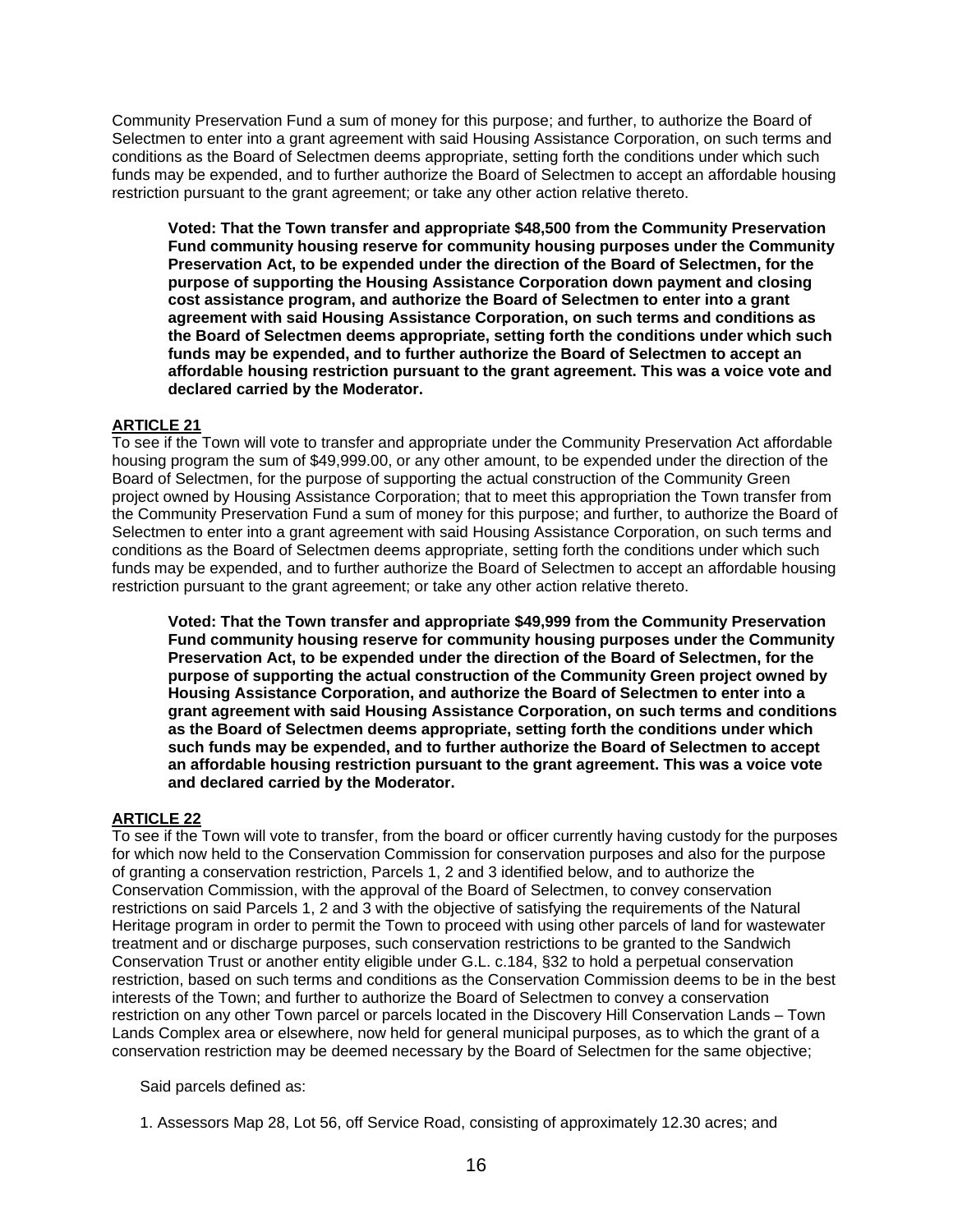2. Assessors Map 33, Lot 48, off Service Road, consisting of approximately 18.73 acres; and

3. Assessors Map 28, Lot 67, off Quaker Meetinghouse Road, consisting of approximately 7.25 acres;

#### **And further**,

that such conservation restriction grants may be in consideration of the grant to the Town of the fee simple or lesser interest in the following described parcels of land for wastewater treatment and or discharge purposes, as depicted on a sketch plan of the area of land on file in the Town Clerk's Office entitled "Proposed Habitat Offset for Community Green/Town of Sandwich Wastewater Facilities", dated April 14, 2011, said property located on land owned by the Housing Assistance Corporation off Jan Sebastian Drive and defined as Assessors Map 28, Lots 41 and 42, consisting of approximately 40.20 acres in their entirety;

or take any action relative thereto.

**Voted: That the Town transfer, from the board or officer currently having custody for the purposes for which now held to the Conservation Commission for conservation purposes and also for the purpose of granting a conservation restriction, Parcels 1, 2 and 3 identified in the Warrant under Article 22, and authorize the Conservation Commission, with the approval of the Board of Selectmen, to convey conservation restrictions on said Parcels 1, 2 and 3 with the objective of satisfying the requirements of the Natural Heritage program in order to permit the Town to proceed with using other parcels of land for wastewater treatment and or discharge purposes, such conservation restrictions to be granted to the Sandwich Conservation Trust or another entity eligible under G.L. c.184, §32 to hold a perpetual conservation restriction, based on such terms and conditions as the Conservation Commission deems to be in the best interests of the Town; and that such conservation restriction grants may be in consideration of the grant to the Town of the fee simple or lesser interest in the following described parcels of land for wastewater treatment and or discharge purposes, as depicted on a sketch plan of the area of land on file in the Town Clerk's Office entitled "Proposed Habitat Offset for Community Green/Town of Sandwich Wastewater Facilities", dated April 14, 2011, said property located on land owned by the Housing Assistance Corporation off Jan Sebastian Drive and defined as Assessors Map 28, Lots 41 and 42, consisting of approximately 40.20 acres in their entirety. This was a voice vote and declared carried by the required two-thirds majority by the Moderator.**

## **ARTICLE 23**

To see if the Town will vote to authorize the Board of Selectmen to convey, all or a portion of the Town property known as the Deacon Eldred House located at 4 Water Street, and shown as Assessor Map 73, Lot 154, consisting of approximately 0.89 acres, on such terms and conditions as the Board of Selectmen deem to be in the best interests of the Town; or take any action relative thereto.

**Voted: That the Town authorize the Board of Selectmen to convey, all or a portion of the Town property known as the Deacon Eldred House located at 4 Water Street, and shown as Assessor Map 73, Lot 154, consisting of approximately 0.89 acres, on such terms and conditions as the Board of Selectmen deem to be in the best interests of the Town. This was a voice vote and declared carried by the Moderator.** 

## **ARTICLE 24**

To see if the Town will vote to authorize the Board of Selectmen to accept a gift of a 50-foot wide drainage easement from Franklin G. Gilfoy on land situated at 99 Route 130 and shown as Assessor Map 11, Lot 74 and which is also shown as Lot B on a plan entitled, "Plan of Land of Charles T. Burke Situated in Forestdale Town of Sandwich Scale 1"=60" dated Oct. 1926 and recorded with the Barnstable County Registry of Deeds in Plan Book 19, Page 135 located at 99 Route 130, and shown as Assessor Map 11,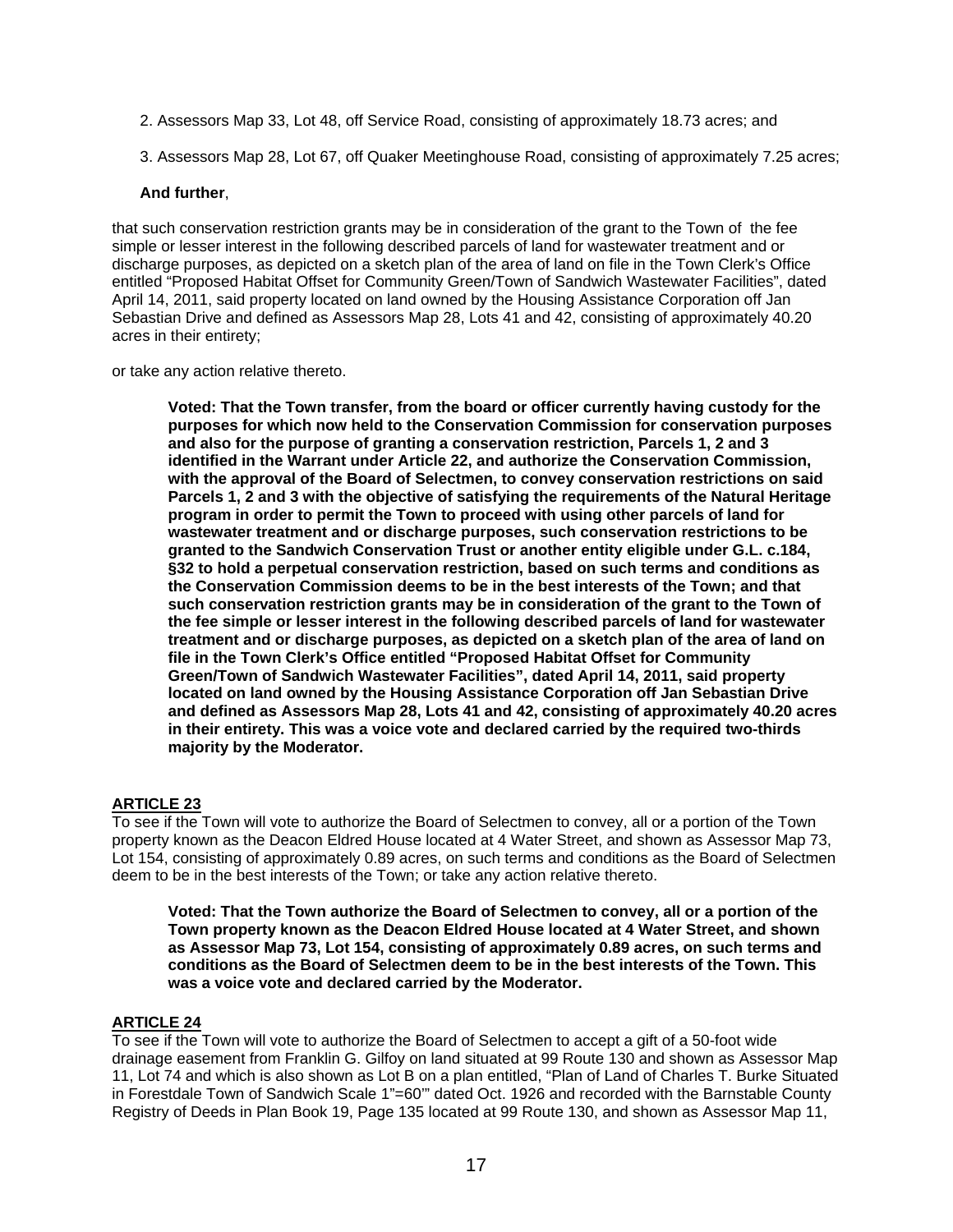Lot 74, a copy of which is on file with the Town Clerk's Office, upon such terms and conditions as the Board of Selectmen deems to be in the best interests of the Town, or take any action relative thereto.

**Unanimously Voted: That the Town authorize the Board of Selectmen to accept a gift of a 50-foot wide drainage easement from Franklin G. Gilfoy on land situated at 99 Route 130 and shown as Assessor Map 11, Lot 74 and which is also shown as Lot B on a plan entitled, "Plan of Land of Charles T. Burke Situated in Forestdale Town of Sandwich Scale 1"=60'" dated Oct. 1926 and recorded with the Barnstable County Registry of Deeds in Plan Book 19, Page 135 located at 99 Route 130, and shown as Assessor Map 11, Lot 74, upon such terms and conditions as the Board of Selectmen deems to be in the best interests of the Town, as printed in the Warrant under Article 24. This was a voice vote and declared carried unanimously by the Moderator.** 

## **ARTICLE 25**

To see if the Town will vote to accept the layout of Harlow Road as a public way and easements adjacent to Harlow Road as shown on the plans thereof entitled "Massachusetts Department of Transportation Highway Division, Preliminary Right of Way Plans, Cotuit Road, Harlow Road, & South Sandwich Road in the Town of Sandwich, Barnstable County, as altered April 2011, Sheets 1 thru 10" as amended and prepared by Howard/Stein-Hudson Associates, Inc., a copy of which is on file with the Town Clerk's Office; and further to authorize the Board of Selectmen to accept as a gift, purchase or take by eminent domain, permanent and temporary easements or fee in land, for the layout of said way for the Cotuit Road, Harlow Road and South Sandwich Road Project, and to raise and appropriate a sum of \$1.00 for said purposes; or take any action relative thereto.

**Voted: That the Town accept the layout of Harlow Road as a public way and easements adjacent to Harlow Road as shown on the plans thereof entitled "Massachusetts Department of Transportation Highway Division, Preliminary Right of Way Plans, Cotuit Road, Harlow Road, & South Sandwich Road in the Town of Sandwich, Barnstable County, as altered April 2011, Sheets 1 thru 10" as amended and prepared by Howard/Stein-Hudson Associates, Inc. and authorize the Board of Selectmen to accept as a gift, purchase or take by eminent domain, permanent and temporary easements or fee in land, for the layout of said way for the Cotuit Road, Harlow Road and South Sandwich Road Project, and to raise and appropriate a sum of \$1.00 for said purposes, as printed in the Warrant under Article 25. This was a voice vote and declared carried by the required twothirds majority by the Moderator.**

## **ARTICLE 26**

To see if the Town will vote to amend the Town Bylaws by deleting the text and title of Section 6.10, Junk Dealer/Collector, and inserting the following, or take any action relative thereto.

## **Secondhand Dealers and Secondhand Collectors**

#### **1. Definitions**

ACCEPTABLE IDENTIFICATION means either:

A. A current driver's license that includes the date of birth, photograph, and physical description of the person offering the identification; or

B. Two other pieces of current identification, at least one of which is issued by a governmental agency or subdivision and includes the date of birth, photograph and physical description of the person offering the identification.

POLICE CHIEF means the Chief of Police of the Town of Sandwich or her or his designee.

REGULATED PROPERTY means the following used property: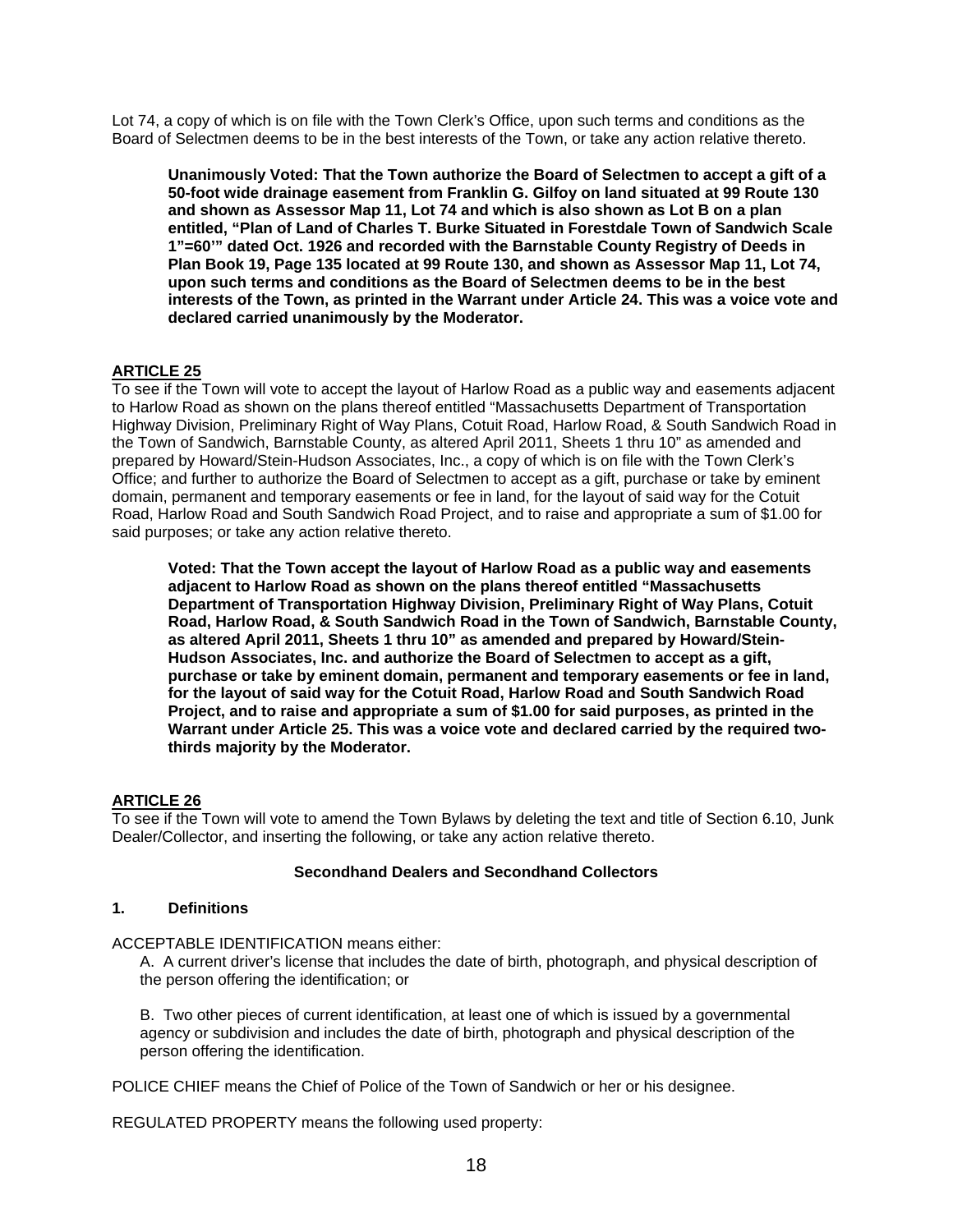A. Precious metals, including but not limited to, any metal valued for its character, rarity, beauty or quality, including gold, silver, copper, platinum or other metals, whether as a separate item or in combination with other items.

B. Precious gems, including but not limited to, any gem valued for its character, rarity, beatify or quality, including diamonds, rubies, emeralds, sapphires or pearls, or other precious or semi-precious gems or stones, whether as a separate item or in combination with other items or as a piece of jewelry.

C. Watches and jewelry containing precious metals or precious gems, including but not limited to, rings, necklaces, pendants, earrings, brooches, chains, pocket watches, wrist watches, or stop watches.

D. Sterling silver flatware, including but not limited to, knives, forks, spoons, candlesticks, coffee and tea sets, or ornamental objects.

E. Any electronic audio, video or photographic and optical equipment along with computer or computer equipment or recordings in any form.

F. Any power tools or equipment.

G. Musical instruments.

H. Sporting equipment.

I. Automobiles, boats, planes, motorcycles in whole or taken in parts, or any other type machinery.

J. Collectibles; including objects of art, coins, currency and antique objects, but not including those items identified in Section 8(H).

SECONDHAND COLLECTOR shall have the same meaning as the term "junk collector" M.G.L. c.140, §56.

SECONDHAND DEALER shall have the same meaning as the term "junk dealer" and keeper of a shop for the purchase, sale or barter of junk, old metals or second hand articles in M.G.L. c.140, §54.

LICENSING AUTHORITY means the Town of Sandwich Board of Selectmen or its designee.

#### **2. Issuance, Renewal and Revocation of Licenses Required.**

A. Secondhand collectors and secondhand dealers must obtain a license to conduct said activities within the Town of Sandwich. The Licensing Authority shall indicate on any such license the term that such license is valid, not to exceed one calendar year. The Licensing Authority may issue a limited license for a period of one or more days and shall state the starting and expiration dates on such license, and any limited license shall be subject to the requirements of this bylaw. The Licensing Authority may establish a fee for any license issued pursuant to this bylaw. Any annual license issued under this section shall expire on December 31.

B. The Licensing Authority of the Town of Sandwich shall, upon receipt of an application for a secondhand collectors or secondhand dealers license, conduct a public hearing as to whether to issue such license. After due notice and a hearing, the Licensing Authority may deny an original or renewal application for a Secondhand Dealer or Secondhand Collector License or revoke an issued license if it has probable cause to believe any of the following conditions exist after a public hearing:

1) The applicant, or any person who in part or whole, owns, manages or operates the secondhand dealer or secondhand collector business, has owned or operated a secondhand dealer or secondhand collector business regulated under this regulation or any substantially similar license and, within the five years prior to the application date: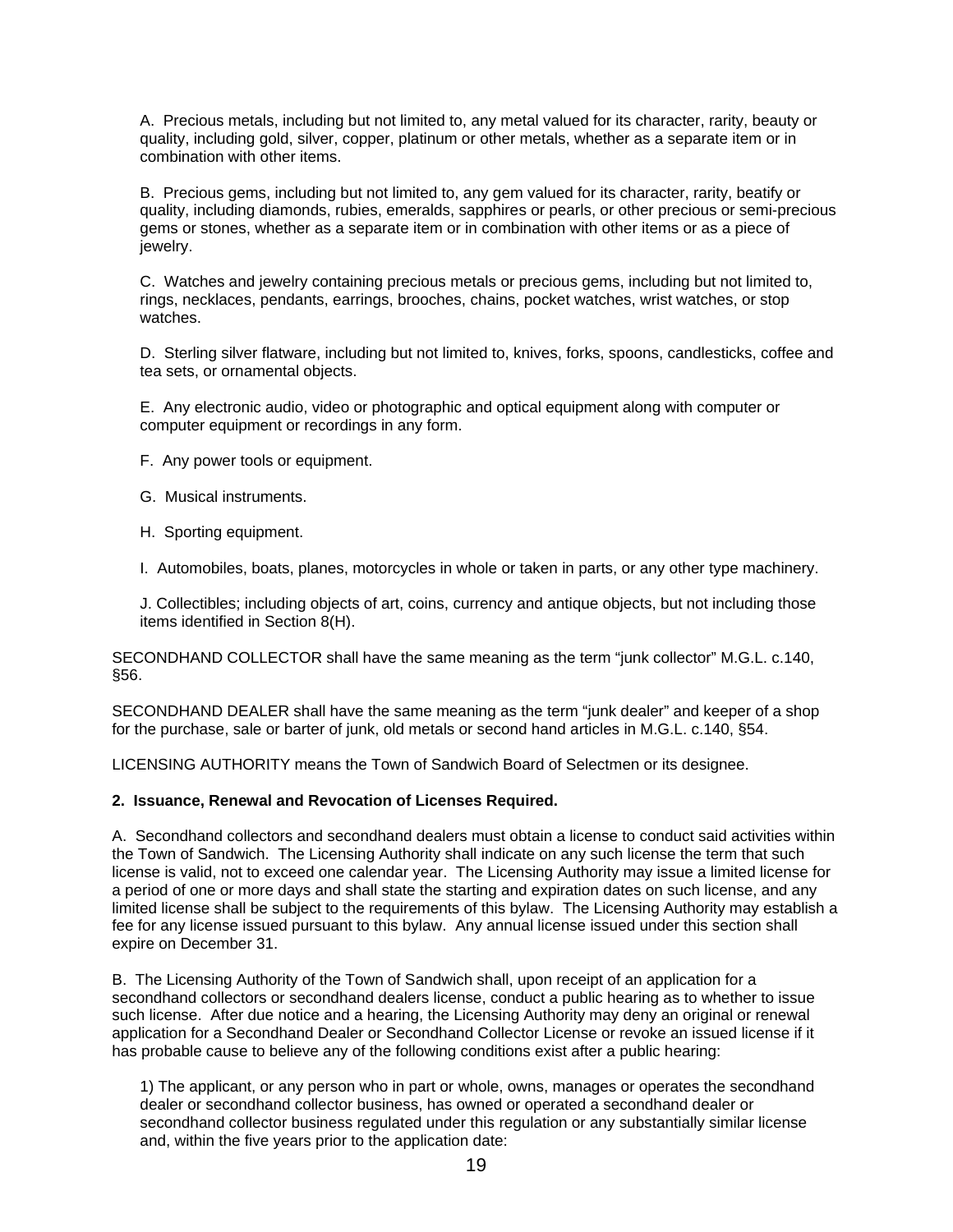(a) Has had a secondhand dealer or secondhand collector license revoked for a reason that would be grounds for a denial or revocation pursuant this chapter; or

(b) The secondhand dealer or secondhand collector business has been found by a Massachusetts court or the Licensing Authority to constitute a public nuisance.

(2) The licensee applicant, or any person who, in part or whole, owns, manages or operates the secondhand dealer or secondhand collector business, has been convicted of a felony or any crime involving a false statement within 15 years prior to the application date. The license applicant shall consent to the Police Chief or his designee conducting a CORI check as a condition of eligibility for such license.

(3) The applicant has:

(a) Knowingly made a false statement in the application;

(b) Knowingly omitted information requested to be disclosed in the application; or

(c) Completed the application with reckless disregard for the truth or accuracy of the statements made therein.

(4) A lawful inspection of the secondhand dealer or secondhand collector business premises by the Police Chief or his designee has been unjustifiably refused by a person who, in part or whole, manages or operates the business.

(5) The secondhand dealer or secondhand collector business, the applicant or any person who, in part or whole, owns, manages or operates the secondhand dealer or secondhand collector business has more than five violations of these regulations, any state or federal law, or any combination thereof within a two-year period, including the two years prior to the application date.

(6) The secondhand dealer or secondhand collector business, the applicant or any person who, in part or whole, owns, manages or operates the secondhand dealer or secondhand collector business has been convicted of any crime under the laws of the Commonwealth of Massachusetts that is inconsistent with the type of secondhand business to be conducted, such as, but not limited to, receiving stolen property, any form of breaking and entering, larceny from a person or any other form of larceny, or any form of aggravated assault, as verified by a CORI check by the Police Chief or his designee.

(7) Such other grounds as the Authority determines to be in the public interest or in violation of the conditions of the license or any law or regulation of the Commonwealth or the Town of Sandwich.

#### **3. Inspection of Property and Records**.

A. Whenever necessary to make an inspection to enforce the provisions of this ordinance, or when the Police Chief or his designee has reasonable grounds to believe that a specific item or regulated property held by a Secondhand Dealer or Secondhand Collector is associated with criminal conduct, the Police Chief or his designee may enter the premises of the Secondhand Dealer or Secondhand Collector at any reasonable time, provided that the premises are occupied at the time of entry and the Police Chief or his designee presents proper official identification at or near the time of entry. If entry is refused, the police Chief or his designee shall have recourse to every remedy provided by law to secure entry, including an administrative search warrant or a criminal search warrant.

B. Authority to inspect Secondhand Dealer or Secondhand Collector premises under this bylaw is in addition to and not in limitation of the authority the Town or the Police Chief or any police officer would otherwise have to enter the business premises.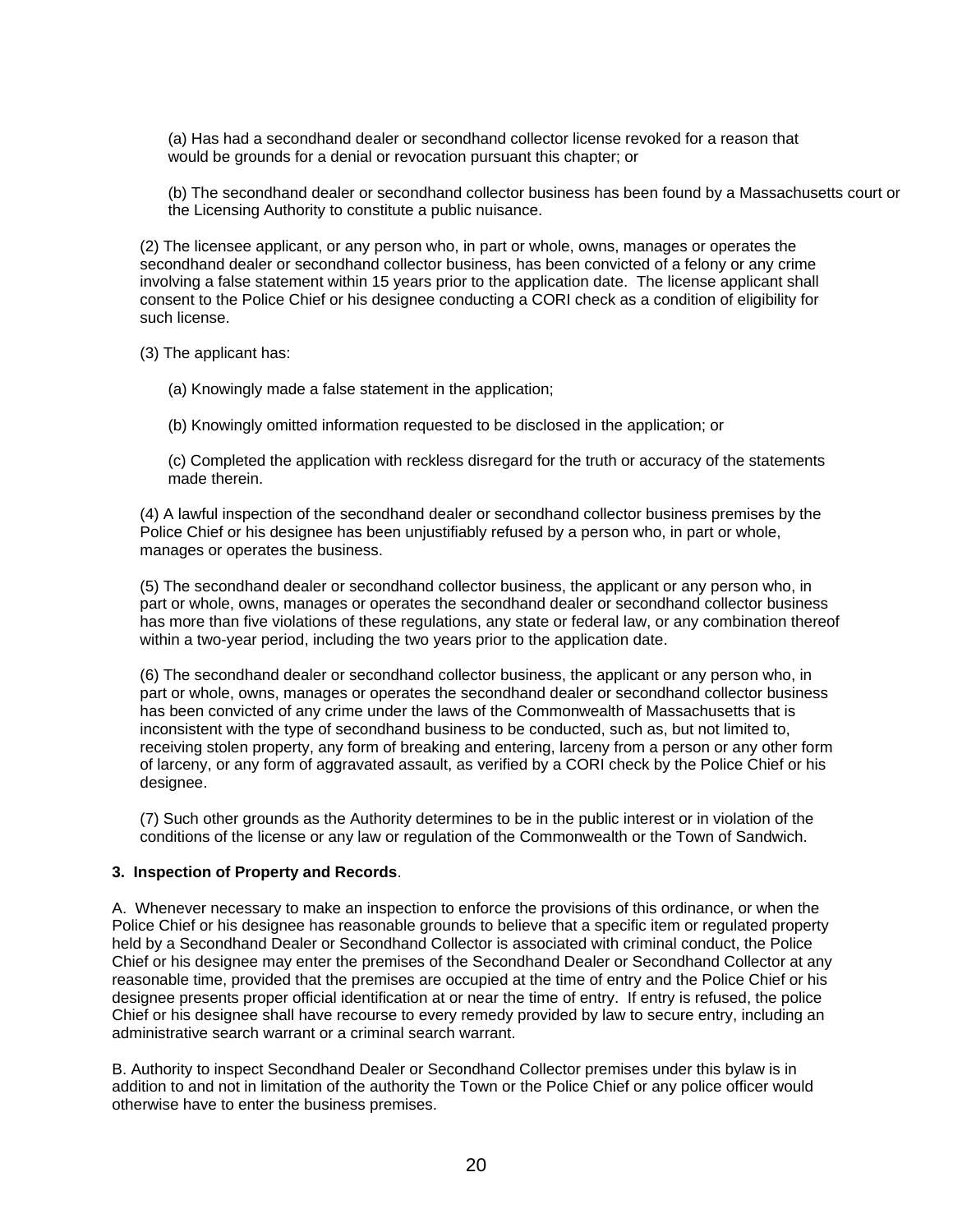C. Once allowed to enter the premises of the Secondhand Dealer or Secondhand Collector, the Police Chief or his designee may inspect property kept there. The Police Chief or his designee may also inspect the business records associated with regulated property and perform any duty imposed upon the Town or the Police Chief by this bylaw.

## **4. Record Keeping**

A. The Police Chief or his designee shall design a purchase report form and make copies available to all Secondhand Dealer or Secondhand collectors. Secondhand Dealers or Secondhand Collectors shall utilize these forms, or any other substantially similar form approved by the Police Chief, to record all purchases of regulated property. The form may request any information reasonably calculated to help the Police Chief identify the purchaser, the seller or the property associated with the purchase of regulated property.

B. Whenever a Secondhand Dealer or Secondhand Collector purchases regulated property for business purposes, the Secondhand Dealer or Secondhand Collector shall obtain acceptable identification from the seller along with the seller's current residence address. The Secondhand Dealer or Secondhand Collector shall fill out a purchase report form in all relevant aspects at the time of the purchase. A purchase report form as required to be filled out by this section shall be filled out in legible English. The seller shall sign his or her name on the filled-out form.

C. A digital photograph will be taken of each item purchased as defined under regulated property Section 1(E). The photograph may be stored electronically, but are subject to the same recordkeeping requirements as listed in Section 4A. Copies of the photographs will be made available to the Chief of Police in a timely manner, and are subject to the same rights of inspection as listed in Section 3.

D. The licensee shall cause to be delivered to the Sandwich Police Department on a weekly basis, a copy of all forms and photographs regarding transactions recorded in the ledger on the form provided. If, during the preceding week such Secondhand Dealer or Secondhand Collector has taken no articles, in, he/she shall make out and deliver to the Police Department a report of such fact. For any licensed business that intends to conduct business for one week or less, all such documents shall be delivered to the Police Department on or before the last day of conducting business.

## **5. Posting of Licenses and Notices**

A. All licenses shall be conspicuously posted in an accessible place on the licensed premises, available at all times to the proper authorities.

B. A secondhand dealer shall post the following notice no smaller than eight and one-half inches by 11 inches with lettering no smaller than one-fourth of an inch in height outside each point of entry intended for patron use and at or near each place where a secondhand dealer purchases used property in the in the regular course of business.

## **NOTICE:**

"The sale or attempted sale of property to a secondhand dealer without consent of the property's owner is punishable by a civil penalty not to exceed \$300 per item.

Don't sell property without consent of the property's owner. You will be held strictly liable for violation of this law."

If a significant number of the patrons of the regular secondhand dealer use a language other than English as a primary language, the notice shall be worded in both English and the primary language or languages of the patrons.

## **6. Purchases by a Secondhand Dealer or Secondhand Collector**

A. A Secondhand Dealer or Secondhand Collector shall not make any cash purchase in an amount that exceed \$50.00 (fifty dollars and zero cents.)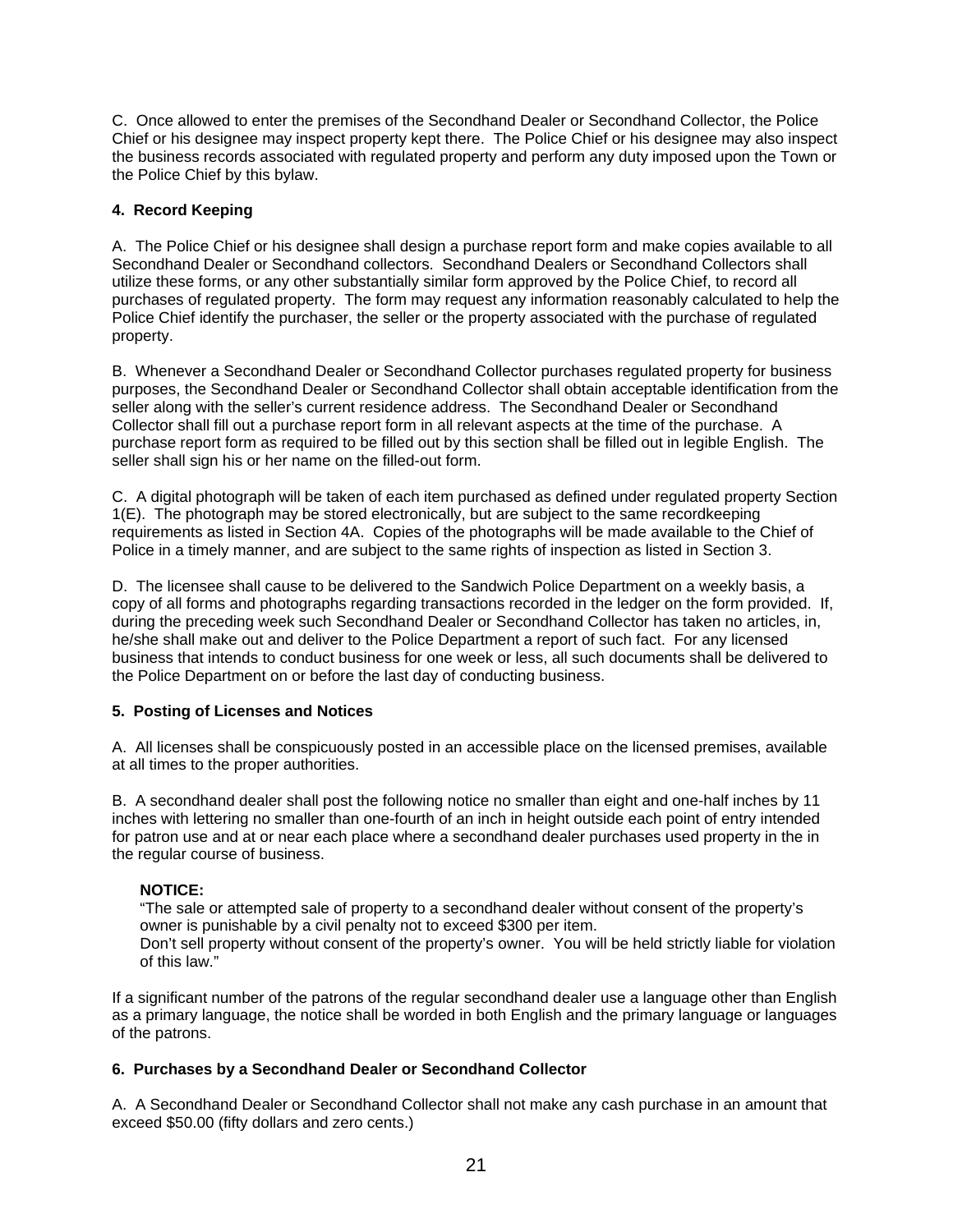B. A Secondhand Dealer must not carry on the business of buying or selling secondhand property except at the premises designated in the dealership license.

C. A Secondhand Dealer must not purchase any property whose serial number or other identifiable marking has been wholly or partially tampered with or removed.

D. A Secondhand Dealer or Secondhand Collector may not purchase any item from any person under the age of 18 (eighteen).

## **7. Unauthorized Sale of Property.**

A. No Secondhand Dealer or Secondhand Collector may purchase or sell any property of any type without the consent of the owner.

B. No sale will be made to anyone under the age of 18.

#### **8. Holding Periods.**

A. A copy of every purchase report form filled out as required by this ordinance shall be kept on the premises of the Secondhand Dealer or Secondhand Collector business during normal business hours for at least three (3) years from the date of purchase. The report form shall be subject to inspection by the Police Chief or his designee.

B. All regulated property in the categories of precious metals or precious gems, defined in Section 1, purchased by a Secondhand Dealer or Secondhand Collector and required to be recorded on a purchase report form shall be held by said Secondhand Dealer or Secondhand collector for at least 21 days from the date of purchase.

C. All other regulated property purchased by a Secondhand Dealer or Secondhand Collector and required to be recorded on a purchase report form shall be held by said Secondhand Dealer or Secondhand Collector for at least 15 days from the date of purchase.

D The Secondhand Dealer or Secondhand Collector shall maintain the property in substantially the same form as when purchased and shall not alter exchange or commingle the property before the expiration of the applicable holding periods set forth in Sections 8(B) and (C). During the holding period the regulated property shall be kept on the business premises during normal business hours and shall be subject to inspection by the Police Chief, or his designee.

E The Police Chief or his designee may give written notice to a Secondhand Dealer or Secondhand Collector holding regulated property that the Police Chief or his designee has reasonable grounds to believe more likely than not a specific item of regulated property is associated with criminal conduct. The Secondhand Dealer or Secondhand Collector holding the regulated property shall then continue to hold the property specified in the notice in the same manner and space as required under subsection (B) of this section until released by the Police Chief.

F. The holding period for any item of regulated property shall not exceed 180 days from the date of purchase.

G. A Secondhand Dealer or Secondhand Collector may from time to time request in writing that the Police Chief shorten the length of the holding period. If the Police Chief or his designee determines relief from the holding period is appropriate due to unreasonable hardship, the Police Chief or his designee shall provide the Secondhand Dealer or Secondhand Collector who requested relief with written authorization to sell, transfer or otherwise dispose of the regulated property. The request shall identify the property and state the basis or bases of the unreasonable hardship or hardships. The authorization shall be effective only upon delivery of the written authorization to the Secondhand Dealer.

H. Secondhand Dealers, retailing or wholesaling used property limited to the following, are exempt from section B above: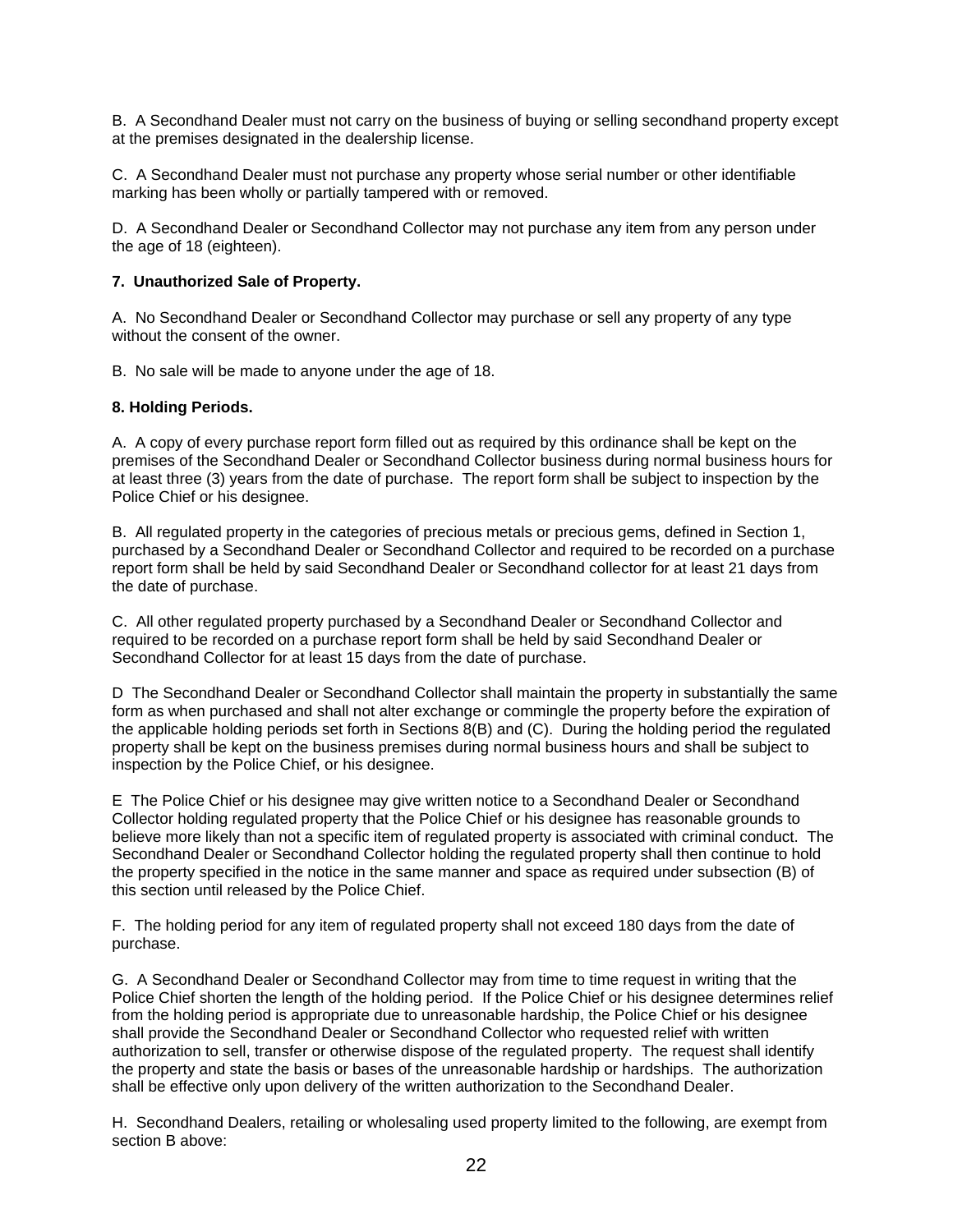(1) Used clothing, furniture, costume jewelry, knickknacks, footwear, and house ware items, such as dishes, pots, pans, cooking utensils, and cutlery; or

(2) Used clothing, furniture, costume jewelry, footwear and house ware items such as dishes, pots, pans, cooking utensils and cutlery, obtained only from or through a "registered charity" or by donations; or

(3) Used books, papers, or magazines.

#### **9. Testing of weighing and measuring devices.**

MI weighing or measuring devices used by a licensee in the conduct of the licensed business shall be tested and sealed by the Town of Sandwich Sealer Weights and Measures Division, or its designee, prior to being placed in service.

#### **10. Violations and Penalties.**

A. Violation of any provision of this bylaw may be prosecuted as a criminal matter, as an administrative procedure or by the method provided in §21D of Chapter 40 of the General Laws. Each violation shall be considered separately.

B. Whoever violates the provisions of this bylaw shall be subject to a fine of not more than \$300. As an alternative to criminal prosecution, any violation of this bylaw enforced by the methods provided in §21D of Chapter 40 of the General Laws shall be subject to a fine of \$250.

C. As an alternative to or concurrent with any enforcement pursuant to Section 10(B), the Licensing Authority may, after due notice to the licensee and a hearing, suspend, revoke or modify any license issued by them whenever they have reasonable cause to believe the licensee has violated the terms, conditions or regulations pertaining to such license.

#### **11. Severability.**

Each provision of this chapter shall be construed as separate. If any part of this chapter shall be held invalid for any reason, the remainder shall continue in full force and effect.

**Voted: That the Town amend the Sandwich Town Bylaws by deleting the text and title of Section 6.10, Junk Dealer/Collector, and inserting in its place a new Section 6.10, Secondhand Dealers and Secondhand Collectors, as printed in the Warrant under Article 26, with the following changes:** 

- **1. In Section 1, Definition of Regulated Property, delete Subsection J in its entirety and replace with the following: Coins and Currency.**
- **2. In Section 1, Definition of Secondhand Collector, delete the definition in its entirety and replace with the following: SECONDHAND DEALER shall have the same meaning as the term "junk collector" in M.G.L. c. 140, sec. 54, but excluding private collectors for non-commercial purposes.**

#### **This was a voice vote and declared carried by the Moderator**

### **ARTICLE 27**

To see if the Town will vote to amend Section 2.55 of the Town Bylaws, Legal Advice, by adding the following after the existing paragraph:

The Town may retain legal counsel who may also represent other public entities in matters in which the Town has a direct or substantial interest without violating G.L. c. 268A, Section 17(a) or (c). Such dual or common representation allows the Town to pool resources for a common purpose, develop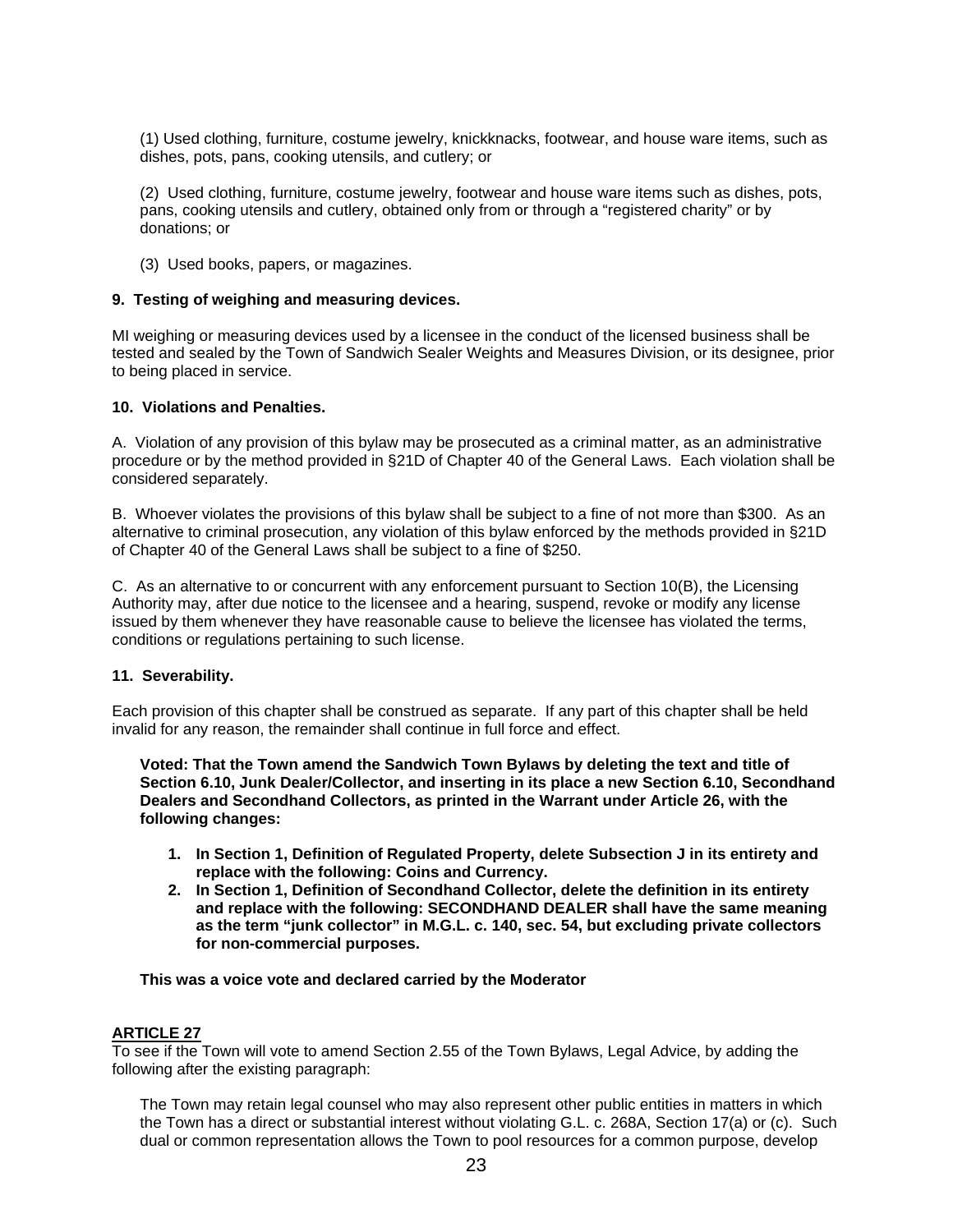mutual interests, and preserve scarce Town funds. Pursuant to this bylaw, the official duties of legal counsel include, but are not limited to, representing the Town and other public entities in: (i) administrative and judicial proceedings in which the Town is also a party; and (ii) other matters in which the Town has a direct or substantial interest, provided that in each instance, such dual or common representation would not cause a violation of rules governing attorney conduct. Legal counsel shall discharge such duties only when requested in writing by the Board of Selectmen. Prior to making such a request, the Board of Selectmen shall determine whether the interests of the Town will be advanced by such dual or common representation and shall evaluate if actual or potential conflicts of interest exist. If any conflicts are identified, they shall be described in the written request. Legal counsel shall then make its own determination whether such dual or common representation would not cause a violation of rules governing attorney conduct.

or take any action relative thereto.

**Unanimously Voted: That the Town amend the Sandwich Town Bylaws, Section 2.55, Legal Advice, by inserting the language relating to the retention of legal counsel who may also represent other public entities, as printed in the Warrant under Article 27. This was a voice vote and declared carried unanimously by the Moderator.** 

## **ARTICLE 28**

To see if the Town will vote to amend Section 2.03 of the Town Bylaws, Length of Contracts, by deleting the existing sentence and inserting the following to provide the School Committee with the same authority as the Board of Selectmen in determining the length of contracts up to ten years:

The Board of Selectmen and School Committee are hereby authorized to enter into contracts for goods and services for such period of time as the Selectmen and School Committee may determine, which may be longer than three years, but not more than ten years.

or take any action relative thereto.

**Voted: That the Town amend the Sandwich Town Bylaws, Section 2.03, Length of Contracts, by deleting the existing sentence and inserting new language relating to the length of goods and services contracts the Board of Selectmen and School Committee can enter into, as printed in the Warrant under Article 28. This was a voice vote and declared carried by the Moderator.** 

### **ARTICLE 29**

To see if the Town will vote to amend Section 2.97 of the Town Bylaws, Public Records and Open Meetings, by correcting the M.G.L. references and content in Parts 1 and 4 as follows:

In Part 1, Purpose, delete "Chapter 39, Sections 23A and B" and insert "Chapter 30A, Sections 18-25"; and further,

In Part 4(a), Requirements, delete "Chapter 39, Section 23B" and insert "Chapter 30A, Sections 18- 25"; and further

In Part 4(b), Requirements, delete "one day" and insert "at least forty-eight hours".

or take any action relative thereto.

**Unanimously Voted: That the Town to amend the Sandwich Town Bylaws, Section 2.97, Public Records and Open meetings, by correcting the legal references and content in Parts 1 and 4, as printed in the Warrant under Article 29. This was a voice vote and declared carried unanimously by the Moderator.**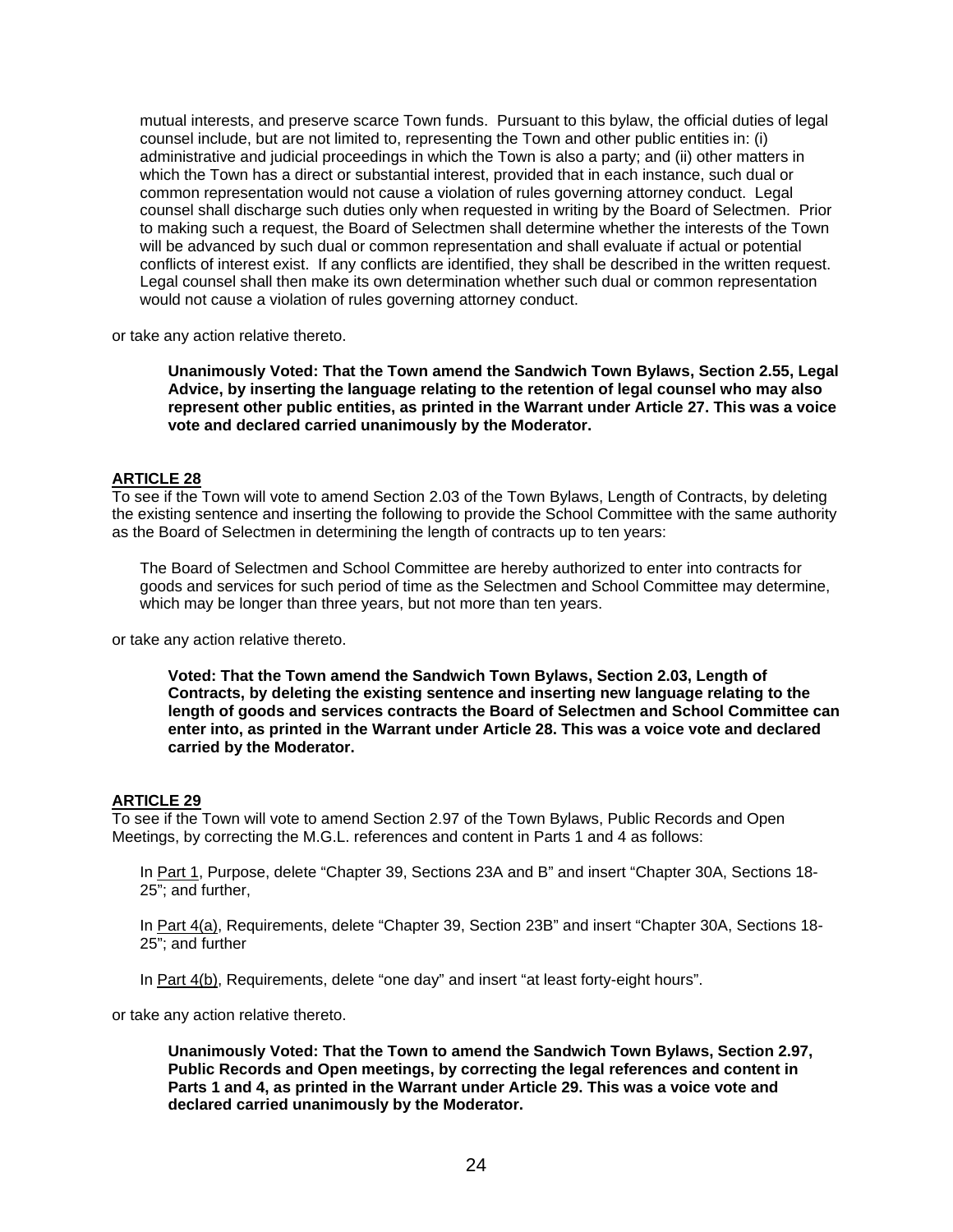## **ARTICLE 30**

There is no Article 30 due to an administrative error.

# **ARTICLE 31**

To see if the Town will vote to authorize the Board of Selectmen to petition the General Court for special legislation to amend Section 20 of Chapter 70 of the Acts of 2010, "An Act Establishing The Sandwich Economic Initiative Corporation", by deleting Section 20 and inserting the following; provided, however, that the General Court may make clerical or editorial changes of form only to the bill, unless the Board of Selectmen approves amendments to the bill before enactment by the General Court, and provided further that the Board of Selectmen is hereby authorized to approve amendments which shall be within the scope of the general public objectives of this petition:

SECTION 20. The corporation may, upon the affirmative vote of two-thirds of its members, or town meeting may by a two-thirds vote, petition for the corporation's dissolution by order of the supreme judicial court, in the manner provided in section 11A in chapter 180 of the General Laws.

or take any action relative thereto.

**Unanimously Voted: That the Town authorize the Board of Selectmen to petition the General Court for special legislation to amend Section 20 of Chapter 70 of the Acts of 2010, "An Act Establishing The Sandwich Economic Initiative Corporation", by deleting Section 20 and inserting the language printed in the Warrant under Article 31, provided, however, that the General Court may make clerical or editorial changes of form only to the bill, unless the Board of Selectmen approves amendments to the bill before enactment by the General Court, and provided further that the Board of Selectmen is hereby authorized to approve amendments which shall be within the scope of the general public objectives of this petition. This was a voice vote and declared carried unanimously by the Moderator.** 

#### **ARTICLE 32**

To see if the Town will vote to dissolve the Mary I. Freeman Community Nursing Fund, established at the April 8, 1926 Special Town Meeting under Article 5, which bequeathed funds to the Community Nursing Association, which no longer exists; and further, in recognition of the stated wishes of Ms. Freeman, to transfer the balance of said Mary I. Freeman Community Nursing Fund to the Nursing Department Donation Account; or take any action relative thereto.

**Joanne O'Keefe made a motion to indefinitely postpone Article 32. This was a voice vote and the motion declared carried by the Moderator.** 

#### **The Moderator adjourned Town Meeting at 12:20 AM and continued it to Thursday May 5, 2011.**

#### **ARTICLE 33**

To Elect the following Officers:

One Assessor for a term of three years;

One Board of Health member for a term of three years;

Two Selectmen for a term of three years;

One Constable for a term of three years;

One Sandwich Housing Authority member for a term of five years;

One Sandwich Housing Authority member for an unexpired term of four years;

One Sandwich Housing Authority member for an unexpired term of one year;

One Planning Board member for a term of three years;

Two School Committee members for a term of three years;

Three Trustees of the Sandwich Public Library for a term of three years;

One Trustee of the Sandwich Public Library for an unexpired term of one year;

One Trustee of the Weston Memorial Fund for a term of three years;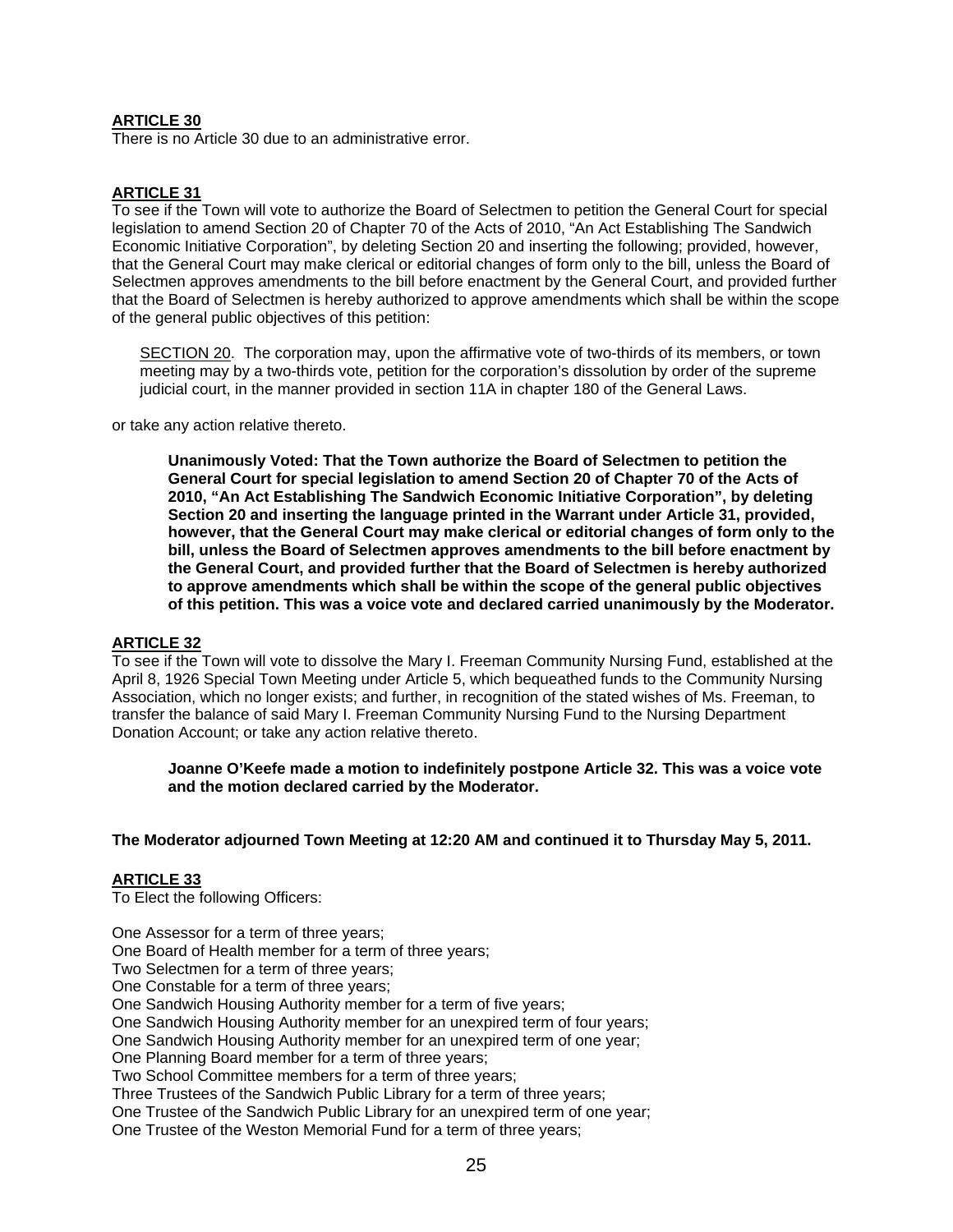and all other candidates that may appear on the official ballot,

And to vote YES or NO on the following questions:

#### **BALLOT QUESTION #1**

Shall the Town of Sandwich be allowed to exempt from the provisions of proposition two and-one-half, so called, the amounts required to pay for the bond issued for the purpose of constructing improvements and remodeling, constructing, reconstructing and making extraordinary repairs to the Oak Ridge School and Forestdale School roofs and windows?

**YES**: \_\_\_\_\_ **NO**: \_\_\_\_\_

## **BALLOT QUESTION #2**

Shall the Town of Sandwich be allowed to assess an additional \$450,000 in real estate and personal property taxes for the purpose of constructing improvements and remodeling, constructing, reconstructing and making extraordinary repairs to the Sandwich Public Library HVAC system for the fiscal year beginning July first, two thousand eleven?

**YES**: \_\_\_\_\_ **NO**: \_\_\_\_\_

and all other candidates and questions that may appear on the official ballot.

The polls for the election will be open at 7:00 a.m. and close at 8:00 p.m. on said THURSDAY, THE FIFTH DAY OF MAY, 2011.

#### **Voted: To adjourn to the Town Elections on May 5, 2011. This was a voice vote and declared carried by the Moderator.**

The meeting was adjourned at 12:25 A.M.

I hereby certify that this is a true record of the Annual Town Meeting held on May 2, 2011.

Taylor D. White Town Clerk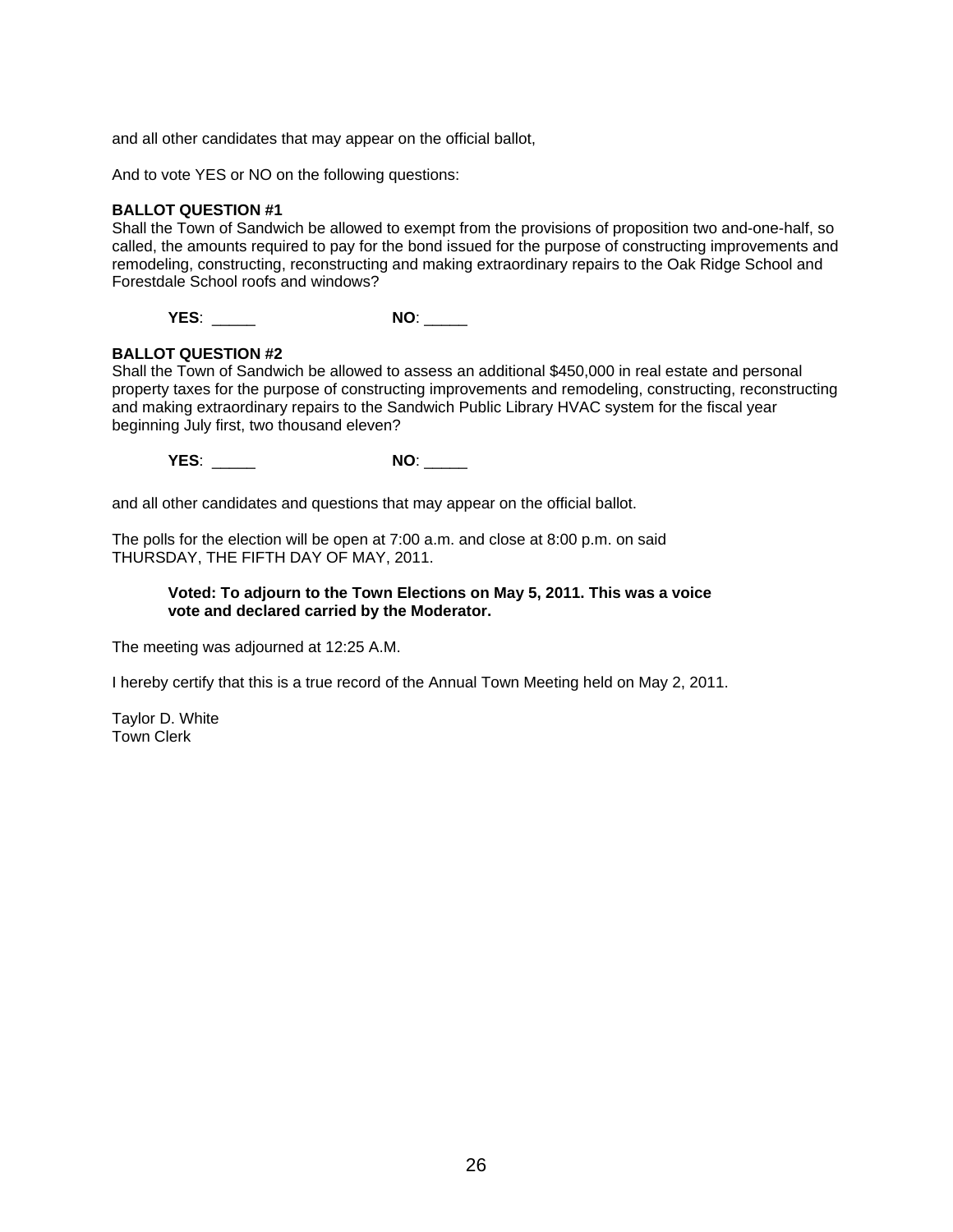# **TOWN OF SANDWICH 2011 SPECIAL TOWN MEETING NOVEMBER 7, 2011**

The Special Town Meeting was called to order in the Sandwich High School auditorium by Moderator Jan Levin Teehan at 7:00 P.M. The clerks checked in a total of 305 voters. The total number of eligible voters was 15,130. The invocation was delivered by Chaplain Jennifer Bowden from the United States Coast Guard and Frank Pannorfi, Chairman of the Board of Selectmen, led the Pledge of Allegiance. The Moderator swore in the following Sandwich residents as tellers: Nancy Comer, Rosemary Rhoades, Colleen Hayes, Sue Vibberts, Barbara Shaner, Jeanne Nichols, Neal O'Brien, Rebecca Hewitt, Steve Hewitt, Katherine Heras and Barbara Connolly. Rene Douglas served as the timekeeper.

### **ARTICLE 1**

To see if the Town will vote to increase the amount raised and appropriated under Article 2 of the May 2, 2011 Annual Town Meeting for the FY'12 School Department budget by the sum of \$34,049.00, or any other amount, or take any action relative thereto.

**Unanimously Voted: That the Town raise and appropriate \$34,049 to increase the FY'12 School Department budget appropriation as voted at the May 2, 2011 Annual Town Meeting under Article 2. This was a voice vote and declared carried unanimously by the Moderator.** 

## **ARTICLE 2**

To see if the Town will vote to raise and appropriate or transfer from available funds a sum of \$50,000.00, or any other amount, to be expended under the direction of the Board of Selectmen, for the purpose of providing funds to the Sandwich Economic Initiative Corporation; and further, to authorize the Board of Selectmen to enter into a grant agreement with said Sandwich Economic Initiative Corporation, on such terms and conditions as the Board of Selectmen deems appropriate, setting forth the conditions under which such funds may be expended, or take any action relative thereto.

**Jim Coogan of Main Street made a motion to move the question. The motion was seconded and declared carried by a voice vote by the Moderator.**

**Voted: That that Town raise and appropriate \$50,000, to be expended under the direction of the Board of Selectmen, for the purpose of providing funds to the Sandwich Economic Initiative Corporation and authorize the Board of Selectmen to enter into a grant agreement with said Sandwich Economic Initiative Corporation, on such terms and conditions as the Board of Selectmen deems appropriate, setting forth the conditions under which such funds may be expended. This was a voice vote and declared carried by the Moderator.**

#### **ARTICLE 3**

To see if the Town will vote to transfer from the FY'12 Group Health Insurance Account, and appropriate a sum of money, to be expended under the direction of the Board of Selectmen, for the purpose of reducing a projected FY'12 deficit in the Unemployment Account, or take any action relative thereto.

**Voted: That the Town transfer \$75,000 from the FY'12 Group Health Insurance Account and appropriate \$75,000 to the FY'12 Unemployment Account, to be expended under the direction of the Board of Selectmen. This was a voice vote and declared carried by the Moderator.**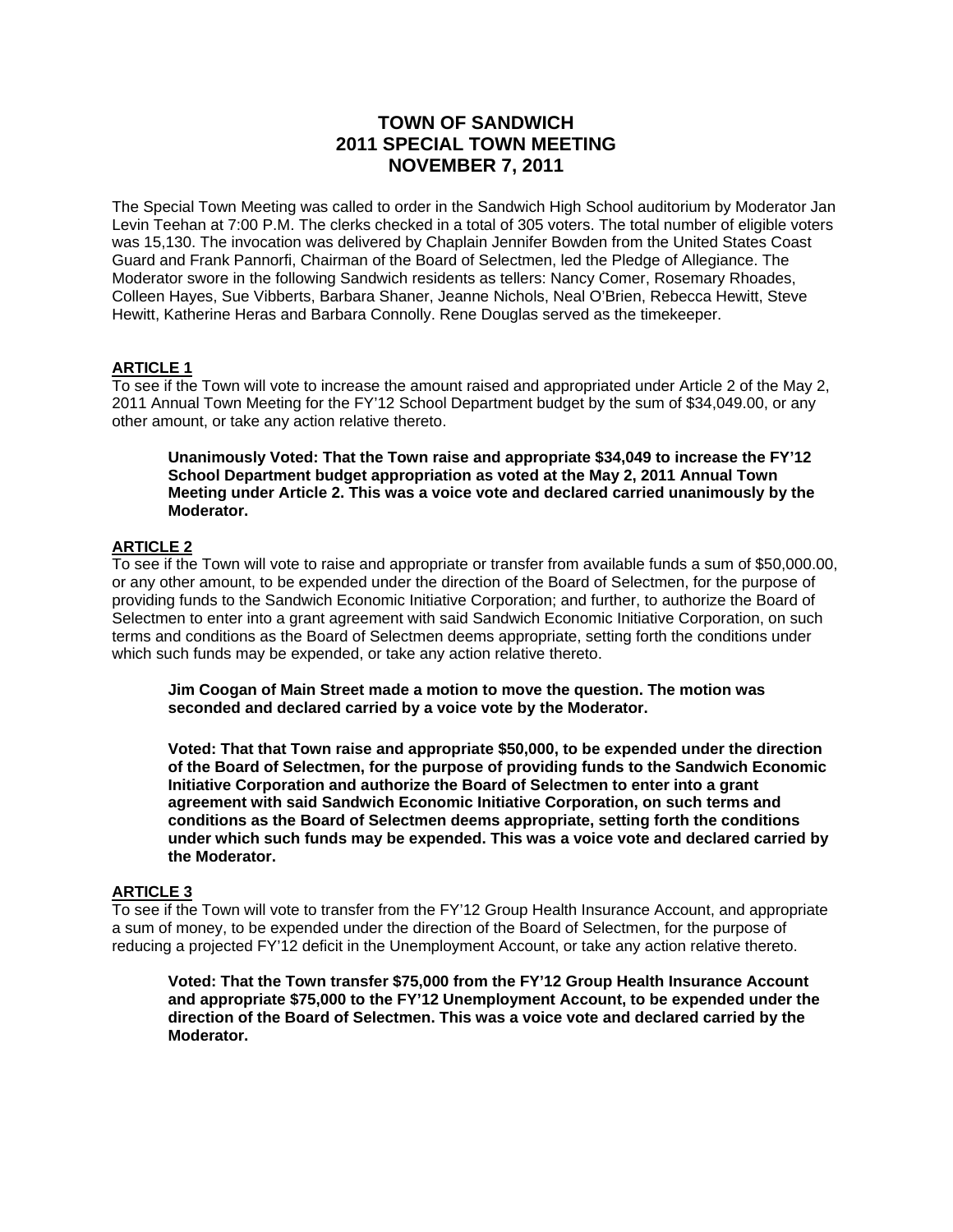## **ARTICLE 4**

To see if the Town will vote to transfer from the Beach Parking Account, and appropriate a sum of money, to be expended under the direction of the Board of Selectmen, for the purpose of performing construction and drainage improvements to the Oak Crest Cove parking lot, or take any action relative thereto.

**Unanimously Voted: That the Town transfer \$8,000 from the Beach Parking Account, to be expended under the direction of the Board of Selectmen, for the purpose of performing construction and drainage improvements to the Oak Crest Cove parking lot. This was a voice vote and declared carried unanimously by the Moderator.** 

#### **ARTICLE 5**

To see if the Town will vote to transfer and appropriate under the Community Preservation Act historic resources program the sum of \$25,000.00, or any other amount, to be expended under the direction of the Board of Selectmen, for the purpose of preserving, restoring, and protecting historic Town of Sandwich records, documents, photographs, and other archival materials; that to meet this appropriation the Town transfer from the Community Preservation Fund a sum of money for this purpose; or take any action relative thereto.

**Unanimously Voted: That the Town transfer and appropriate \$25,000 from the Community Preservation Fund Historic Resources Reserve for historic resource purposes under the Community Preservation Act, to be expended under the direction of the Board of Selectmen, for the purpose of preserving, restoring, and protecting historic Town of Sandwich records, documents, photographs, and other archival materials. This was a voice vote and declared carried unanimously by the Moderator.** 

## **ARTICLE 6**

To see if the Town will vote to transfer and appropriate under the Community Preservation Act open space and recreation program the sum of \$150,000.00, or any other amount, to be expended under the direction of the Board of Selectmen, for the purpose of securing professional services and permitting the Town Neck Beach Management Plan and Old Harbor Inlet Stabilization Project; that to meet this appropriation the Town transfer from the Community Preservation Fund a sum of money for this purpose, or take any action relative thereto.

**Voted: That the Town transfer and appropriate \$150,000 from the Community Preservation Fund Open Space Reserve for open space and recreation resource purposes under the Community Preservation Act, to be expended under the direction of the Board of Selectmen, for securing professional services and permitting the Town Neck Beach Management Plan and Old Harbor Inlet Stabilization Project. This was a voice vote and declared carried by the Moderator.** 

#### **ARTICLE 7**

To see if the Town will vote to authorize the Board of Selectmen to acquire by purchase, gift, eminent domain, or otherwise, on such terms and conditions as the Board of Selectmen deems appropriate, all or a portion of the land and improvements thereon identified as Assessors Map 25, Lot 25 consisting of 6.53 acres more or less off Chase Road, Assessors Map 25, Lot 28 consisting of 2.97 acres more or less off Chase Road, and Assessors Map 25, Lot 7 consisting of 2.08 acres more or less off Popple Bottom Road, all of said premises believed to be owned by Alvaro G. Tarantino for open space and water protection purposes under the Community Preservation Act; and as funding therefor to transfer and appropriate from the Community Preservation Fund the sum of \$400,000.00, or any other amount; and further, to authorize the Board of Selectmen to grant a conservation restriction meeting the general requirements of M.G.L. c. 184, Section 31, or take any action relative thereto.

**Unanimously Voted: That the Town indefinitely postpone Article 7. This was a voice vote and declared carried unanimously by the Moderator.**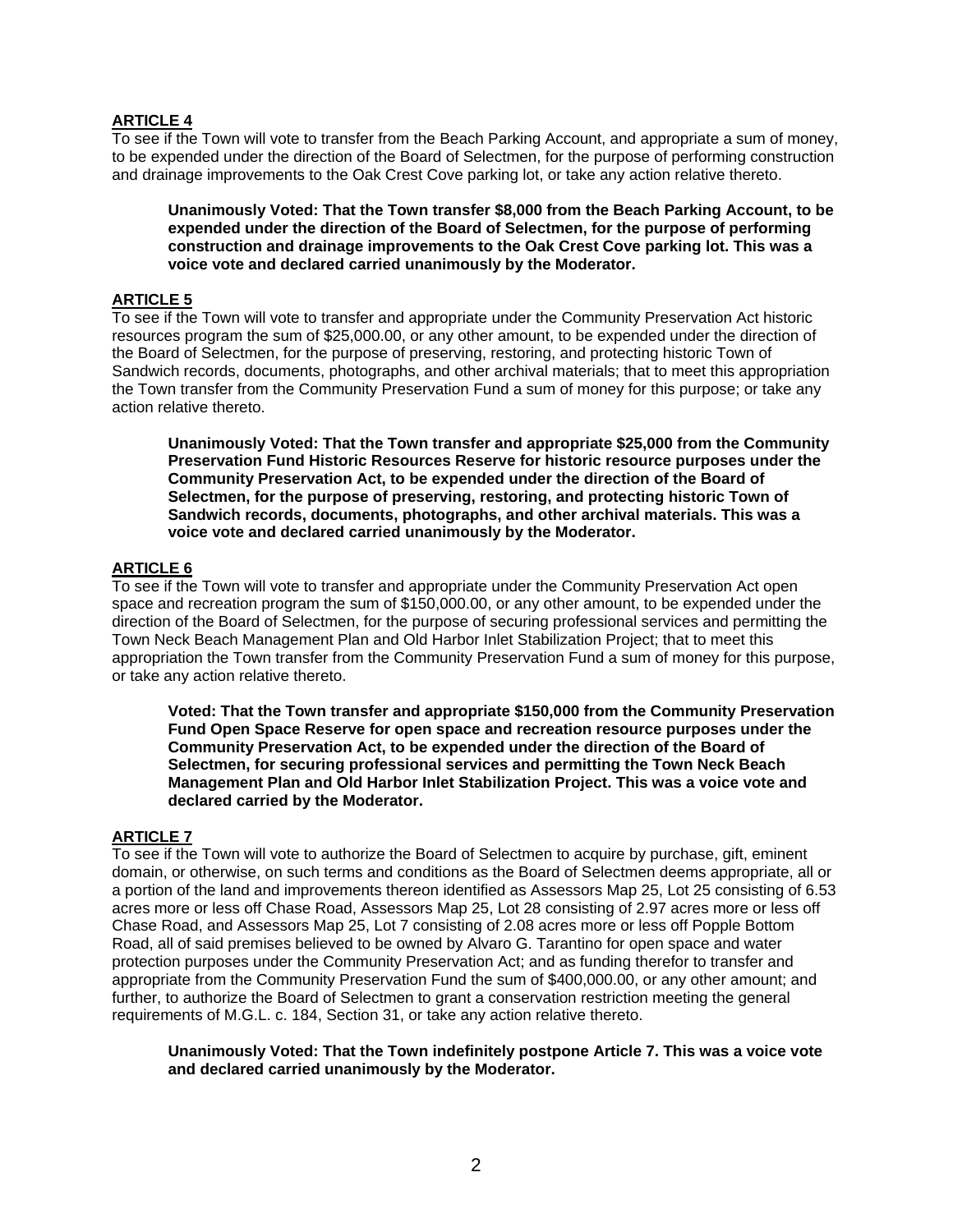## **ARTICLE 8**

To see if the Town will vote to authorize the Board of Selectmen to acquire by purchase, gift, eminent domain, or otherwise, on such terms and conditions as the Board of Selectmen deems appropriate, all or a portion of the land and improvements thereon identified as Assessors Map 24, Lot 208-001 consisting of 4.00 acres more or less off Popple Bottom Road, said premises believed to be owned by C. E. Schmonsees Realty Trust for open space and water protection purposes under the Community Preservation Act; and as funding therefor to transfer and appropriate from the Community Preservation Fund the sum of \$200,000.00, or any other amount; and further, to authorize the Board of Selectmen to grant a conservation restriction meeting the general requirements of M.G.L. c. 184, Section 31, or take any action relative thereto.

**Voted: That the Town authorize the Board of Selectmen to acquire by purchase, gift, eminent domain, or otherwise, on such terms and conditions as the Board of Selectmen deems appropriate, all or a portion of the land and improvements thereon identified as Assessors Map 24, Lot 208-001 consisting of 4.00 acres, more or less, off Popple Bottom Road, said premises believed to be owned by C. E. Schmonsees Realty Trust, for open space, recreation, and water protection purposes under the Community Preservation Act; and as funding therefor, to transfer and appropriate \$200,000 from the Community Preservation Fund Open Space Reserve, to be expended under the direction of the Board of Selectmen; and further, authorize the Board of Selectmen to grant a conservation restriction meeting the general requirements of M.G.L. c. 184, Section 31. This was a voice vote and declared carried by the Moderator.** 

#### **ARTICLE 9**

To see if the Town will vote to authorize the Board of Selectmen to acquire by purchase, gift, eminent domain, or otherwise, on such terms and conditions as the Board of Selectmen deems appropriate, all or a portion of the land and improvements thereon identified as Assessors Map 25, Lot 5 consisting of 16.51 acres more or less off Popple Bottom Road, said premises believed to be owned by Dennis J. Falcione for open space and water protection purposes under the Community Preservation Act; and as funding therefor to transfer and appropriate from the Community Preservation Fund the sum of \$150,000.00, or any other amount; and further, to authorize the Board of Selectmen to grant a conservation restriction meeting the general requirements of M.G.L. c. 184, Section 31, or take any action relative thereto.

**Voted: That the Town authorize the Board of Selectmen to acquire by purchase, gift, eminent domain, or otherwise, on such terms and conditions as the Board of Selectmen deems appropriate, all or a portion of the land and improvements thereon identified as Assessors Map 25, Lot 5 consisting of 16.51 acres, more or less, off Popple Bottom Road, said premises believed to be owned by Dennis J. Falcione, for open space, recreation, and water protection purposes under the Community Preservation Act; and as funding therefor, to transfer and appropriate \$150,000 from the Community Preservation Fund Open Space Reserve, to be expended under the direction of the Board of Selectmen; and further, authorize the Board of Selectmen to grant a conservation restriction meeting the general requirements of M.G.L. c. 184, Section 31. This was a voice vote and declared carried by the Moderator.** 

## **ARTICLE 10**

To see if the Town will vote to authorize the Board of Selectmen to grant a non-exclusive perpetual easement over the portion of the property known as Parcel A and Parcel C of the Town of Sandwich South Sandwich Village Center land off Quaker Meetinghouse Road, shown on a plan on file with the Office of the Town Clerk titled "Plan to Accompany R.F.P. Land in Sandwich, Massachusetts, Quaker Meetinghouse Road" dated June 14, 2004 and prepared by David C. Thulin, PE, PLS, for the purpose of providing an internal roadway and associated infrastructure improvements through the South Sandwich Village Center, on such terms and conditions and for such consideration as the Board of Selectmen may determine, and to further authorize the Board of Selectmen to execute any and all instruments and to take such other action necessary to effectuate this vote; or take any action relative thereto.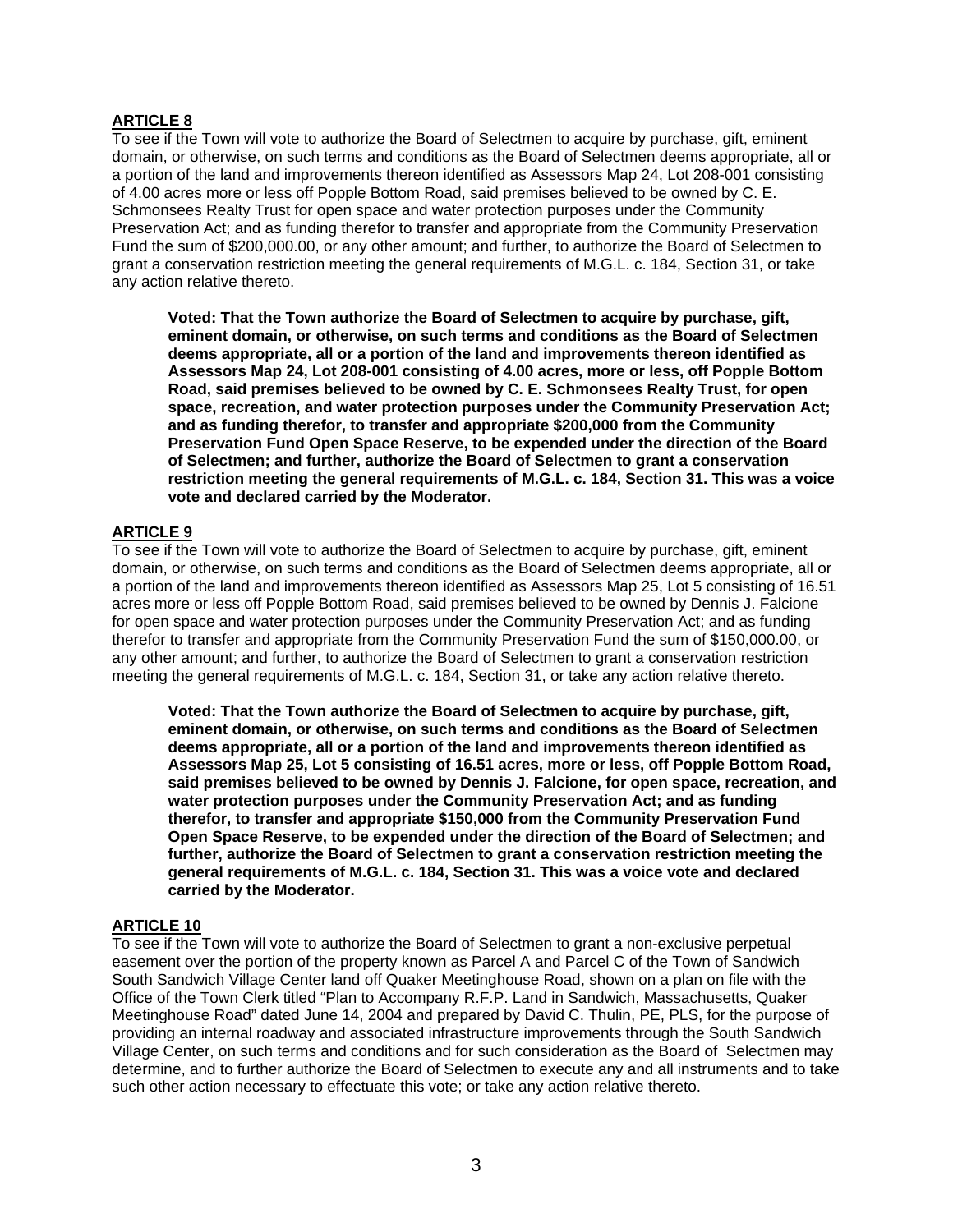**Unanimously Voted: That the Town authorize the Board of Selectmen to grant a nonexclusive perpetual easement over the portion of the property known as Parcel A and Parcel C of the Town of Sandwich South Sandwich Village Center land off Quaker Meetinghouse Road, shown on a plan on file with the Office of the Town Clerk titled "Plan to Accompany R.F.P. Land in Sandwich, Massachusetts, Quaker Meetinghouse Road" dated June 14, 2004 and prepared by David C. Thulin, PE, PLS, for the purpose of providing an internal roadway and associated infrastructure improvements through the South Sandwich Village Center, on such terms and conditions and for such consideration as the Board of Selectmen may determine; and further, authorize the Board of Selectmen to execute any and all instruments and to take such other action necessary to effectuate this vote. This was a voice vote and declared carried unanimously by the Moderator.** 

#### **ARTICLE 11**

To see if the Town will vote to authorize the Board of Selectmen to accept a drainage easement from Judith G. Lanigan consisting of 18,989 square feet more or less on land situated at 33 Tarragon Drive and shown as Assessor Map 30, Lot 69, and which is also shown as Potential Drainage Easement on a plan entitled, "Town of Sandwich Potential Drainage Easement at 33 Tarragon Drive" dated September 14, 2011, a copy of which is on file with the Town Clerk's Office, upon such terms and conditions as the Board of Selectmen deems to be in the best interests of the Town, or take any action relative thereto.

**Unanimously Voted: That the Town authorize the Board of Selectmen to accept a drainage easement from Judith G. Lanigan consisting of 18,989 square feet, more or less, on land situated at 33 Tarragon Drive and shown as Assessor Map 30, Lot 69, and which is also shown as Potential Drainage Easement on a plan entitled, "Town of Sandwich Potential Drainage Easement at 33 Tarragon Drive" dated September 14, 2011, a copy of which is on file with the Town Clerk's Office, upon such terms and conditions as the Board of Selectmen deems to be in the best interests of the Town. This was a voice vote and declared carried unanimously by the Moderator.** 

#### **ARTICLE 12**

To see if the Town will vote to amend the Sandwich Protective Zoning By-laws and the Zoning Map dated October 2009 by changing all references for BL-1 and BL-2 to B1 and B2, respectively, or take any action relative thereto.

**Jonathan Shaw of Main Street made a motion to amend Article 12 by deleting references to BL-1 and B1 and only changing references to BL-2 and B2.** 

**Voted: That the Town amend the Sandwich Protective Zoning By-laws and the Zoning Map dated October 2009 by changing all references for BL-2 to B2. This was a voice vote and declared carried by the required two-thirds majority by the Moderator.** 

## **ARTICLE 13**

To see if the Town will vote to amend the Sandwich Protective Zoning By-laws by replacing Section 2600, Intensity of Use Schedule, note b, "Hotels, motels, motor courts, lodging houses and cottage colonies must meet this requirement and must provide not less than 12,000 square feet per dwelling or guest unit" and substitute a new note b to read:

For hotels or motels, must meet this requirement and lot area must be increased by 3,000 square feet per guest unit for each guest unit after the first.

or take any action relative thereto.

**William Burbank of Beachway Road made a motion to indefinitely postpone Article 13. The motion was seconded and declared not carried by a voice vote by the Moderator.**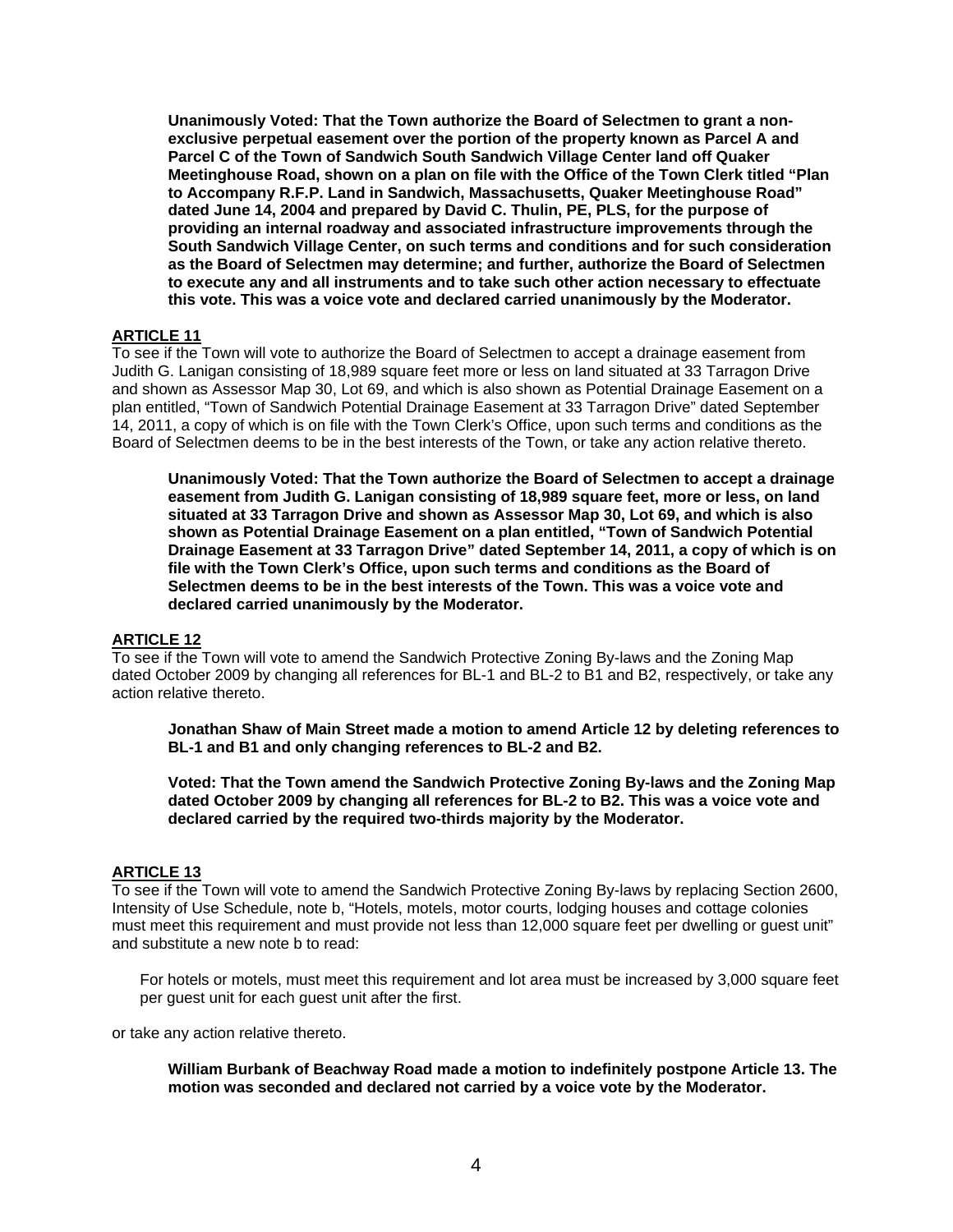**Voted: That the Town amend the Sandwich Protective Zoning By-laws by replacing Section 2600, Intensity of Use Schedule, note "b", related to hotels and motels, to read as printed in the Warrant under Article 13. This was a voice vote and declared carried by the required two-thirds majority by the Moderator.** 

# **ARTICLE 14**

To see if the Town will vote to amend the Sandwich Protective Zoning By-laws by deleting the text of Section 3510 (a) in its entirety, which presently reads: "Not more than sixty percent of lot area shall be covered by structures, paving, driveways, walkways and parking areas"*,* and revising subsection (b) by adding the text in bold in place of that shown with strikeout, so as to read:

Not less than 30 percent of lot area shall be retained in its natural state with no more than minor removal of existing trees and ground vegetation **in a vegetated condition unless by special permit**.

and by re-lettering the remaining two subsections accordingly, so that Section 3150 reads in its entirety as follows:

(a) Not less than 30 percent of lot area shall be retained in a vegetated condition unless by special permit.

(b) Vegetation Restoration (etc.)

or take any action relative thereto.

**Voted: That the Town amend the Sandwich Protective Zoning By-laws by deleting the text of Section 3510 (a) in its entirety and revising Section 3510 to read as printed in the Warrant under Article 14. This was a voice vote and declared carried by the required twothirds majority by the Moderator.**

#### **ARTICLE 15**

To see if the Town will vote to amend the Sandwich Protective Zoning By-laws by adding the following text as new Sections 4500-4505, Mixed Use Cluster Development Regulations*,* thereby adding a new use by special permit in the B2 zoning district:

#### **4500 Mixed Use Cluster Development Regulations**

#### **4501 Objective**

Create vibrant mixed use developments and housing, including workforce housing, by allowing residential use to be incorporated into second and third floors of certain new or existing commercial structures in accordance with the provisions of this Section.

#### **4502 Applicability**

The Zoning Board of Appeals may grant a special permit for the construction and occupancy of a Mixed Use Cluster Development subject to Sections 1330-1342 and the additional following regulations and conditions.

#### **4503 Mixed Use Cluster Provisions**

A Mixed Use Cluster special permit may be issued to authorize construction of a mixed use structure of at least two stories, or to convert or expand a Major Commercial Complex structure by adding a second or third story.

#### **4504 Residential Restrictions**

- 1. The floor area of residential use shall be limited to the second or third story;
- 2. Individual residential units shall contain a minimum of 800 square feet of floor area; and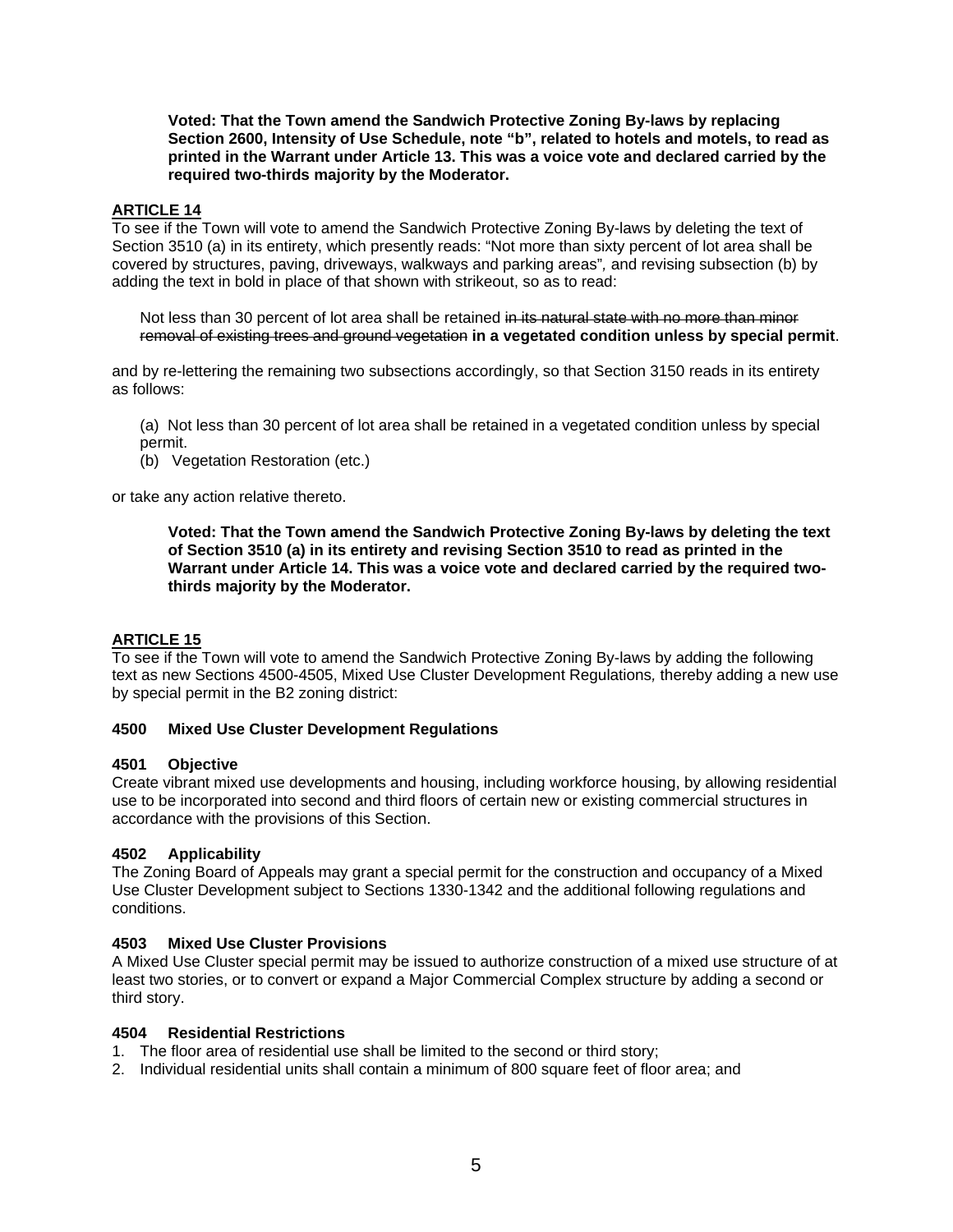3. The average number of bedrooms for the entirety of any proposed Mixed Use Cluster Development shall not exceed 1.5. For the purposes of determining compliance with this standard, any proposed studio units shall be considered one-bedroom units.

## **4505 Affordability Restrictions/Regulatory Agreement**

A minimum of 15 percent of all proposed units shall be restricted to families earning low to moderate income as defined by the Massachusetts Department of Housing and Community Development. Fractions of a unit shall be rounded to the nearer whole number. Any special permit granted pursuant to this section shall require that these units be sold and maintained in accordance with the following provisions:

Any special permit granted hereunder shall contain a condition that a permanent deed restriction shall be recorded against the property to require permanent affordability of all the affordable units prior to or simultaneously with the recording of the special permit, which shall require that no occupancy of any unit in the project shall occur unless and until the affordable units have been determined as eligible for inclusion upon occupancy of the unit on the Town's Subsidized Housing Inventory as maintained by the Department of Housing and Community Development or any successor agency and as provided for under the applicable state regulations for inclusion upon completion of construction and occupancy.

The permanent restriction shall be released in the event that, either the special permit is not exercised by completing the construction and uses allowed thereunder before it expires or the permanent restriction is released by majority vote of the Board of Selectmen.

#### **Regulatory Agreement**

The resale of affordable units created under this section shall be governed by the regulatory agreement executed as a condition of any special permit granted. Eligible purchasers are given the opportunity to purchase the Affordable Units at a reduced price of the Affordable Unit's appraised fair market value if the purchaser agrees to convey the Affordable Unit on resale:

- 1. To an eligible purchaser located by the Town of Sandwich or the Monitoring Agent or the property owner or;
- 2. To the Town of Sandwich, for an amount equal to the Maximum Resale Price, which is determined by multiplying the most recent published area median income as determined by the United States Department of Housing and Urban Development ("HUD") (the "Base Income Number") by the Maximum Resale Price Multiplier. Maximum Resale Price Multiplier is calculated at the initial sale by dividing the Initial Sales Price by the Base Income Number.

## **And further,**

Amend Section 2600, Intensity of Use Schedule, by adding ad note "q" the following: "May be increased up to 40 feet by Mixed Use Cluster Development Special Permit."

## **And further,**

Amend Section 2540, by adding a new subsection "d. Mixed Use Cluster Developments", to read as follows:

d. In the B2 district, multiple mixed market rate and affordable owner occupied or rental dwelling units may be located on an individual lot within a Mixed Use Cluster Development by special permit from the ZBA pursuant to Section 4500. In the case of affordable units, the provisions of Section 4130 shall not apply; however, the Zoning Board of Appeals shall condition any special permit allowing for Mixed Use Cluster affordable housing according to the affordability requirements in Section 4505, subsection b, 1 and 2, and the special permit criteria of Section 1342.

or take any action relative thereto.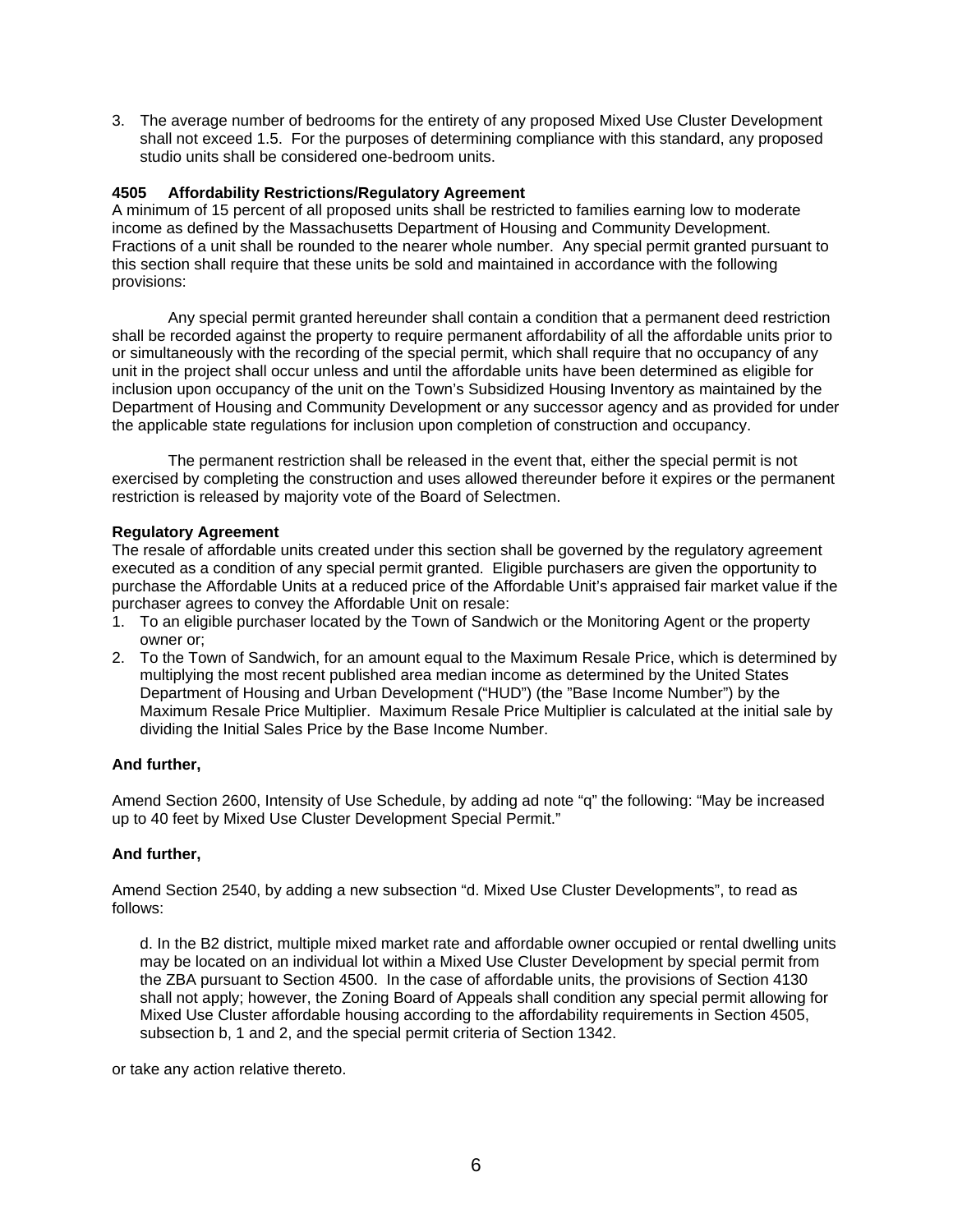**Voted: that the Town amend the Sandwich Protective Zoning By-laws by adding new Sections 4500-4505, Mixed Use Cluster Development Regulations***,* **thereby adding a new use by special permit in the B2 zoning district; by adding a new note "q" to Section 2600, Intensity of Use Schedule; and by adding a new note subsection "d. Mixed Use Cluster Developments" to Section 2540; all as printed in the Warrant under Article 15, except that the amendments to Section 2600 Intensity of Use Schedule, by the addition of Note q. shall read; "By Mixed Use Cluster Development Special Permit may be increased by up to 5 additional feet of non-habitable, ornamental, space, for a total height not to exceed 40 feet. This was a voice vote and declared carried by the required two-thirds majority by the Moderator.** 

## **ARTICLE 16**

To see if the Town will vote to amend the Sandwich Protective Zoning By-laws by amending Section 3100, Parking Requirements, by inserting the text shown below in bold type, so that it reads as follows:

**Section 3110. Adequate off-street parking** shall be provided on all-weather surfaces within a reasonable distance to service all parking demands created by new construction, whether through new structures or additions to old ones, or by change of use of existing structures. Such parking shall be either on the same premises as the activity it services, or within three hundred feet (300') on a separate parcel, which may be jointly used with other premises for this purpose. The following minimums must be met unless, after application and hearing, the Board of Appeals grants a special permit upon a showing and determination that the construction of fewer spaces will adequately serve anticipated parking needs. **Analyses used to demonstrate that a reduction of spaces is acceptable may include, but shall not be limited to, a peak demand analysis consistent with the Institute of Traffic Engineers (ITE) guidance and the use of on-street parking where allowed.** For uses allowed on special permit under Section 2300, the Board of Appeals may require that these minimums be exceeded to meet anticipated demand.

#### **And further**,

Amend Section 3130 by inserting the text shown in bold below, so that it reads as follows:

No off-street parking shall be maintained closer to the street line than twenty feet (20') **unless approved as part of a Mixed Use Cluster Development special permit.** In the B-2 and Industrial District, no off-street parking shall be located between the principal building and the street line of an arterial street unless completely screened from view from the arterial street by vegetation and topography. Off-street parking servicing a use not allowed in an R-1 or R-2 District shall not be maintained within thirty feet (30') of said district bounds.

#### **And further**,

Amend Section 3100, Parking Requirements, at Section 3120, Table of Requirements, by adding the following introductory language prior to the listing of parking requirements for the various types of uses currently listed:

**The following Table of Requirements shall be used to determine the required number of spaces for individual uses. Where more than one primary use is located on a site, the sum of the required spaces for each individual use shall apply.** 

or take any action relative thereto.

**Unanimously Voted: That the Town amend the Sandwich Protective Zoning By-laws by inserting a new sentence in Section 3100, Parking Requirements; by inserting the phrase "unless approved as part of a special permit" at the end of the first sentence in Section 3130; and by inserting introductory language prior to the listing of parking requirements for the various types of uses current listed in Section 3120, Table of Requirements; all as**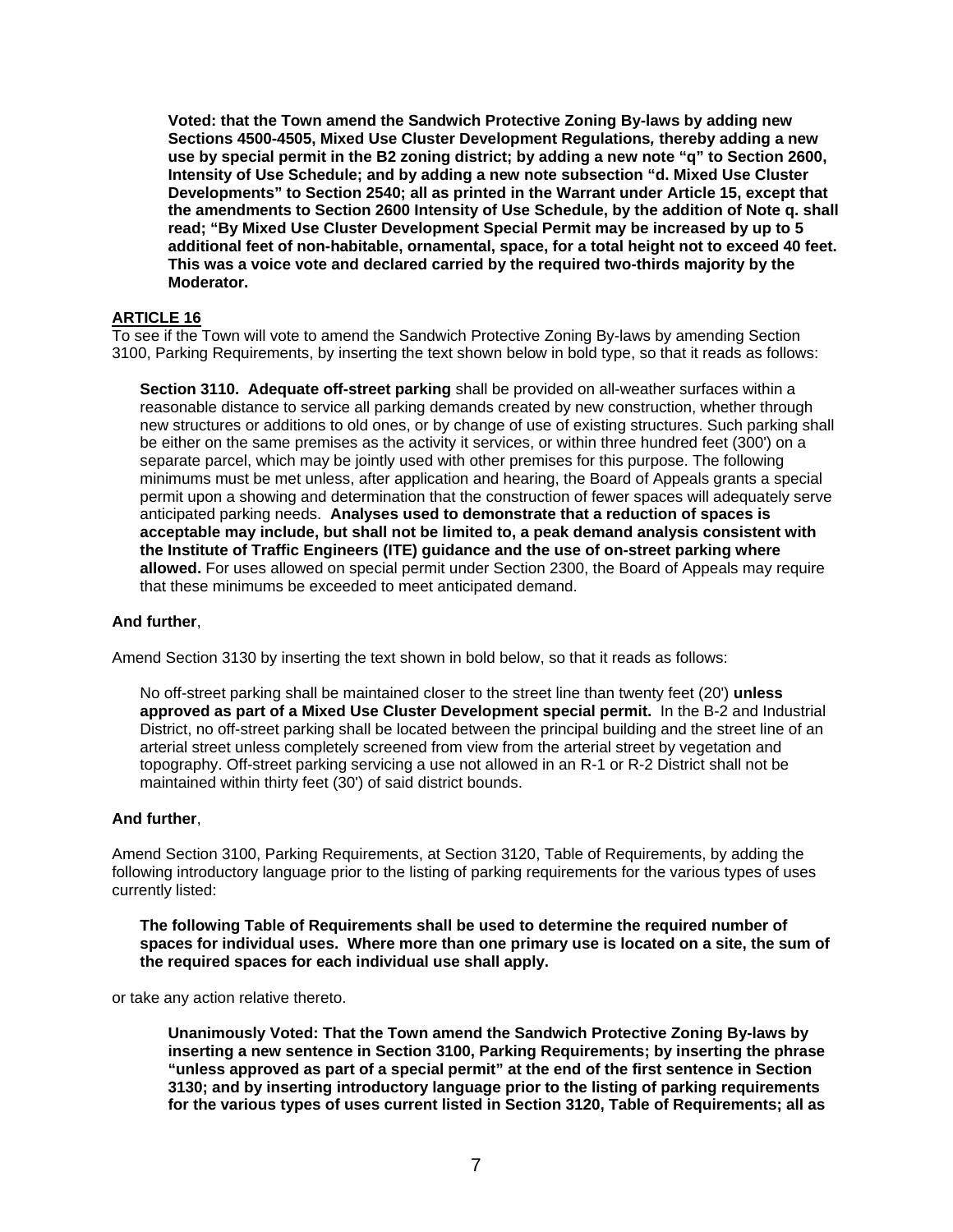#### **printed in the Warrant under Article 16. This was a voice vote and declared carried unanimously by the required two-thirds majority by the Moderator.**

## **ARTICLE 17**

To see if the Town will vote to amend the Sandwich Protective Zoning By-laws by inserting a new Article VI–A, Sections 6000 through 6104, Sandwich Development Agreement to read as follows:

#### **ARTICLE VI–A**

# **6000 SANDWICH DEVELOPMENT AGREEMENT**

#### **Purpose**

WHEREAS: The Town of Sandwich 2009 Local Comprehensive Plan has been certified by the Cape Cod Commission as consistent with the Regional Policy Plan; this by-law is adopted pursuant to the authority of the Cape Cod Commission Act, Chapter 716 of the Acts of 1989, as amended, and Chapter D, Development Agreement Regulations, Code of Cape Cod Commission Regulations of General Application, for the purpose of authorizing the Town to enter into a Development Agreement with an owner of land for the mutual benefit of the parties consistent with the purposes of said Act and Regulations.

#### **6002** Authority

Notwithstanding provisions of G. L. c. 40A or other law to the contrary, the Town, acting through the Board of Selectmen may enter into a Development Agreement with an owner of land within the Town as provided herein and consistent with the certified local comprehensive plan for the Town.

#### **6010 DEFINITIONS**

**ACT**- The Cape Cod Commission Act, Chapter 716 of the Acts of 1989, including, where appropriate, regulations adopted by the Cape Cod Commission for the purpose of implementing Development Agreements and other actions authorized by the Act.

**APPLICANT**- As used in this section, a person or persons with 100 percent ownership and control of the land within a proposed Development Site, as well as meeting the requirements for Qualified Applicant status within the meaning of the Act and Regulations adopted thereunder.

**APPLICATION**- The form generated by the Town for initiation of the development agreement negotiation and legislation process and the process by which an Applicant initiates consideration of a proposed Development Agreement.

**CAPITAL FACILITY-** Any constructed element or service necessary or appropriate to support a Development, including but not limited to roads, water, sewers, waste treatment or disposal, affordable housing, schools, police and fire protection facilities.

**CAPITAL FACILITIES, PUBLIC**- Those Capital Facilities which are open or available to the general public.

**CAPITAL FACILITES, PRIVATE**- Those Capital Facilities which are not open to the general public and are open or available only to the Applicant and successors in interest.

**CHIEF REGULATORY OFFICER**-The official appointed by the Barnstable County Commissioners, upon the recommendation of the Commission, as provided in Section 8(h) of the Act, who is responsible for supervising the development of the regional impact review process and for review of proposed Development Agreements as provided in §8.2 of the Cape Cod Commission's Model Development Agreement By-law.

**CONSULTANT FEE**- Such fees as may be required from an Applicant by the Town for peer or technical review in the course of the negotiation and review of a proposed Development Agreement as authorized in the manner provided by G. L. c. 44, §53G.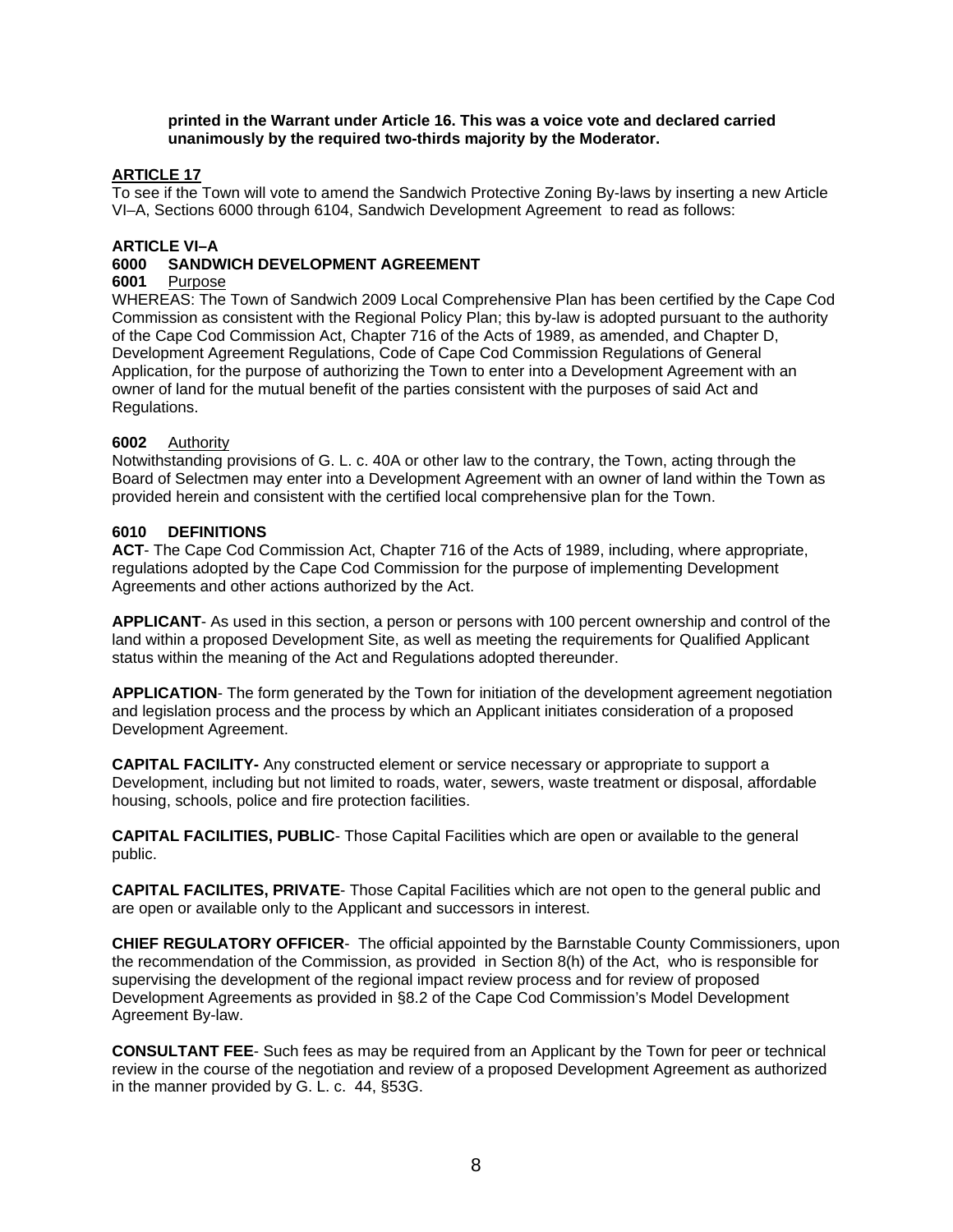**COUNTY**- The County of Barnstable, Massachusetts.

**DEVELOPMENT**- Any of the following activities undertaken by any person: any building, construction, renovation, mining, extraction, dredging, filling, excavation, or drilling activity or operation; any material change in the use or appearance of any structure or in the land itself; the division of land into parcels; any change in the intensity of use of land, such as an increase in the number of dwelling units in a structure or a change to a commercial or industrial use from a less intensive use; any activity which alters a shore, beach, seacoast, river, stream, lake, pond, canal, marsh, dune area, woodland, wetland, endangered species habitat, aquifer, or other resource area, including coastal construction or other activity in Barnstable County within the jurisdictional limits of Barnstable County; demolition of a structure; the clearing of land as an adjunct of construction; or the deposit of refuse, solid or liquid waste or fill on a parcel of land or in any water area.

**DEVELOPMENT AGREEMENT**- A contract among and between an Applicant and the Town and, at the election of the Applicant, with the Cape Cod Commission, the principal purpose and effect of which is to establish the Development Rights that will apply to the Site of the Development Agreement during the term of said Agreement and to establish the conditions to which the Development will be subject.

Pursuant to a Development Agreement, an Applicant may agree to contribute one or more of the following: Public and/or Private Capital Facilities to serve the proposed Development, the Town and/or Region; Affordable Housing either on- or off-site; reservation of land for open space, community facilities, historic or natural preservation or recreational use and/or the contribution of impact fees or other funds to create or support any of such purposes and facilities. The Development Agreement shall establish the permitted uses, densities, scale of buildings, site design and traffic within or external to the Development Site, the duration of the Agreement, impact fees and any other terms or conditions mutually agreed upon between the Applicant, the Town and/or the Cape Cod Commission, and shall have the effect of Vesting the Development Rights relative to the Site for the duration of the Agreement, as further defined in this by-law and the Agreement.

**DEVELOPMENT OF REGIONAL IMPACT (DRI)**- As defined in the Act, a Development which, because of its magnitude or the magnitude of its impact on the natural or built environment, is likely to present regulatory or other development issues significant to or affecting more than one municipality, and which conforms to the applicable criteria set out in Section 12 of the Act.

**DEVELOPMENT PERMIT**- Any permit, license, authority, order, approval, certificate, endorsement, or permission required from the Town prior to the commencement or completion of any Development, but not including any household solid waste permit.

**DEVELOPMENT RIGHTS**- The restrictions and other conditions on the nature or number of residential or other units of development which are in effect at the time of submission of a completed Application as established by the Town's land use laws and regulations or, where applicable, by the Act and Regulations thereunder.

**FEES**- The Board of Selectmen may adopt regulations setting the fee for application for and modification of a development agreement and may establish a consultant fee procedure consistent with the provisions of G. L. c. 44, §53G.

**HOUSING, AFFORDABLE**- Any residential housing unit which meets affordability standards promulgated by the Executive Office of Communities and Development of the Commonwealth of Massachusetts and which prohibits discrimination because of the race, color, religious creed, national origin, sex, ancestry, sexual orientation or handicap of any person.

**IMPACT FEE**- Payment(s) to the Town designed to offset in whole or in part the effects upon the Town or Region of a proposed Development, which may include, but not be limited to payments for creation or enhancement of Public Capital Facilities, such as streets, sewers and sewer treatment facilities, water supply and distribution facilities, parks, improvements to natural resource areas, whether public or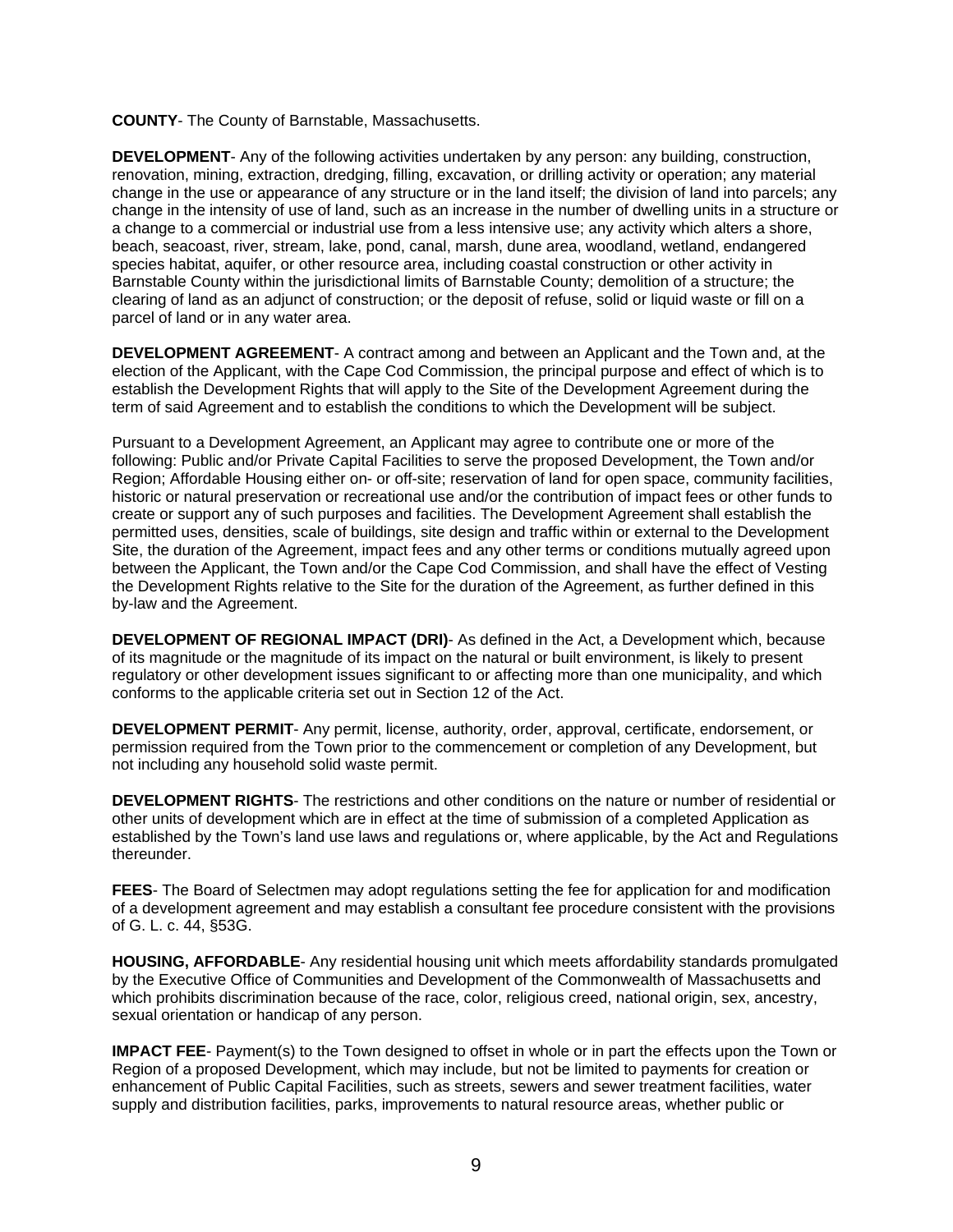privately owned, schools, police and fire protection facilities, affordable housing and other Capital Facilities of or within the Town; such payments to be held and administered in the manner provided in §15 (b) and (c) of the Act.

**INFRASTRUCTURE**- Services and physical facilities accessory to or otherwise associated with development of a site, including but not limited to roads, water supply, sewers and electrical or other utilities.

**LOCAL COMPREHENSIVE PLAN-** The Sandwich LCP, as certified by the Cape Cod Commission as of the effective date of this by-law and as may be amended as of the date of submission to the Town of an Application for a Development Agreement.

**MAIL**- Unless otherwise indicated, certified mail, return receipt requested.

**MODIFICATION, MAJOR**- An amendment to an executed Development Agreement that alters or varies the use, intensity or mitigation stipulations of an executed Development Agreement.

**MODIFICATION, MINOR-** An amendment to an executed Development Agreement that is limited to a technical correction or does not alter or vary the use, intensity or mitigation stipulations of an executed Development Agreement, as determined by both the Commission and the Town.

**NOTICE**- Unless otherwise provided, written notice sent by certified mail to the Parties or other required entities.

**PARTIES, PARTICIPATING**- Following execution and delivery of a Development Agreement, the Town and Applicant, and, where applicable, the Cape Cod Commission.

**PROFFER**- An offer contained in an Application or made by the Applicant or another Party in the course of negotiation to commit to provide certain benefits to one or more of the Parties or to residents of the Town or Region, and which are intended to become a term or condition of the approved Development Agreement.

**REGULATIONS**- The Town, acting through the Planning Board as specified herein shall adopt, and may from time to time amend, regulations establishing procedures in furtherance of the objectives of this bylaw.

**REGION**- That area, including but not limited to land within the County, which is either likely to be benefited or otherwise affected by a Development, either during its construction stage or postconstruction.

**SITE**- The locus subject to a Development Agreement, whether consisting of a single parcel of land or multiple parcels.

**TOWN**- The Town of Sandwich, acting through its Board of Selectmen, which term shall include the designee of the Board of Selectmen.

**TOWN MEETING**- The legislative body of the Town.

**TRANSFER OF DEVELOPMENT RIGHTS (TDR)**- As authorized by an approved Development Agreement, the severance, or limitation, of the potential development rights of parcel, known as the "sending parcel," and the corresponding increase in Development Rights for another parcel, known as the "receiving parcel," as provided for in Regulations adopted by the Planning Board.

**VESTING OF DEVELOPMENT RIGHTS**- The "freezing" of applicable zoning or other local laws or regulations, and/or in the case of a Development Agreement to which the Cape Cod Commission is a party, Development Rights pursuant to §14(a) of the Act and §3 of Cape Cod Commission Regulations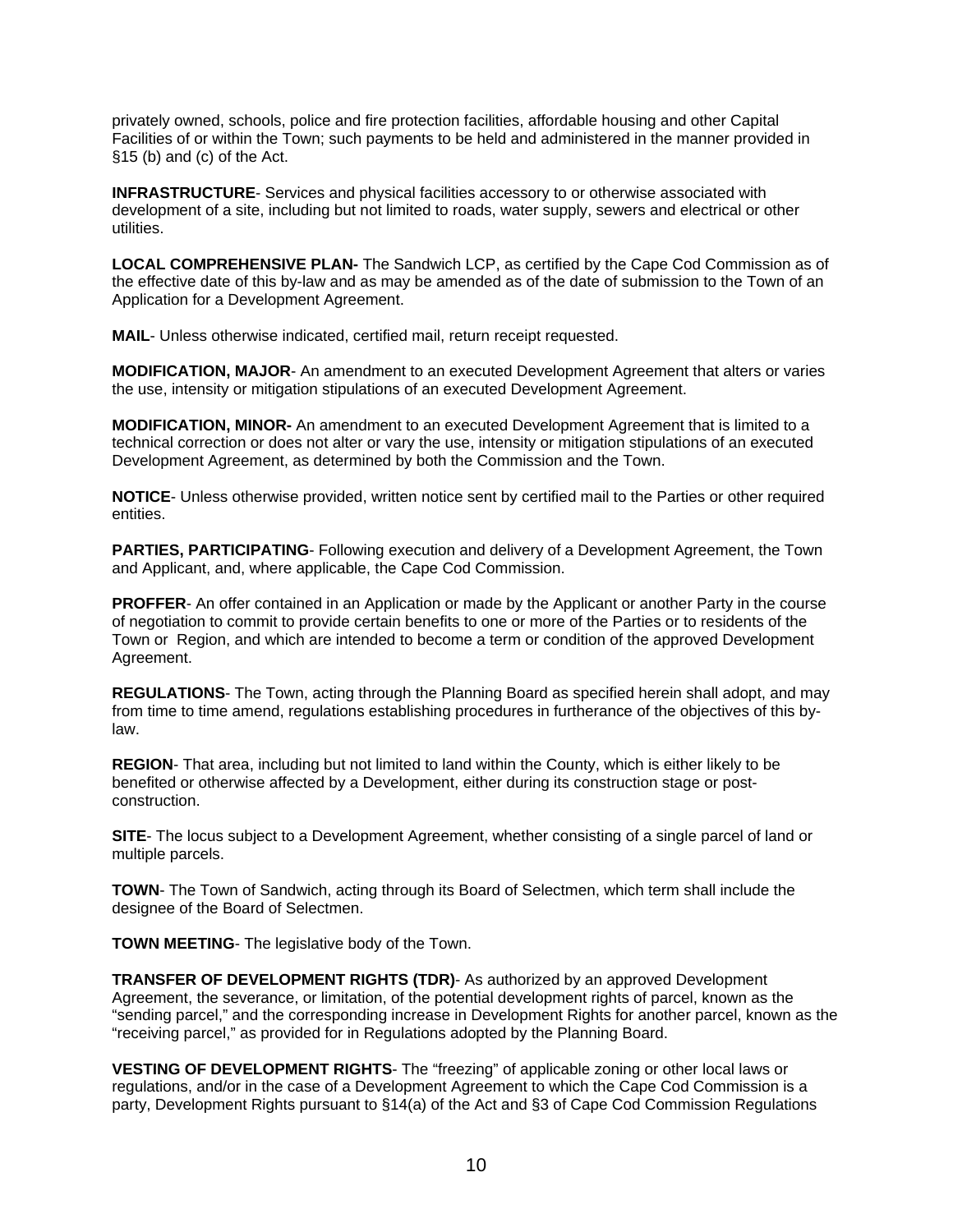Chapter D "Development Agreement Regulations," with the effect that, notwithstanding any other law to the contrary, amendments to Town By-laws and regulations or, in the case of any Development Agreement to which the Cape Cod Commission is a party, to provisions of the Act and its Regulations otherwise applicable to the development of land, shall not apply to the Development Site during the term of the Development Agreement; subject to a requirement in the Development Agreement that the application and/or development authorized by a Development Agreement proceed reasonably and continuously.

## **6020 PARTICIPATING PARTIES**

A Development Agreement may be executed by and between applicant and one or more of the following, parties:

- 1. The Town of Sandwich; or
- 2. The Cape Cod Commission and the Town of Sandwich

## **6030 ELEMENTS OF DEVELOPMENT AGREEMENT**

## **6031** Proffer(s) by Applicant

A Development Agreement may include, but is not limited to, commitments by the applicant to actions that contribute to one or more of the following interests, as they may be identified in the Application and further refined or modified in the course of negotiation of the Development Agreement, which, as identified in the Application may include, but not be limited to contributions for or improvements to:

- 1. The infrastructure of the Town and/or region;
- 2. Public or Private Capital Facilities;
- 3. Land dedication and/ or open space, historical or other preservation;
- 4. Affordable housing, either on- or off-site;
- 5. Employment opportunities;
- 6. Community facilities;
- 7. Recreational facilities, active or passive in nature;
- 8. Alternative or mass transportation facilities or contributions; and
- 9. Any other benefit intended to serve the proposed Development, Town, and/or Region, including without limitation site design standards for preservation or enhancement of aesthetic, natural, historic, cultural or other resources

## **6032** Proffer(s) by Town

A Development Agreement may include commitments by the Town to provide specific protection(s) from future changes in applicable local by-laws and/or regulations and assistance in streamlining the local Development approval process. Streamlining may include, where not in conflict with existing local, state or federal law, holding joint board and permit hearings, coordination of permit applications and, where possible, accelerated review of permit approvals. The Parties may agree in writing to extensions of time within which development approvals under local laws may be acted upon, which, in the case of any Development Agreement to which the Cape Cod Commission is a party, may include deadlines for action on applicable state or regional laws and regulations.

## **6040 APPLICATION PROCEDURE**

#### **6041** Applicant Qualification

Application for approval of a Development Agreement may be made by a person having full ownership and control of the real property which is the subject of the Development Agreement, including the duly authorized agent.

## **6042** Application

Applicant shall complete a Development Agreement Application Form provided by the Town, which form shall require submission of the following information:

- 1. A certified list of abutters;
- 2. A legal description and survey plan of the Site, including names of all legal and equitable owners;
- 3. The proposed duration of the Development Agreement;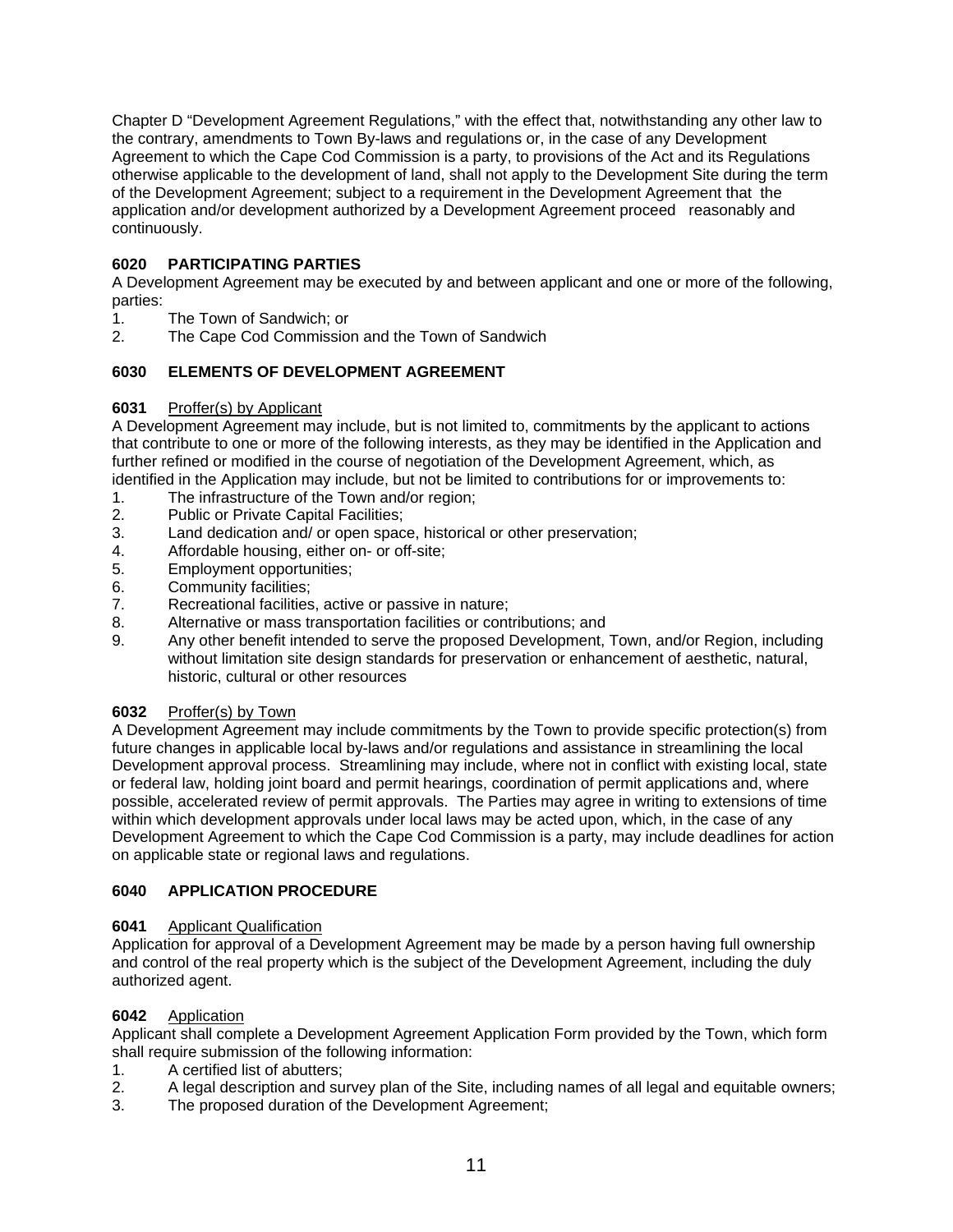- 4. The uses currently permitted on the land by applicable zoning and other local controls, and all uses and structures proposed on the land, including, building densities, height, and any significant natural features:
- 5. A description of Public Capital Facilities that will service the Development, including sources of payment for such facilities, the date of construction of all new facilities, and a schedule to assure that public facilities adequate to serve the Development are available concurrent with the impacts of the Development;
- 6. A description of any reservation or dedication of land for public purposes, including public recreation, conservation, agricultural or historic purposes;
- 7. A description of all Town, State and regional permits and licenses approved or required to be approved for the development of the site;
- 8. A statement acknowledging that any omission or failure to address a particular permit, condition, term, or restriction in a Development Agreement as may issue for the proposed project shall not relieve applicant of the obligation to comply with the law governing said permitting requirements, conditions, terms or restrictions;
- 9. A Final Environmental Impact Report, bearing the certification of the Secretary of Environmental Affairs, if required under G. L. c. 30, §§61 through 62h;
- 10. Additional data and analysis necessary to assess the impact of the proposed Development;
- 11. Evidence of ownership and assents of all parties with legal or equitable interests in the site; and
- 12. A description of any zoning relief required pursuant to §7.703 Limitations.

## **6043** Cape Cod Commission a Party

An applicant shall complete a Development Agreement application form and comply with the specific application requirements set forth in Section 5 of Chapter D of the Code of Cape Cod Commission Regulations of General Application, as revised. The procedural requirements established in Section 5 of Chapter D of the Code of Cape Cod Commission Regulations of General Application, as revised, shall be followed, and no Development Agreement shall be valid unless and until the requirements of said Section 5 of Chapter D have been complied with in full.

# **6044** Cape Cod Commission Not a Party

## **6044.1** Local DRI Determination

An applicant seeking to enter into a Development Agreement without the Cape Cod Commission as a party shall submit an Application containing a detailed description of the proposed Development to the Building Inspector for review and jurisdictional determination as to whether the proposed Development qualifies as a DRI.

- 1. If the Building Commissioner determines that the proposed Development is not a DRI, then the Building Commissioner shall within five business days forward said determination, together with reasons therefore and a copy of the Development Agreement application form, to the Clerk of the Cape Cod Commission, in which case the applicant may pursue a Development Agreement without the Cape Cod Commission as a party.
- 2. If the proposed Development is determined to be a DRI, then the Cape Cod Commission must be a party to the Development Agreement, in which case, the provisions of Section 5 of Chapter D of the Code of Cape Cod Commission Regulations of General Application, as revised, shall apply, which require, among other things, that the applicant shall file with the Cape Cod Commission a Notice of Intent to file a Development Agreement for a determination by the Cape Cod Commission Regulatory Committee as to whether the proposed development is suitable and qualifies for the Development Agreement Process

## **6050 STANDARD OF REVIEW**

The Planning Board shall review a proposed Development Agreement for consistency with the Cape Cod Commission Act, the Town's zoning and the Local Comprehensive Plan. A Development Agreement proposal that is inconsistent with the by-law shall require either a zoning amendment or shall be subject to obtaining the required zoning relief, by special permit or otherwise, as may be available under then current zoning as necessary to eliminate the conflict or inconsistency with zoning, unless, however, the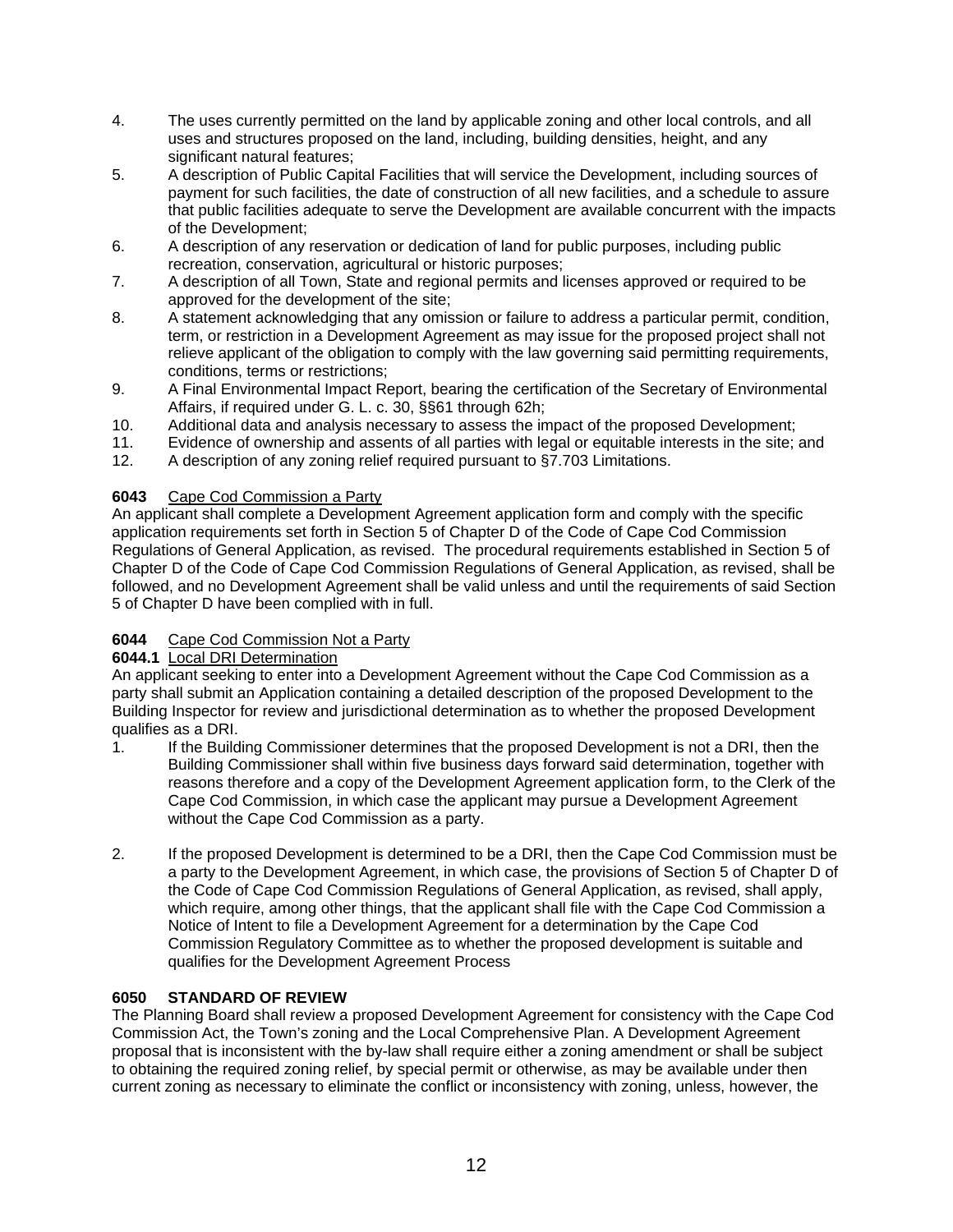Development Agreement containing such inconsistencies is approved by two-thirds vote of Town Meeting.

# **6060 NEGOTIATION**

Negotiation of the terms of a Development Agreement shall commence with the filing of an Application with the Planning Board. The Planning Board may designate such other boards, departments or officers to participate in review of the Application as it shall deem necessary or appropriate in consideration of the nature of the proposed Development, the characteristics of the Site and any other relevant considerations. All negotiations shall take place in open meetings or public hearings that comply with the applicable Town or statutory requirements for the notice and conduct of meetings with or hearings by Town boards.

## **6070 HEARING**

The Planning Board shall hold a public hearing after receipt of a fully completed Application. There shall be a minimum of two public hearing sessions for the purpose of reviewing the Development Agreement application, which hearing shall close within 90 days, unless extended by mutual agreement of the parties. Failure to close the public hearings within 90 days shall not result in a constructive grant of the proposed development.

## **6071** Notice

The Town shall provide at the expense of applicant notice of the public hearing to consider a Development Agreement by publication in a newspaper of general circulation once in each of two successive weeks, the first publication to be not less than 14 days before the day of the hearing, and by mailing notice not less than 14 days before to:

- 1. The Board of Selectmen, Town Manager, Town Clerk, Building Inspector, Planning Board, Zoning Board of Appeals, Conservation Commission, Board of Health, Old King's Highway Historic District Committee, Historic District Commission, Housing Authority, Sandwich Economic Initiative Corporation and any other Town agency, officer or individual that makes a written request for such notice;
- 2. The applicant;
- 3. Each abutter to the Site, based on a list of abutters provided by the applicant and certified by the Sandwich Tax Assessor, including owners of land directly opposite the Site on any public or private street or way and owners of land located within 300 feet of any boundary of the proposed Development; and
- 4. The Cape Cod Commission.

# **6080 DECISION: ISSUANCE; FILING; RECORDING AND SUMMARY**

## **6081** Issuance

A Development Agreement shall be issued in a form suitable for recording in the Barnstable County Registry of Deeds.

## **6082** Filing and Recording

The Town shall file an executed Development Agreement with the Clerk of the Cape Cod Commission and with the Town Clerk, and shall, at the expense of the applicant, record the executed Development Agreement in the Barnstable County Registry of Deeds and publish notice of issuance of a Development Agreement in a newspaper of general circulation in the Town, which notice shall contain a brief summary of the contents of the Development Agreement and a statement that copies of the Development Agreement are available for public inspection at the office of the Town Clerk during normal business hours.

## **6083** Summary

In addition, the Town shall provide the Cape Cod Commission with a summary of the Development Agreement which the Cape Cod Commission shall publish in its official publication pursuant to Section 5(i) of the Cape Cod Commission Act.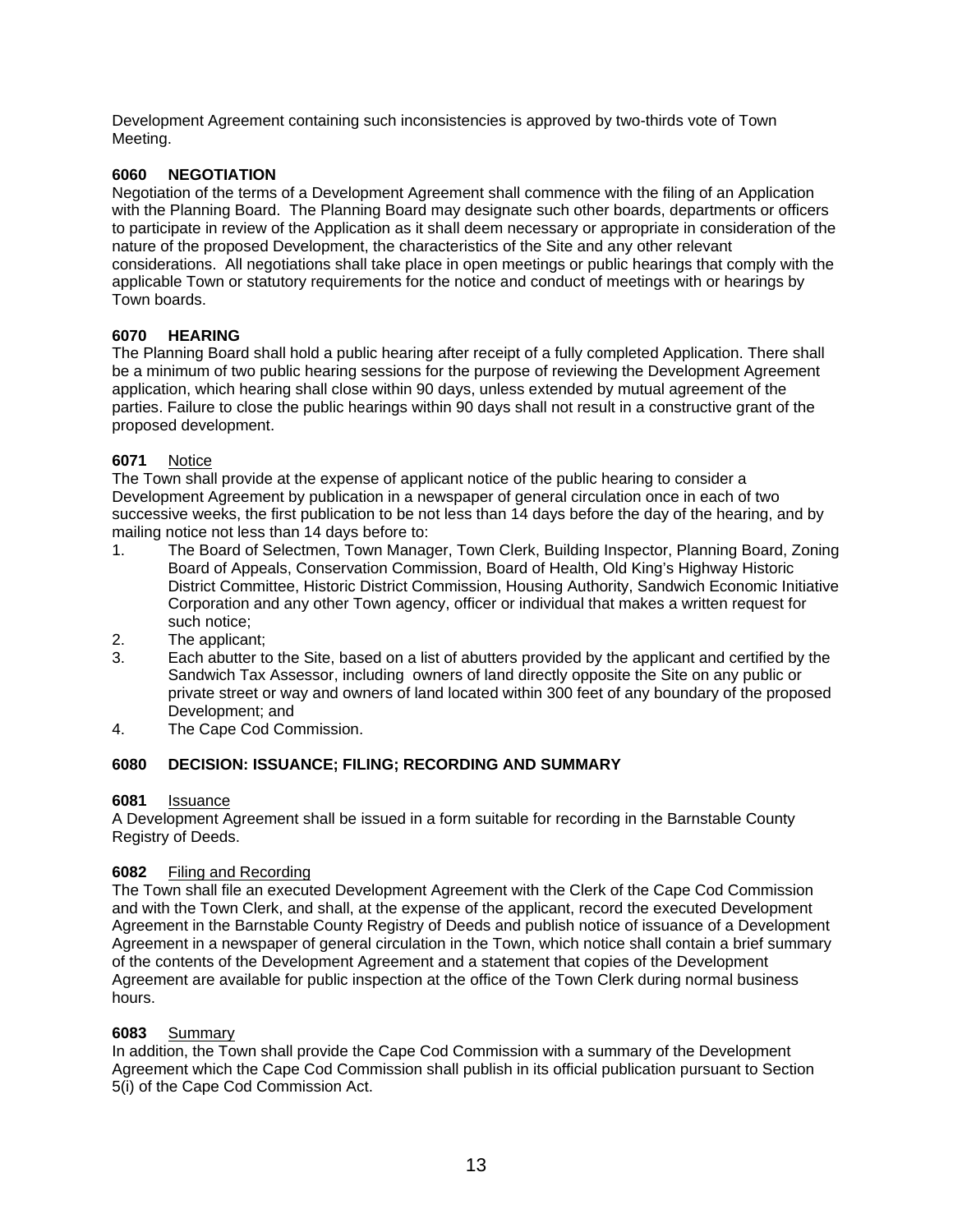## **6090 MODIFICATION AND RESCISSION OF DEVELOPMENT AGREEMENT**

A Development Agreement may be amended or rescinded as provided below, subject to the same procedural requirements as required for application pursuant to §5 of the Development Agreement Regulations applicable where the Cape Cod Commission is a party, other than submission of a Notice of Intent pursuant to §5(a) of said Regulations and §6,applicable where the Cape Cod Commission is not a party, including requirements applicable to negotiation, hearing and approval of a Development Agreement as applicable to the original application.

## **6091** Procedure

At any time following execution and delivery of an approved Development Agreement, any Party to the Development Agreement, including the Town on its own initiative, acting through the Board of Selectmen, may petition for amendment or rescission of the Development Agreement. If not a Party, the Cape Cod Commission may petition to rescind the Development Agreement only in the event of failure of consideration.

Modification or rescission of an executed Development Agreement must be ratified by all parties to the original Development Agreement. Any Development Agreement may contain provisions further regulating the amendment and/or rescission of a Development Agreement.

- 1. A petition for modification or rescission shall be made in writing and shall state, in specific detail the Petitioner's reasons for amendment or rescission, and, except in the case of a Minor Modification, a Party applying for modification or rescission of shall provide notice of said application, in writing and at its own expense, to every Party, and to the Cape Cod Commission if not a Party, including a copy of the application for modification or rescission..
	- a. Minor Modification- Amendments to an approved and executed Development Agreement that consist only of de minimis substantive changes or technical or typographical changes may be made by the Planning Board at an open meeting without the need for the full application, notice and hearing required for the original application, provided that any such Minor Modification is authorized by the Regulatory Committee of the Cape Cod Commission and by majority vote of the Board of Selectmen; otherwise, the procedure for Major Modification shall apply.
	- b. Major Modification or Rescission
		- i. When the Commission is a party to the Development Agreement, any Party to a Development Agreement, any Participating Party, including the Commission, may petition to amend the Development Agreement, subject to the application, notice and hearing requirements for the original application; however, the Commission may petition for rescission only in the event of failure of consideration.
		- ii. When the Commission is not a party, the Town or any other Party to the Development Agreement may petition to amend or rescind the Development Agreement, subject to the application, notice and hearing requirements for the original application; provided that said petitioner shall provide notice in writing to the Commission and all Parties of its intent to seek amendment or rescission

## **6100 DECISION**

## **6101** Term

- 1. A Development Agreement shall commence and terminate as provided in said Agreement. Where the Cape Cod Commission is not a party, a Development Agreement shall not exceed 10 years;
- 2. Where the Cape Cod Commission is a Party, a Development Agreement may extend for such period of time as it may provide, as set forth in Section 7 of Chapter D of the Code of Cape Cod Commission Regulations of General Application, as revised; and
- 3. Notwithstanding the foregoing, conditions or other provisions of the Development Agreement pertaining to the preservation of open space and park areas, and agreement to pay for maintenance of utilities and other infrastructure may exceed such ten-year limitation.

#### **6102** Interpretation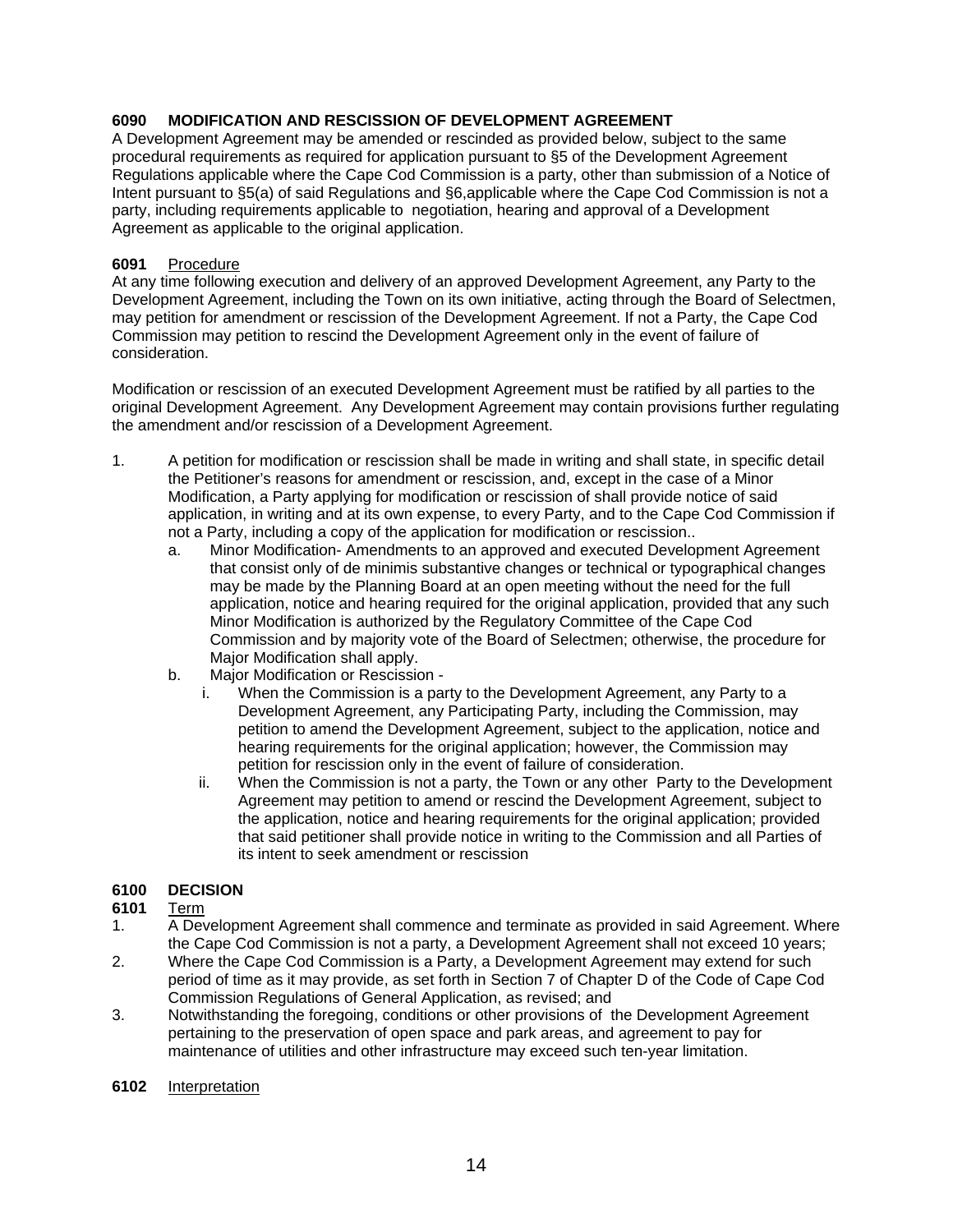- 1. A Development Agreement may not be interpreted or applied to prevent the Town or other governmental subdivision or agency from requiring applicant to comply with the laws, rules and regulations and policies enacted after the date of the Development Agreement, if the Town or governmental agency determines that the imposition of and compliance with the newly effective laws and regulations are essential to ensure the public health, safety or welfare of the residents of all or part of the jurisdiction; and
- 2. In any case of conflict between the provisions of this by-law and other by-laws or regulations of the Town, the more restrictive provisions shall apply.

## **6103** Limitations

- 1. Nothing in this Article shall be construed to permit the Town to require an applicant to enter into a Development Agreement; and
- 2. Any provision within a Development Agreement that is inconsistent with the zoning bylaw shall require either a zoning amendment or shall be subject to the grant of such zoning relief as may be needed for compliance with the zoning bylaw.

#### **6104** Enforcement

A Development Agreement is a binding contract which is enforceable in law or equity by a Massachusetts court of competent jurisdiction.

or take any action relative thereto.

**Unanimously Voted: That the Town amend the Sandwich Protective Zoning By-laws by inserting a new Article VI–A, Sections 6000 through 6104, Sandwich Development Agreement, as printed in the Warrant under Article 17. This was a voice vote and declared carried unanimously by the required two-thirds majority by the Moderator.** 

## **ARTICLE 18**

To see if the Town will vote to amend the Sandwich Protective Zoning By-laws by deleting the current Definitions section in its entirety and inserting a new Definitions section in order to eliminate duplication, make editorial changes, and add new definitions, to read as follows:

#### **DEFINITIONS**

In this by-law the following terms, unless a contrary meaning is required by the context or is specifically prescribed, shall have the following meanings. Words used in the present tense include the future, and plural includes the singular; the word "lot" includes the word "plot"; the word "structure" includes the word "building." The word "shall" is intended to be mandatory; "occupied" or "used" shall be considered as though followed by the words "or intended, arranged or designed to be used or occupied." The word "person" includes a corporation as well as an individual.

**ABANDONMENT**- A non-conforming use of a building or land, which has been abandoned for a period of two (2) years, shall not thereafter be returned to such non-conforming use. A non-conforming use shall be considered abandoned when the premises has been vacant for two years, or when the characteristic equipment and/or furnishings of the non-conforming use have been removed from the premises and have not been replaced by similar equipment, whichever shall occur first.

**ACCESSORY APARTMENT**- A secondary dwelling unit (not to exceed 750 square feet) on a property which is located within or attached to a single-family dwelling unit.

**ACCESSORY BUILDING OR USE**- A building or use customarily incidental to and located on the same lot with the principal building or use, except that if more than thirty percent of the lot area or building is devoted to a principal use or is occupied by such use, it shall no longer be considered accessory.

**ACCESSORY DWELLING UNIT**- A small, self-contained residential unit not to exceed 1,000 square feet (or 30 percent of the gross floor area of the principal dwelling unit) built on the same lot as an existing single-family home that is within or attached to a principle dwelling unit or garage.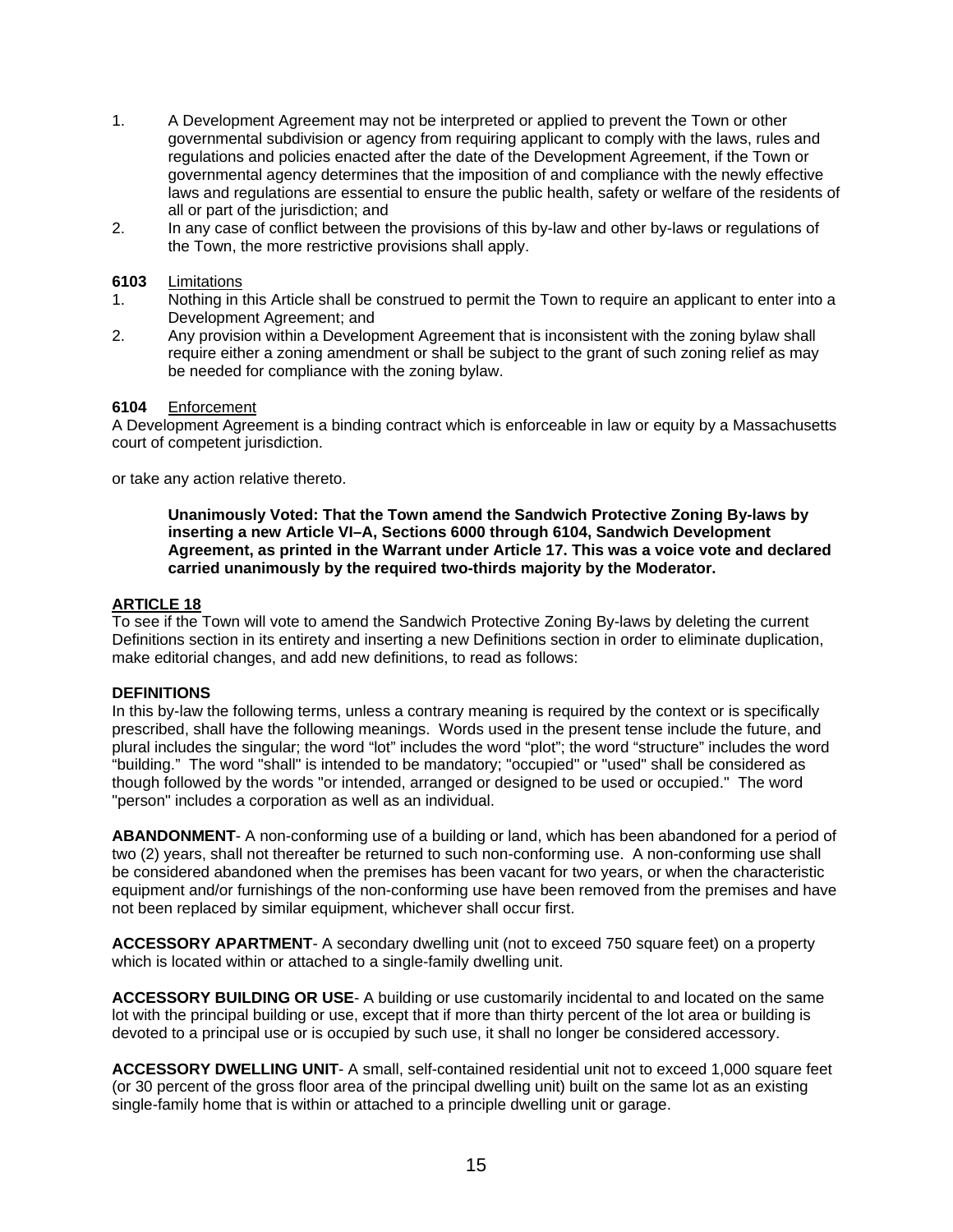**ADDITION**- New construction in which a substantial part of a wall of the original structure is attached to the principal building.

**ADULT USE**- The following uses are included within this term, all as defined in G. L. c. 40A, §9A: Adult Bookstore; Adult Motion Picture Theater; Adult Paraphernalia Store; Adult Video Store; Establishment which displays live nudity for its patrons.

**ALTERATION**- Any construction, reconstruction or other action resulting in a change in the structural parts or height, number of stories or exits, size, use or location of a building or other structure.

**ANIMAL KENNEL**- Premises for the harboring and/or care of more than three dogs or other domestic animals. Four or more animals shall require a special permit in any district.

**ANTENNA**- A device for transmitting and receiving electromagnetic waves.

**ANTENNA, AMATEUR RADIO**-An antenna structure operated by a federally licensed amateur radio operator, as provided in G. L. c. 40A, §3.

**APARTMENT, ACCESSORY**- A secondary dwelling unit on a property, which is in addition to, and secondary to, another primary residential or commercial building.

**APPLICANT**- Individuals, partnerships, corporations, trusts and other legal entities in which the applicant of record holds a legal or beneficial ownership of greater than one percent.

**ARTERIAL STREET**- Any state numbered highway, plus the following named streets: Beale Avenue, Chase Road, Farmersville Road, Great Hill Road, Mid-Cape Service Road, Newtown Road, Race Lane, Quaker Meetinghouse Road, Sandwich-Cotuit Road, Snake Pond Road.

**ASSISTED LIVING FACILITY**- per G. L. c. 19D, §18(d), a facility so defined in G. L. c. 19D, §1 and licensed pursuant to G. L. c. 19D, §4 for provision to three or more adult residents with activities of daily living.

**AUDITORIUM**- A large open or enclosed building used to accommodate an audience for public meetings or gatherings.

**BASE FLOOD**- The flood having a one percent chance of being equaled or exceeded in any given year.

**BASEMENT-** The portion of a building which is partly below and partly above grade, and having at least one-half its height above grade.

**BED AND BREAKFAST**- A dwelling which includes the renting of rooms at a daily rate wherein the rental rate includes a breakfast meal in the daily rate, and wherein the owner or operator maintains a place of principal residence. Hotels, motels, and inns are not classified as bed and breakfast establishments.

**BEDROOM**- Any habitable room in a dwelling, if such room exceeds sixty square feet, other than a living room, dining room, kitchen, utility room, or bathroom. Any dwelling unit in which no such room exists shall be construed to contain one bedroom.

**BOAT AND WATERCRAFT STORAGE BUILDING**- A building used for the indoor storage of boats and watercraft.

**BOAT HOUSE**- A structure used for the storage of recreational vessels and associated equipment and which is located within one hundred feet of mean high water (MHW) or the natural high water mark.

**BUILDING**- An enclosed structure, whether principal or accessory.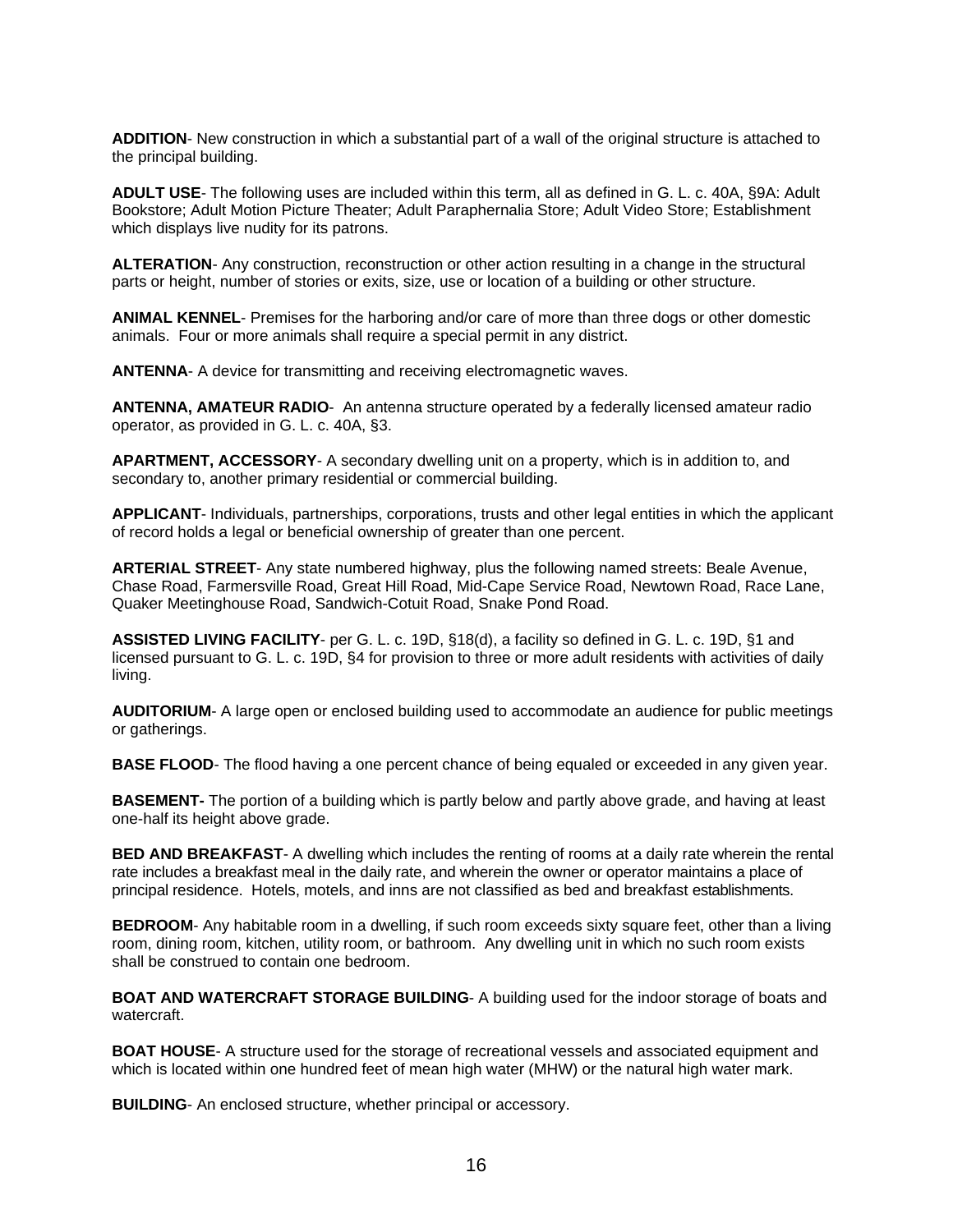**BUILDING HEIGHT**- The vertical distance from the natural grade at the front line of the building to the highest point of the roof for flat or shed roofs, to the deck line for mansard roofs and to the ridge for gable, hip and gambrel roofs. Not included are spires, cupolas, TV antennae and other parts of structures, which do not enclose potentially habitable floor space.

**BULK STORAGE**- Exposed outside storage of sand, lumber, coal, or raw materials, or the storage of liquids or gases in tanks (except underground) as an accessory use.

**CAMPER**- A portable dwelling, eligible to be registered and insured for highway use, designated to be used for travel, recreational and vacation uses, but not suitable for permanent residence. Includes equipment commonly called travel trailers, pick-up coaches, or campers, motorized campers, and tent trailers.

**CAMPGROUND**- Premises used for travel trailers, campers, tenting or for temporary overnight facilities of any kind where a fee is charged.

**CAMPING SUPERVISED**- Facilities operated on a seasonal basis for continuing supervised recreational, health, educational, religious, and/or athletic programs, with persons enrolled for periods of not less than one week, and with group dining if overnight accommodations are included.

**CELLAR**- A portion of a building, partly or entirely below grade which has half or more than one–half or its height, measured from finished floor to finished ceiling, below the average finished grade of the ground adjoining the building. A cellar is not deemed a story.

**CERTIFICATE OF USE AND OCCUPANCY**- A statement signed by the Building Inspector setting forth either that a building or structure complies with zoning and the building code or that a building, structure or parcel of land may lawfully be employed for specified uses.

**CHANGE OF USE**- Any use that substantially differs in quality and effect on its neighborhood from the previous use of a building or land. If a particular land use is undefined by this by-law, the most similar use listed in the Standard Industrial Classification (SIC) Manual shall be used. A change of ownership shall not be considered a change of use.

**CHANNEL**- The segment of the radiation spectrum from an antenna that carries one signal. An antenna may radiate on many channels simultaneously.

**CHILD CARE FACILITY**- A day care center or school age child care program, as those terms are defined in G. L. c. 1A, §15d and G. L. c. 40A, §3.

**CINEMA**- a movie theater containing several auditoriums within the same building.

**CLUB**- An organization catering exclusively to members and their guests, or premises and buildings for recreational, social and/or fraternal purposes, which are not conducted primarily for gain, providing there are no vending stands, merchandising or commercial activities except as required generally for the membership and purposes of such club. There shall be no sleeping accommodations provided for members or their guests.

**CLUSTER DEVELOPMENT**- Residential development granted by special permit, on parcels of land of five or more acres, that would qualify for development as a conventional subdivision of land in full compliance with dimensional zoning controls, alternatively designed to maximize open space with the same or fewer number of lots within the parcel, by reduction of lot dimensions and building setback and clustering or consolidation of remaining land as open land to provide superior protection of the parcel's natural features and aesthetic characteristics in comparison to a conventional residential design.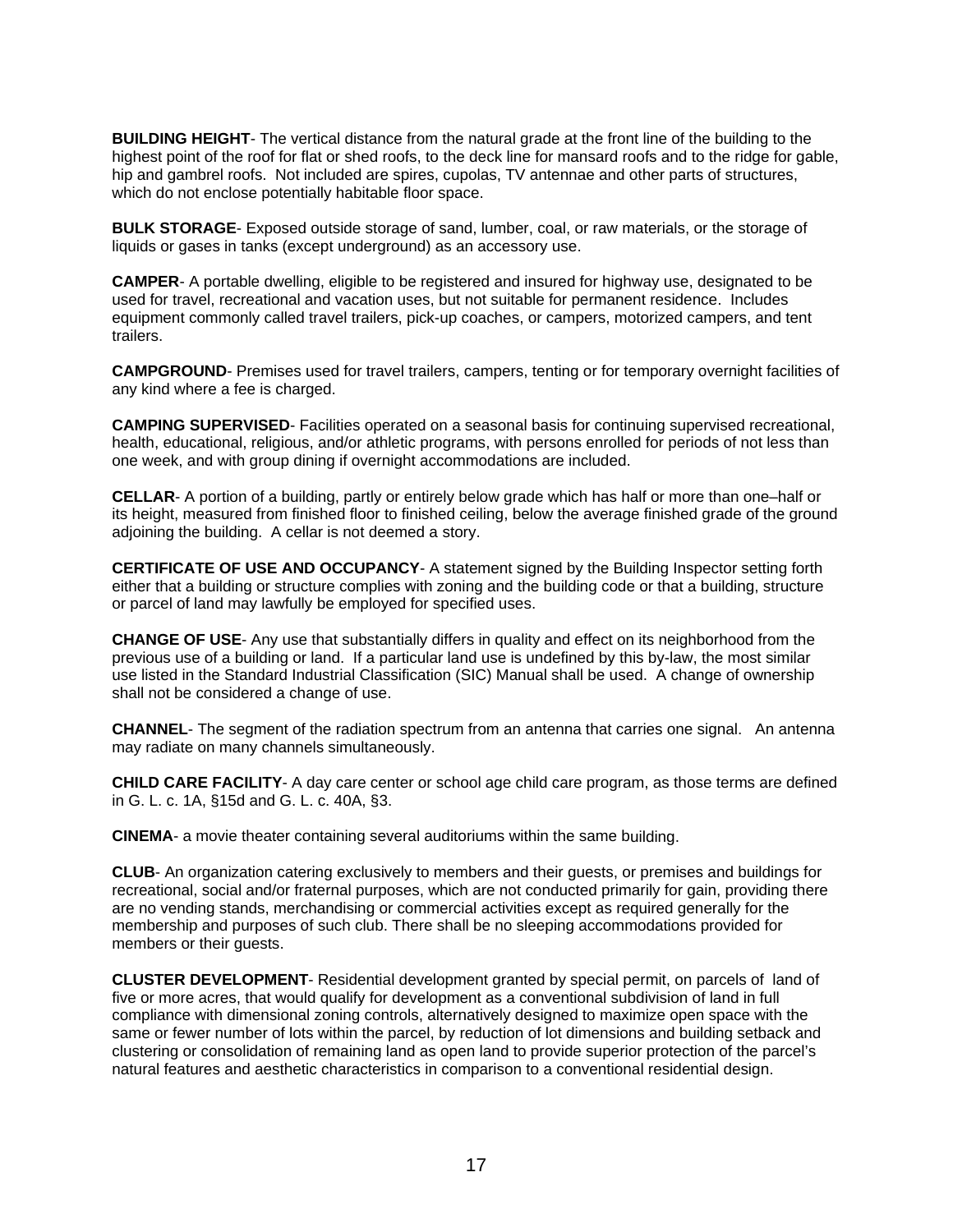**COMMERCIAL MARINE EQUIPMENT STORAGE**- Storage of a boat, boat trailer and/or equipment relating to a commercial marine business.

**COMMON DRIVEWAY**- By special permit, an alternative means of physical access to two or three lots which have legal access and frontage of the length and type required for individual lots. A common driveway so permitted is not a street and does not provide lot frontage.

**CONTINUING CARE RETIREMENT COMMUNITY**- A facility or group of facilities which offers several levels of assistance, including independent living, assisted living, congregate care, and/or skilled nursing care.

**CONTRACTOR'S YARD**- An enclosed lot with or without structures used by an individual building contractor or subcontractor for storage of equipment, supplies, and sub-assemblies, or parking of wheeled equipment.

**CONVENIENCE STORE, RETAIL-** Retail store greater than 5,000 gross square feet yet not to exceed 9,999 square feet. Retail convenience store may operate a pharmacy within the premises.

**CONVENIENCE STORE**, **SMALL RETAIL**- Retail store less than 5,000 square feet gross floor area that sells a variety of basic items and packaged foods. Small retail convenience stores shall not operate pharmacies within the premises.

**COTTAGE COLONY**- Two or more detached seasonal dwellings located on the same lot and under single ownership, each designed for independent family living and including cooking facilities.

**CULTIVATED LAWN**- A vegetated cover of sod-forming grass species, which is maintained by being fertilized, irrigated, and mowed.

**DAY CARE CENTER**- See G. L. c. 40A, §3 "Child Care Facility**"** defined as "day care of school age child care as those terms are defined in" G. L. c.28A, §9.

**DEVELOPMENT**- Any constructed change to improved or unimproved real estate, including but not limited to buildings or other structures, mining, dredging, filling, grading, paving, excavation or drilling operations.

**DISCHARGE, WASTEWATER EFFLUENT**- A discharge into the ground of treated wastewater from a permitted wastewater treatment facility.

**DISPOSAL AND RECYCLING FACILITIES**- Structures not to exceed 9,000 square feet where nonhazardous wastes, scrap articles or materials are safely stored, sorted and packed for sale or re-use.

**DISTRICT OF CRITICAL PLANNING CONCERN (DCPC)**- a geographic area of Cape Cod identified by the Cape Cod Commission as requiring special protection and designated by the Assembly of Delegates in accordance with the criteria, procedures and requirements set for in Sections 10 and 11 of the Commission Act.

**DRIVE-UP/DRIVE THROUGH-** A principal or accessory use relating to or conducting exchanges with clients who drive-up to a window and remain in their automobiles.

**DWELLING**- A building or part of a building used exclusively as the living quarters for one or more households.

**DWELLING, SINGLE-FAMILY**- One dwelling unit on a single lot irrespective of structure type, ownership or tenure.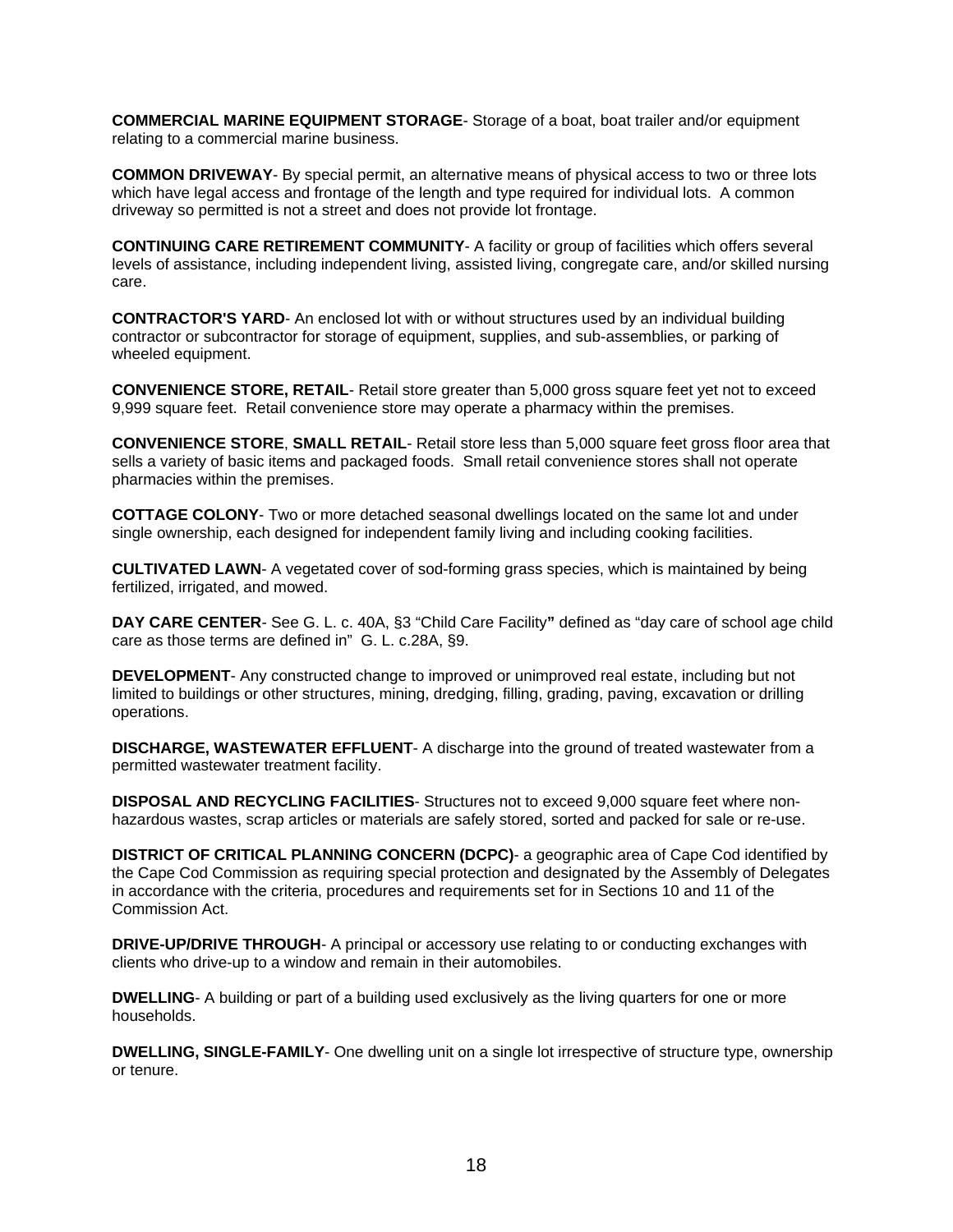**DWELLING, TWO-FAMILY**- Two dwelling units on a single lot irrespective of structure type, ownership or tenure.

**DWELLING, MULTI-FAMILY**- Three or more dwelling units on a single lot irrespective of structure type, ownership or tenure.

**DWELLING UNIT**- Living quarters for a single household and not more than two boarders or lodgers, with cooking, living, sanitary, and sleeping facilities, independent of any other unit.

**ELEVATION**- Height relative to mean sea level.

**ELEVATION, PRINCIPAL FLOOR** – the first floor of a structure or building at grade.

**EMF**- Electromagnetic frequency radiation.

**EXTERIOR DISPLAY**- Any advertising done outdoors that publicizes a business's products and services. Types of exterior display include billboards, bus benches, interiors and exteriors of buses, taxis and business vehicles, and signage posted on the exterior of a building.

**FACILITY SITE-** Location of proposed telecommunication tower or turbine and all associated equipment (including but not limited to electrical transformers for utility interconnections, equipment shelters, storage facilities, transformers and substations) required to ensure long-term, safe and proper operations.

**FALL ZONE-** A circle with its center at the base of the wireless telecommunication or wind energy facility and its radius equal to the facility's height.

**FAMILY DAY CARE**- As defined in G. L. c. 40A, §3

**FARM**- Premises, including necessary structures and equipment which are used for gain in the raising of agricultural products, or livestock, except horses (see Stables).

**FARM STAND-** As defined in G. L. c. 40A, §3.

**FAST FOOD, TAKE OUT**- Establishments designed for the selling or intended selling of food to be taken and eaten off the premises.

**FCC**- The Federal Communications Commission of the Untied States of America.

**FCC 96-326-** A report and order that sets national standards for emissions of radio frequency emissions from FCC regulated transmitters.

**FLOOR AREA-** The sum of the gross horizontal area of the several floors of a building and its accessory buildings on the same lot, including the area of basements not more than fifty percent below grade, roofed porches and roofed terraces, excluding areas with less than six feet floor to ceiling height. All dimensions shall be measured between exterior faces of walls.

**FLOOD PLAIN-** A low plain adjacent to a river that is formed chiefly of river sediment and is subject to flooding.

**FLOOD ZONE A**- Areas with a 1 percent annual chance of flooding and a 26 percent chance of flooding over the life of a 30-year mortgage. Because detailed analyses are not performed for such areas, no depths or base flood elevations are shown within these zones.

**FLOOD ZONE AE**- The base floodplain where base flood elevations are provided. AE Zones are now used on new format Flood Insurance Rate Maps instead of A1-A30 Zones.

**FLOOD ZONE AO**- River or stream flood hazard areas and areas with a 1 percent or greater chance of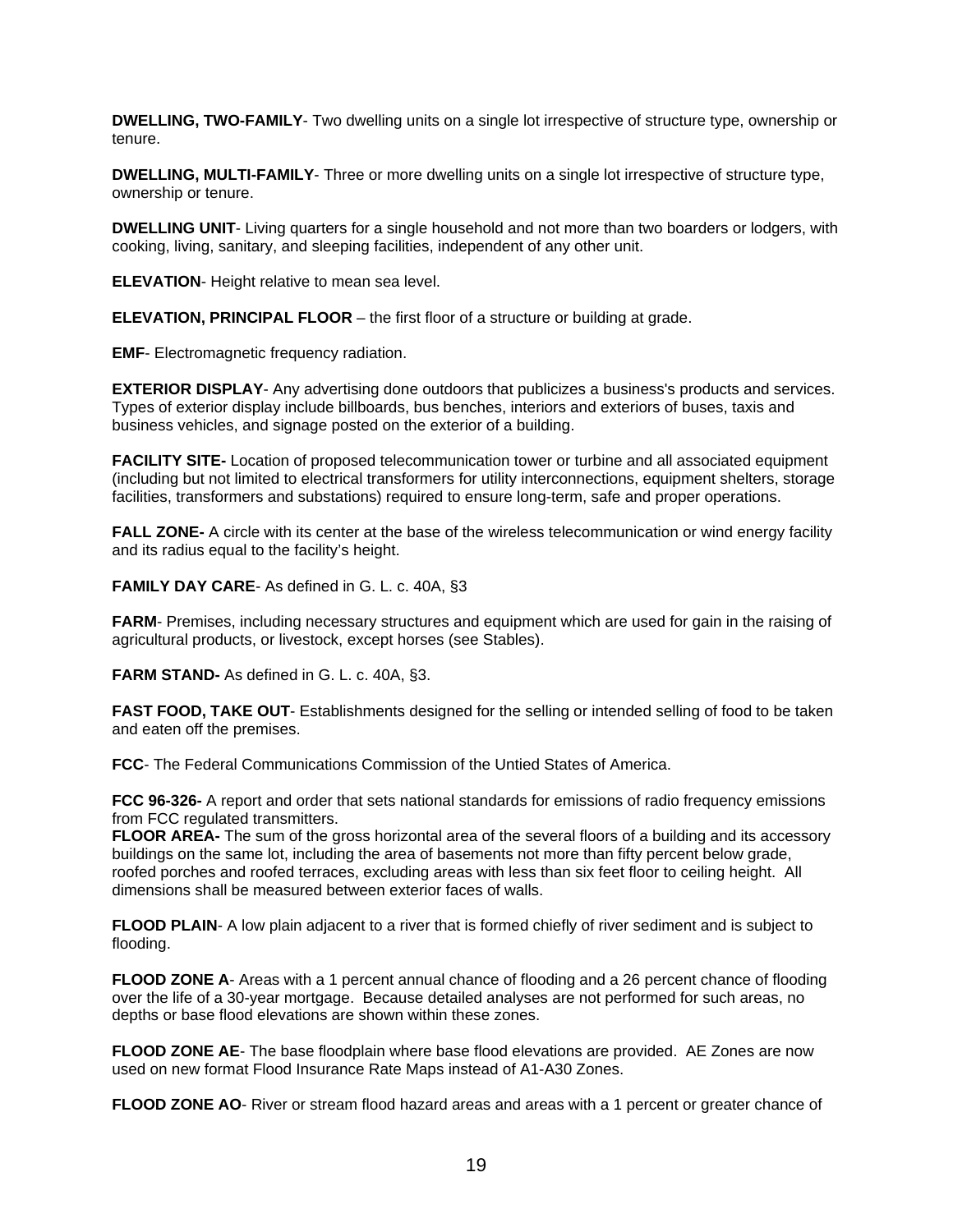shallow flooding each year, usually in the form of sheet flow, with an average depth ranging from 1 to 3 feet. These areas have a 26 percent chance of flooding over the life of a 30-year mortgage. Average flood depths derived from detailed analyses are shown within these zones.

**FLOOD ZONE V-** Coastal areas with a 1 percent or greater chance of flooding and an additional hazard associated with storm waves. These areas have a 26 percent chance of flooding over the life of a 30 year mortgage. No base flood elevations are shown within these zones.

**FLOOD ZONE VE**- Coastal areas with a 1 percent or greater chance of flooding and an additional hazard associated with storm waves. These areas have a 26 percent chance of flooding over the life of a 30 year mortgage. Base flood elevations derived from detailed analyses are shown at selected intervals within these zones.

**FOOTPRINT**- The area within the perimeter of a building measured at the foundation. It shall include all roofed porches and or other roofed areas, bulkhead and cantilevered portions on any level of the building. Not included in the footprint are open, uncovered patios, decks, unroofed stoops, window wells for emergency egress from below-grade bedrooms, stairs and roof projections (cornices, eaves, gutters, outside chimneys, steps, bay windows and terraces).

**FORMULA BUSINESS ESTABLISHMENT**- A business which does or is required by contractual or other arrangement or as a franchise to maintain two (2) or more of the following items: standardized (formula) array of services and/or merchandise including menu, trademark, logo, service mark, symbol, décor, architecture, façade, layout, uniforms, color scheme, and which are utilized by ten (10) or more other businesses worldwide regardless of ownership or location.

**FRONTAGE**- That portion of a lot which is bounded by the street line or way, the sidelines and the minimum building setback line. The frontage must be suitable for development of an access route or driveway to the building site.

**GAME ROOM**- A commercial facility exclusively for playing of billiards, pool, darts and/or table games, but not including video games or pinball machines.

**GARAGE, RESIDENTIAL**- A structure which is accessory to a residential building and which is used for the parking and storage of vehicles or other chattel owned by the residents thereof, which is not a separate commercial enterprise available to the general public and is not to be utilized for commercial repair, commercial storage, or the rental of more than two stalls.

**GARAGE/PARKING LOT, COMMERCIAL**- A structure or designated area used for the parking and storage of vehicles which is operated as a business and open to the public for a fee.

**GARAGE, REPAIR-** A building designed and used commercially for the storage, care, repair, or refinishing of motor vehicles including both minor and major mechanical overhauling, paint, and body work.

**GASOLINE STATION**- Any area of land, including structures thereon, that is used or designated to be used for the retail sale of gasoline or oil or other fuel for the propulsion of motor vehicles, and which may include facilities for cleaning or servicing such motor vehicles, but not including painting or body repairs.

**GOLF COURSE, STANDARD OR PAR 3 -** Course, including customary accessory buildings, where teeto-hole distance averages not less than eighty yards.

**GROUNDWATER**- Water beneath the earth's surface, often between saturated soils and rock, that supplies wells and springs.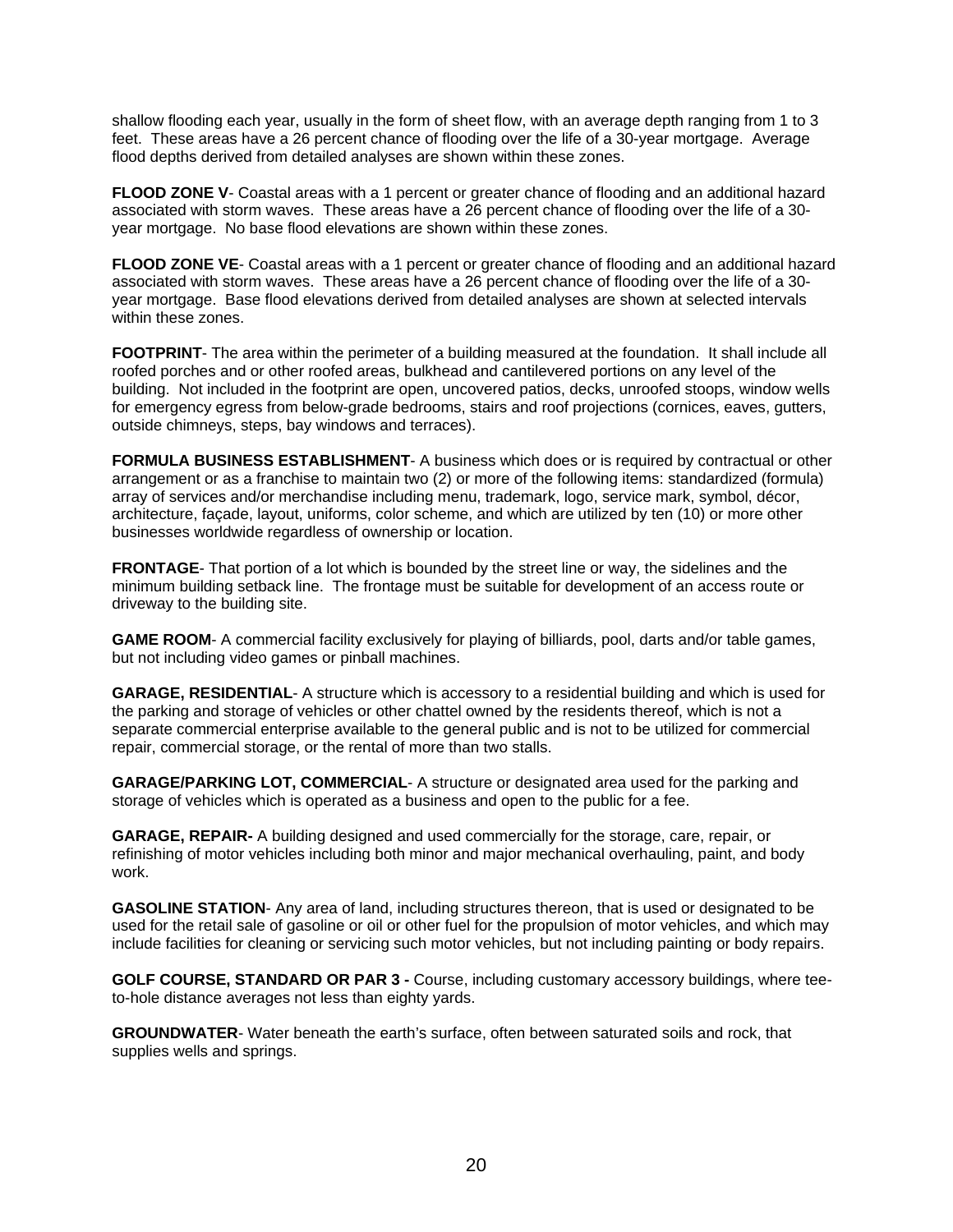**GROSS FLOOR AREA, NON-RESIDENTIAL**- The sum of the areas for each story or level exclusive of basements, elevator shafts, stairwells, and floor space used for mechanical equipment as measured from the outer face of exterior walls.

**GROSS FLOOR AREA, RESIDENTIAL**- The sum of the areas for each story or level of a dwelling unit exclusive of areas not designed for human occupancy including, but not limited to basements, stairwells, bathrooms, attics, wall partitions and attached accessory buildings.

**GUEST HOUSE**- An accessory residential structure for occasional occupancy by non-paying guests, having not less than 400 square feet of gross floor area.

**GUEST UNIT**- Room or suite of rooms suitable for separate rental or occupancy in a hotel, motel, or similar establishment. Any room or suite of rooms containing a stove plus either or both a refrigerator and a kitchen sink shall be considered a dwelling unit.

**HABITABLE SPACE**- Space in a structure for living, sleeping, eating or cooking. Bathrooms, closets, halls, storage areas and utility spaces are not considered habitable space.

**HAZARDOUS MATERIALS**- Any product or waste or combination of substances which, because of quantity, concentration, or physical or chemical, or infectious, or radioactive characteristics may reasonably pose, in the determination of the enforcing authority, a substantial present or potential hazard to human health, safety or welfare, or the environment when improperly treated, stored, transported, used or disposed of, or otherwise managed; any substance which may create a special hazard in the event of spill, leak, fire, or exposure; and all substances deemed to be hazardous waste as defined in G. L. c. 21C §2, the hazardous waste regulations promulgated by the DEP at 310C CMR 30.010 in amounts in excess of that normally used in household maintenance, the Resource Conservation and Recovery Act (RCRA), 42 USC 6901 et seq., or the Comprehensive Environmental Response, Compensation, and Liability Act (CERCLA), 42 USC 9601 et seq., as these may be amended, or other materials which are listed as toxic, hazardous or a priority pollutant by the United States Environmental Protection Agency.

**HAZARDOUS MATERIALS, HOUSEHOLD QUANTITIES**- Any waste material defined by the Massachusetts Hazardous Waste Regulations, 310 CMR 30.00. Household quantities may consist of any of the following:

- 275 gallons or less of oil on site at any time to be used for heating of a structure or to supply an emergency generator; or
- 25 gallons (or the dry weight equivalent) or less of other hazardous materials on site at any time, including oil not used for heating or to supply an emergency generator; or
- a quantity of hazardous waste at the Very Small Quantity Generator level as defined in the Massachusetts Hazardous Waste Regulations, 310 CMR 30.535.

**HAZARDOUS WASTE FACILITY**- As defined in G. L. c. 21D, §5. A site or works for the storage, treatment, dewatering, refining, incinerating, reclamation, stabilization, solidification, disposal or other processes where hazardous wastes can be stored, treated or disposed of; however, not including a municipal or industrial waste water treatment facility if permitted under G. L. c. 21, §43.

**HEALTH CLUB-** A facility with exercise equipment offering aerobic-related activities and is open to both those with memberships as well as the general public.

**HEIGHT**- The vertical distance from the average finished grade of the adjacent ground to the top of the structure of the highest roof beams of a flat roof, the deck of a mansard roof, or the mean level of the highest gable or slope of a hip roof. When applied to a Wind Energy Facility, the height of a Wind Energy Facility measured from natural grade of the facility's foundation to the tip of the rotor blade at its highest point, or blade-tip height.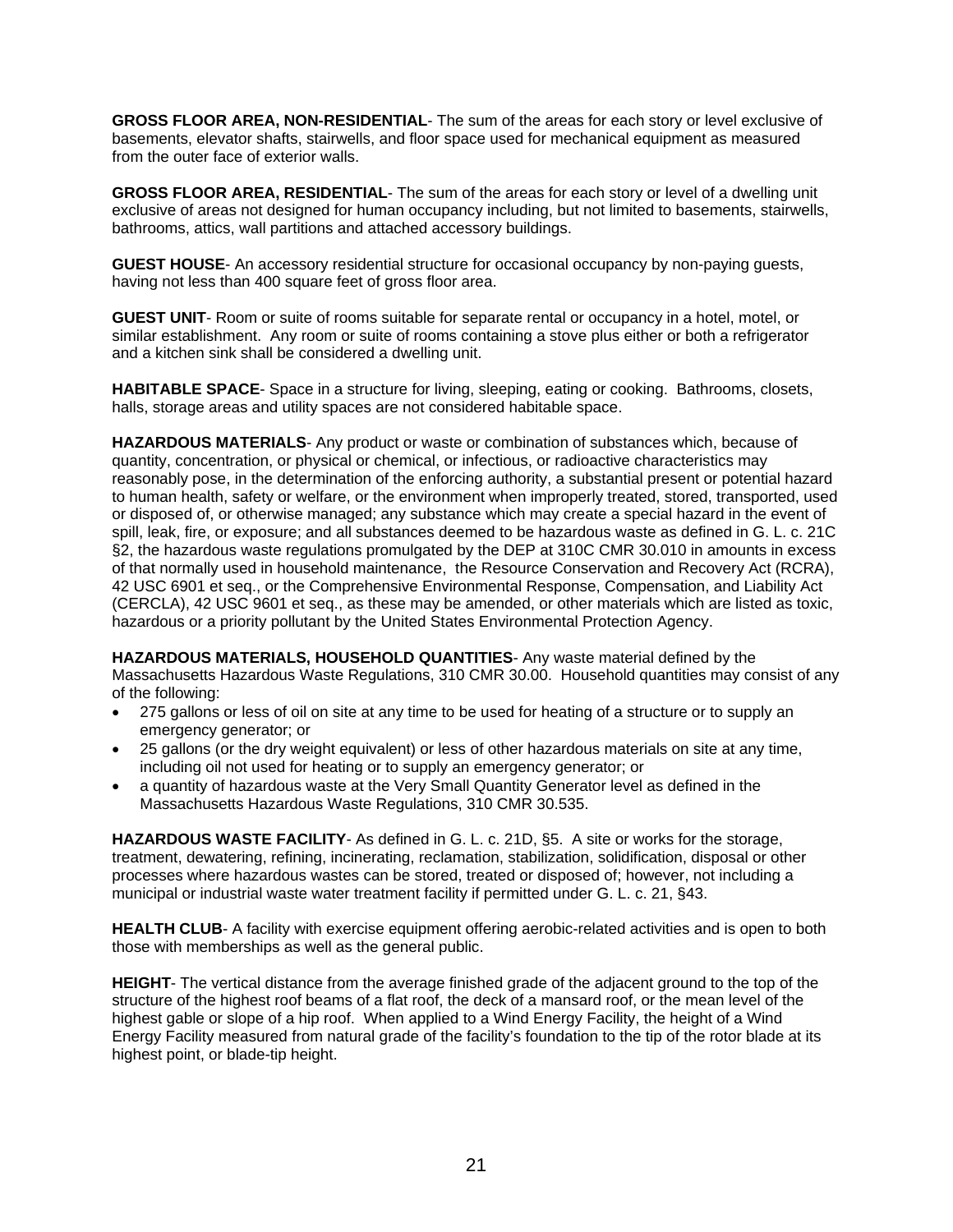**HELIPORT**- An area, either at ground level or elevated on a structure, licensed or approved for the loading and takeoff of helicopters, and including auxiliary facilities such as parking, waiting room, fueling, and maintenance equipment.

**HOME OCCUPATION -** The use of a room or rooms in a dwelling or building accessory thereto as an office, studio, or workroom for a home occupation by a person resident on the premises provided that:

- 1. Such use is clearly incidental and secondary to the use of the premises as a dwelling;
- 2. Not more than one person other than residents of the premises regularly provided paid services in connection with such use;
- 3. No commodity or service is sold or provided to another person who is on the premises;
- 4. The public is not invited onto the premises in the usual course of business;
- 5. No offensive noise, traffic, vibration, smoke, dust, odor, heat, or glare is produced as a result of the home occupation;
- 6. There is no exterior display or exterior sign except as permitted under the Sign Code;
- 7. There is no exterior storage of materials or equipment (including the exterior parking of more than one commercial vehicle), and no other exterior indication of such use or variation from the residential character of the premises;
- 8. All parking for such home occupation, other than for residents of the premises, shall be provided off the street. Adequate off-street parking shall be provided in accordance with the provisions of the bylaws; and
- 9. Such use has been approved in writing by the Building Inspector.

**HOME RULE AMENDMENT** - Article II of the Articles of Amendment to the Constitution of the Commonwealth, as amended, which is codified in the General Laws of the Commonwealth as G. L. c. 43B, which empowers a municipality by local legislation to exercise any power or function which the General Court has power to confer upon it, so long as such local law does not conflict with the Constitution of the Commonwealth or certain statutes enacted by the General Court which deny such local power in matters where state-wide uniformity has been deemed to be necessary.

**HOSPICE CARE**- Palliative and supportive care and other services for terminally ill patients with a limited life-expectancy and their families. Services shall include, but not be limited to, physician's services, nursing care provided by or under the supervision of a registered nurse, social services, volunteer services and counseling services.

**HOSPITAL**- Institutions providing acute twenty–four hour inpatient services which include, but are not limited to, the treatment of emergencies, intensive and patient care units for adults and children, and major clinical and diagnostic health care services.

**HOSPITAL, REHABILITATION** - A hospital licensed pursuant to G. L. c. 111, which provides Hospitallevel in-patient rehabilitation services, together with general and specialty out-patient rehabilitation services including but not limited to: aquatic therapy, cardiac rehabilitation, occupational therapy, physical therapy, speech and language pathology, women's rehabilitative services, wellness, holistic medicine, sports medicine, wound treatment, pain therapy, adult daycare, research and development related to rehabilitation, geriatric and elder care and day time veterinary rehabilitative services.

**HOSPITAL-RELATED SERVICES-** Hospital or healthcare-related commercial services, such as laboratories, pharmacies, laundries, and medical equipment rentals, which are operated by and on the principal premises of a hospital or health care facility. A hospital licensed pursuant to G. L. c. 111, which provides hospital-level in-patient rehabilitation services, together with general and specialty out-patient rehabilitation services including but not limited to: aquatic therapy, cardiac rehabilitation, occupational therapy, physical therapy, speech and language pathology, women's rehabilitative services, wellness, holistic medicine, sports medicine-adaptive sports, wound treatment, pain therapy, adult daycare, research and development related to rehabilitation, geriatric and elder care and day time veterinary rehabilitative services.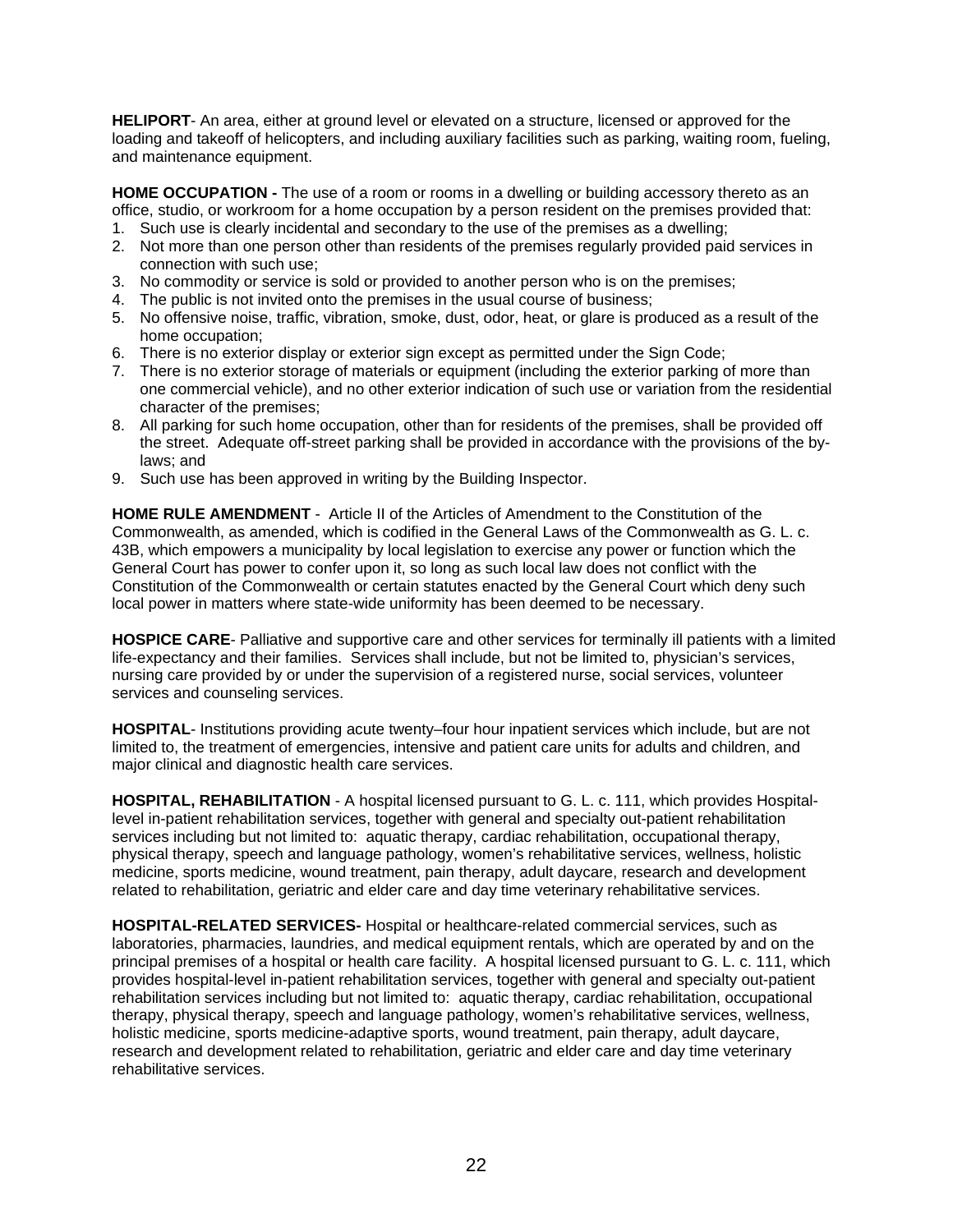**HOSPITAL, VETERINARY**- A building providing for the diagnosis and treatment of ailments of animals other than human, including facilities for overnight care.

**HOTEL**- A building or group of buildings, whether detached or connected, each containing three or more rooming units each with its own sanitary facilities, as well as providing meals and other guest services (including such accessory uses as function rooms, health club, restaurants, swimming pools, and/or tennis courts).

**IMPERVIOUS SURFACE-** A surface that has been compacted or covered with a layer of material so that it is highly resistant to infiltration by water. It includes surfaces such as compacted sand and gravel, or clay, as well as most conventionally surfaced streets, roofs, roadways, sidewalks, parking lots, and other similar structures.

**JUNKYARD**- A lot, land or structure, or part thereof, used primarily for the collecting, dismantling, storage and salvaging of machinery or vehicles not in running condition or for the sale of parts thereof.

**LANDSCAPE MAINTENANCE AGREEMENT**- contract between SPGA and applicant for the long-term care and health of plantings for a project subject to SPR approval or issuance of a special permit.

**LANDSCAPED OPEN SPACE-** Space not covered by any structure and not used for golf drives, parking, utilities, or storage; such spaces include landscaped areas and outdoor recreational facilities, including those on balconies and roofs over structures, if so developed. Area shall be measured horizontally and not include any land with slope over twenty percent, or any land under water other than swimming pool.

**LOAM**- Fertile, friable, natural topsoil of the locality, without admixture of subsoil, refuse or other foreign material, and as further defined by the Barnstable County Extension Service.

**LOT**- An area of land in single ownership with definite boundaries, established by a recorded plan or deed, including a lot created by combining several previously recorded lots, and used or available for use as the site of one or more buildings or for any other purpose.

LOT AREA- The horizontal area of a lot exclusive of any area in a street or recorded way open to public use. At least eighty percent of the lot area required for zoning compliance shall be contiguous land other than that under any water body, or wetland as defined in G. L. c. 131, §40 of the Sandwich Wetland Bylaw.

**LOT, CORNER**- A lot at the point of intersection of and abutting on two or more intersecting streets, the interior angle of intersection of the street lot lines, or extended lot lines in case of a curved street being not more than 135°.

**LOT COVERAGE**- Percentage of lot area that is covered by structures, paving, driveways, walkways and parking area.

**LOT FRONTAGE**- That portion of a lot fronting upon and having access to a street, measured continuously along the street sideline between side lot lines. For lots on the outside of a curve whose radius is 120 feet or less, the lot frontage may be reduced at the street line to sixty percent of the required lot frontage, provided that the full required frontage can be met at the front building line. No lot width shall measure less than sixty percent of the required lot frontage between side lot lines within a distance of one hundred feet from the street sideline.

**LOT SHAPE**- No lot shall be created so as to be so irregularly shaped or extended that the square of the lot perimeter exceeds thirty times the gross lot area for any lot in excess of 80,000 square feet, or twenty-two times the gross lot area for any other lot. A lot may exceed the shape factor of 22 or 30 only if the portion intended for building is designated on the plan and said portion is connected to the frontage and meets the shape and zoning requirements of the area in which it is located.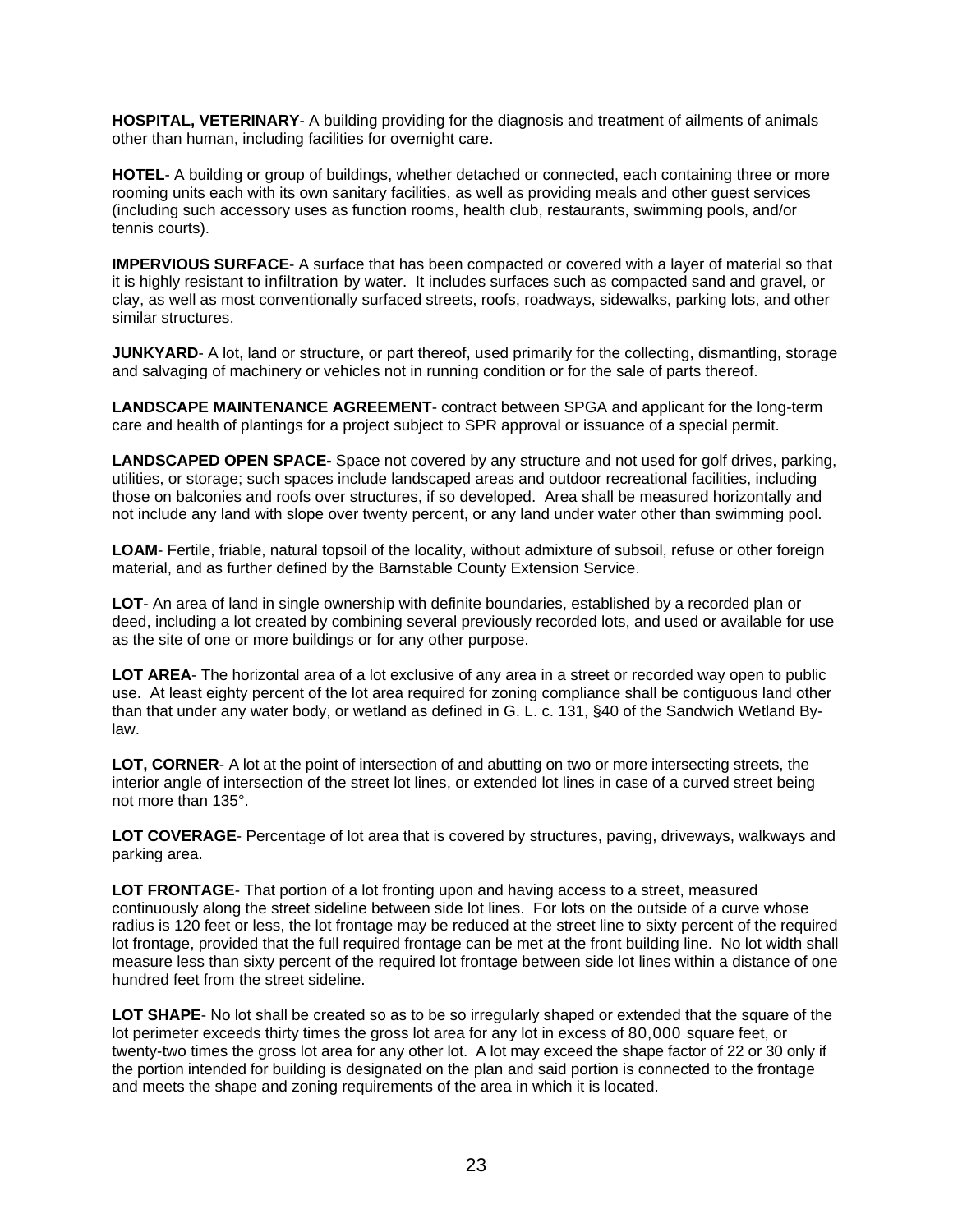**MAINTENANCE PLAN**- Shall include, but not be limited to, the structural integrity of the a wireless telecommunications facility and accessory structures, painting, site access maintained in a manner acceptable to the Fire Chief, and inspections in accordance with the manufacturer's guidelines.

**MAJOR COMMERCIAL COMPLEX**- Building or series of buildings in excess of 10,000 square feet GFA located on one or more lots for retail sales and service.

**MAJOR INDUSTRIAL COMPLEX**- Building or series of buildings in excess of 10,000 square feet GFA located on one or more lots for industrial use.

**MANUFACTURING, LIGHT**- processing, assembly, or packaging of previously prepared or refined materials, provided that at no time will such use result in or cause: excessive dust, smoke, smog, observable gas, fumes or odors, or other atmospheric pollution, objectionable noise, glare, or vibration discernable beyond the property lines of the industry, hazard of fire or explosion or other physical hazard to any adjacent building or land, or to surface or groundwater, Including without limitation the following:

- 1. Manufacture of small machinery:
- 2. Fabrication of metal, paper or wood products;
- 3. Boat building or repair;
- 4. Food and associated industries such as: wholesale bakeries, bottling of food and beverages, and food processing;
- 5. Warehousing or storage of goods and products such as building materials, farm supplies and the like, which may be sold from the premises to the general public. The bulk storage of nuclear or radioactive products, toxic waste chemicals is specifically excluded from the intent of the above; and
- 6. Scientific or research laboratories devoted to research, design and/or experimentation and processing and fabrication incidental thereto.

**MARINA**- a boat basin with facilities for small boats, docks, moorings and supplies.

**MARINE MEDICAL and REHABILITATION FACILITY**- A facility that rescues, rehabilitates and releases all varieties of marine species and serves as an educational resource for studies in oceanic health, marine care and medicine.

**MEASURED WATER'S EDGE**- The waters of any other fresh ponds and lakes shall be determined by the contour of the highest observed elevation, established by measuring the existing elevation and adjusting that elevation by using the methods specified in the *U.S.G.S. Water Resources Investigations 83-4112* with subsequent amendments, if any, as if the waters of the pond or lake were the groundwater.

**MEDICAL OFFICES**- offices and clinics for medical or other health services for the examination and treatment of persons as outpatients only, including laboratories that are part of such offices and clinics.

**MOBILE HOME**- A movable or portable dwelling suitable for permanent residence built on a chassis, designed for connection to utilities when in use, and designed without necessity of a permanent foundation for year-round living.

**MOBILE HOME PARK**- Premises which have been planned and improved for the placement of mobile homes for year-round occupancy.

**MONITORING PROTOCOL**- The testing protocol, such as the Cobbs Protocol, or a protocol substantially similar, including compliance determined in accordance with the National Council on Radiation Protection and Measurements, Reports 86 and 119, that is to be used to monitor emissions from existing and new personal wireless service facilities. Other testing protocols may be required as the technology changes.

**MOTEL**- Building or a group of buildings, whether detached or connected, each containing three or more rooming units. Rooming units may include such accessory uses as swimming pools and tennis courts shall be no less than 225 square feet in size and no more than 480 square feet in size, and no building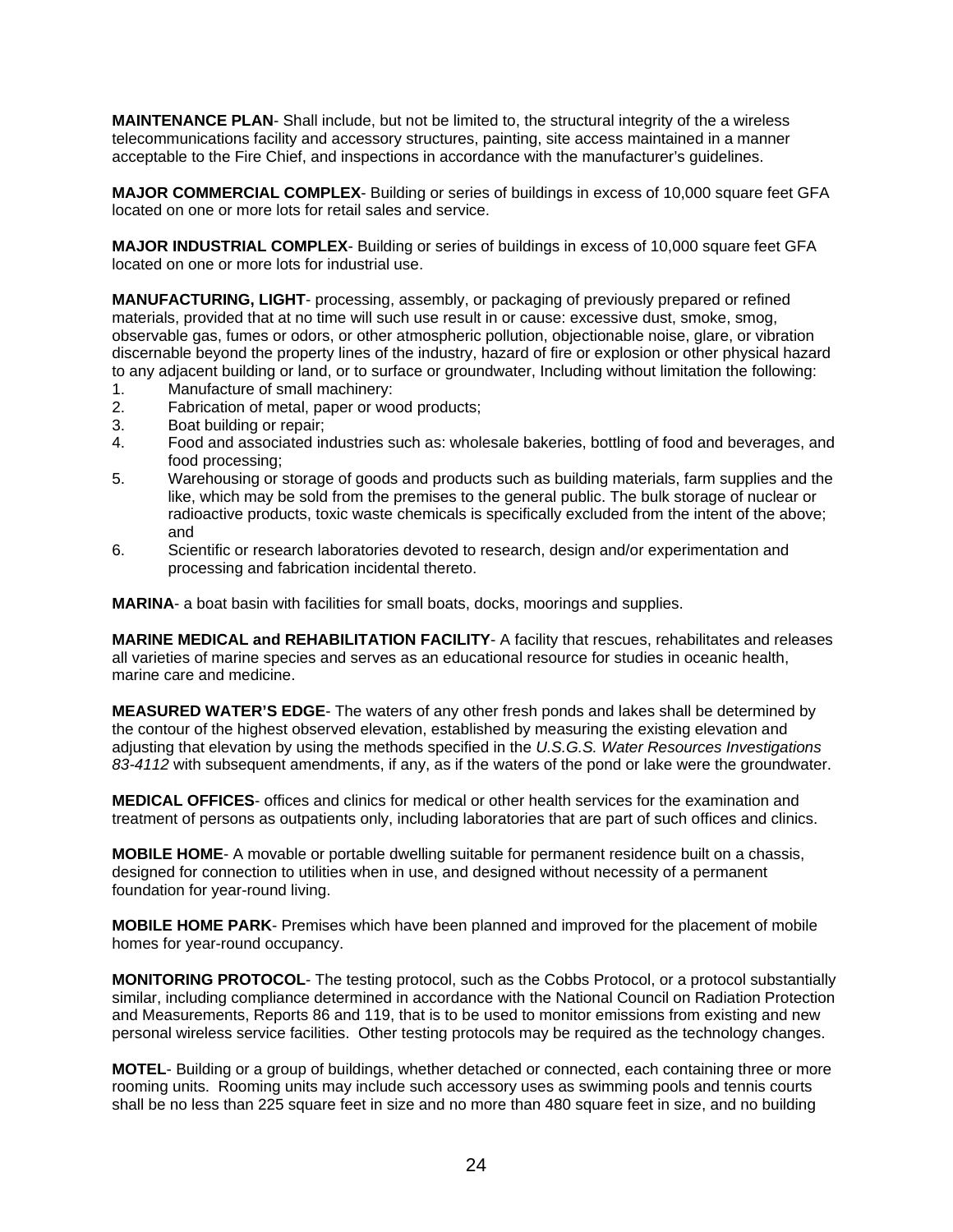shall be fewer than **20 feet** from any other buildings. The rooming units shall be used, or designed to be used, as individual sleeping and dwelling units by transient travelers, tourists or vacationers. Each integral sleeping unit shall have its own attached sanitary facilities. A motel may include accessory uses such as a restaurant and other facilities commonly associated with the operation of a motel

**MULTI-FAMILY HOUSING**- Includes duplexes, 3 to 4 unit structures and apartment-type structures with 5 or more units.

**MUNICIPAL USE**- activity on land owned or controlled by the Town or any of its subsidiary or partner agencies, including (but not limited to) the Town, Sandwich Housing Authority or Sandwich Public Schools.

**MUSEUM-** Premises for the procurement, care and display of inanimate objects of lasting interest and value.

**NONCONFORMING LOT, USE OR STRUCTURE**- A lot, use or structure, or any part thereof, which does not conform to the use or dimensional regulations for the zoning district in which it exists.

**NONCONFORMING USE OR STRUCTURE, EXTENSION**- Any one of the following: greater coverage of land area with structures or paving or other non-vegetative uses associated with or accessory to the use or structure; including without limitation, any increase in parking or storage or display of vehicles or goods; any increase in the volume of a structure by means of an addition, or enlargement; or the placement of accessory structures or accessory uses such as storage sheds, gas pumps, outdoor displays and other similar structures or uses.

**NONCONFORMING USE OR STRUCTURE, PRE-EXISTING**- A nonconforming use or structure which either preceded the first zoning in the Town of Sandwich May 9, 1960 or which complied with applicable use and dimensional regulations in effect on the date the use was commenced or the structure was constructed and which is situated exclusively within the limits of ownership.

**NURSING/CONVALESCENT/REHABILITATION FACILITY**- Any institution, however named, whether conducted for charity or profit, which is advertised, announced or maintained for the express or implied purpose of caring for four or more persons admitted thereto for the purpose of nursing or convalescent care.

**OFFICE, PROFESSIONAL**- The office or place of business where professional services are offered and do not involve the sale of goods, or the keeping of a stock in trade. Professional offices include but are not limited to doctors, dentists, attorneys, architects, engineers, land surveyors, planners, landscape architects, accountants, real estate brokers, insurance brokers, builders, psychologists and chiropractors.

**OFFICE, TEMPORARY CONSTRUCTION**- An accessory building temporarily used only during the construction period for new or rehabilitated structures.

**OPEN LAND-** As used in Section 7 and required as a condition of a Cluster Development special permit, land and water or a combination of both which is dedicated in one or a combination of the methods required in Section 7 to achieve the purposes of Section 7.

**OVERLAY DISTRICT**- A zoning district which overlies other zoning districts. The provisions and restrictions of an overlay district take precedence over those of the underlying zoning district(s).

**PARKING SPACE**- Designated space adequate to park an automobile. Each space shall be not less than nine feet wide and eighteen feet in length and if unmarked shall consist of at least 350 square feet per vehicle.

**PHILANTHROPIC INSTITUTION**- An endowed or charitably supported, nonprofit religious or nonsectarian activity maintained for public or semi-public use.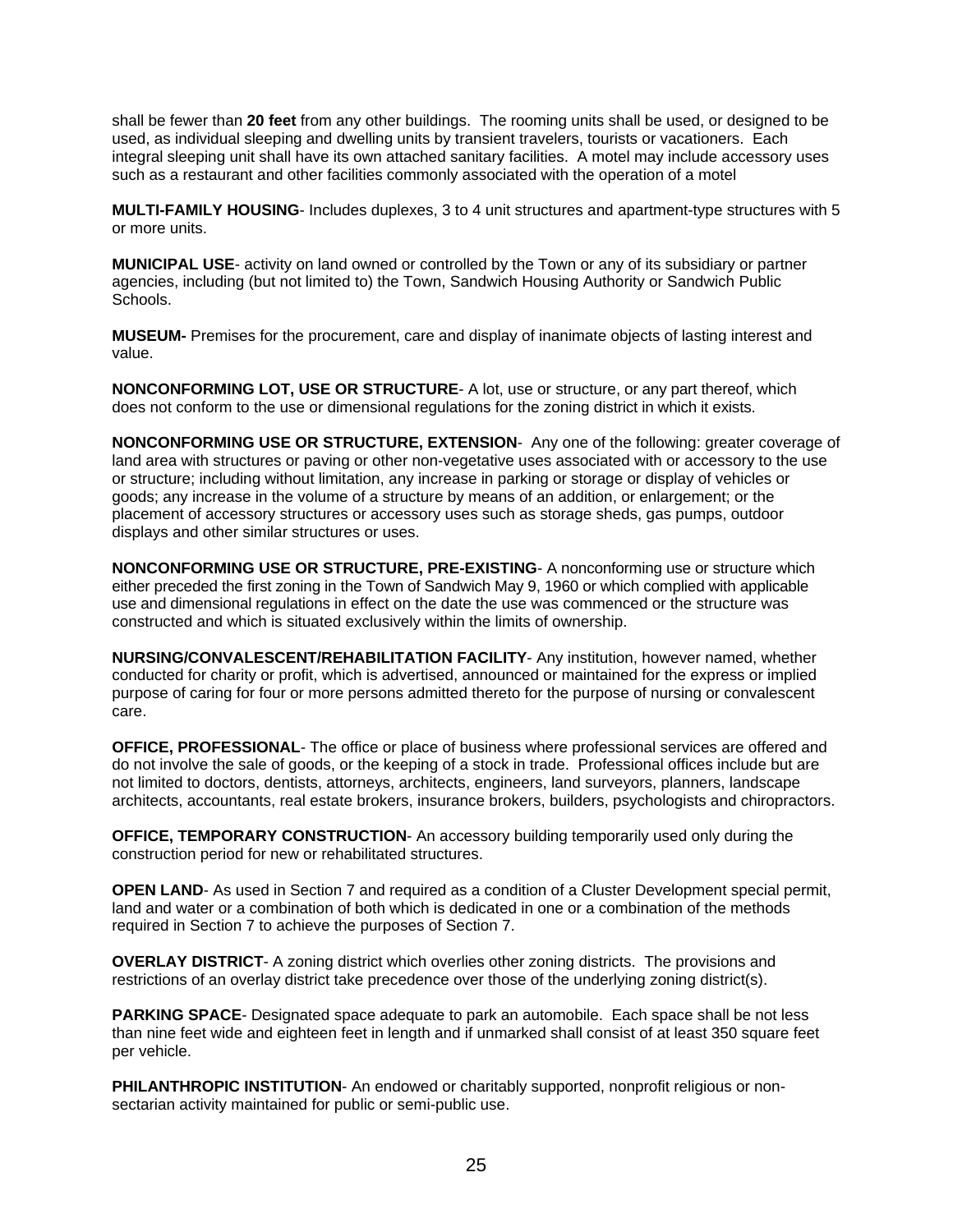**PLOT PLAN-** A diagram, not necessarily to scale, showing a parcel and the proposed or existing use of a specific parcel of land and approximate dimensions of existing and proposed structures.

**POWER GENERATION, ELECTRICAL-** A facility that generates and distributes electrical energy from oil, coal, gas for sale.

**PRINCIPAL USE-** A primary purpose for which land or a building is arranged, designed, intended or used.

**PROCESSED WASTES**- Pollutant or combination of pollutants designated as toxic, present in wastewater or inherent to a manufacturing or production process and discharged into the environment.

**PROCESSING**- Continuous production of large amounts of bulk product (paint, chemicals, etc).

**PRODUCT INVENTORY AND MANIFEST SYSTEM**- A form prepared by all generators who transport, or offer to transport, hazardous waste for off-site treatment, recycling, storage or disposal (see EPA Form OMB NO. 2050-0039).

**RECHARGE AREA**- The area encompassing land and water surface through which precipitation enters the groundwater, and from which groundwater flows naturally or is drawn by pumping into a water well.

**RECREATIONAL FACILITY, INDOOR**- Any establishment whose main purpose is to provide recreational activities conducted entirely within a building, including arcade, athletic and health clubs, auditorium, bowling alley, club or lounge, community center, conference center, gymnasium, athletic center, pool, tennis court, skating rink or billiard hall.

**RECREATION FACILITY, OUTDOOR**- A recreational land use conducted outside of a building characterized by potentially substantial impacts on traffic, the natural environment, and the surrounding neighborhood; such uses include but not limited to: athletic fields, miniature golf, skateboard parks, swimming, bathing, wading, tennis, handball, and basketball courts, as well as batting cages and trampoline facilities.

**REGIONAL SERVICE**- Retail, professional and/or business service activities serving the resident population of the Town and the Upper Cape Region (Sandwich/Mashpee/Falmouth/Bourne).

**RESEARCH LABORATORY**- Industrial or commercial experimentation, design, and production of prototypes excluding volume, continuous production or retail sales.

**RESIDENTIAL USE**- Occupation of a single or two-family structure.

**RESTAURANT**- A business establishment designed for the preparation and serving of food and beverage primarily on the premises, including seating accommodation for all patrons to be served at any one time.

**RETAIL SALES/SERVICE, MAJOR**- An establishment 2,500 square feet to 9,999 square feet selling or renting goods or services to the general public for personal and household consumption, including but not limited to a barber or beauty shop, business or trade school, clothing rental establishment, coin operated or other self-service dry cleaning establishment, collection station for laundry or dry cleaning, dancing or music school, dressmaking or millinery shop, frozen food storage locker, hand or self service laundry, household appliance sales or repair shop, interior decorating studio, meeting hall for hire, photographic studio, shoe or hat repair shop, electronics sales or repair shop. A convenience store that sells gasoline and auto supplies but does not repair, service, or store vehicles shall be considered a retail business.

**RETAIL SALES/SERVICE, MINOR**- An establishment less than 2,500 square feet… (see definition above).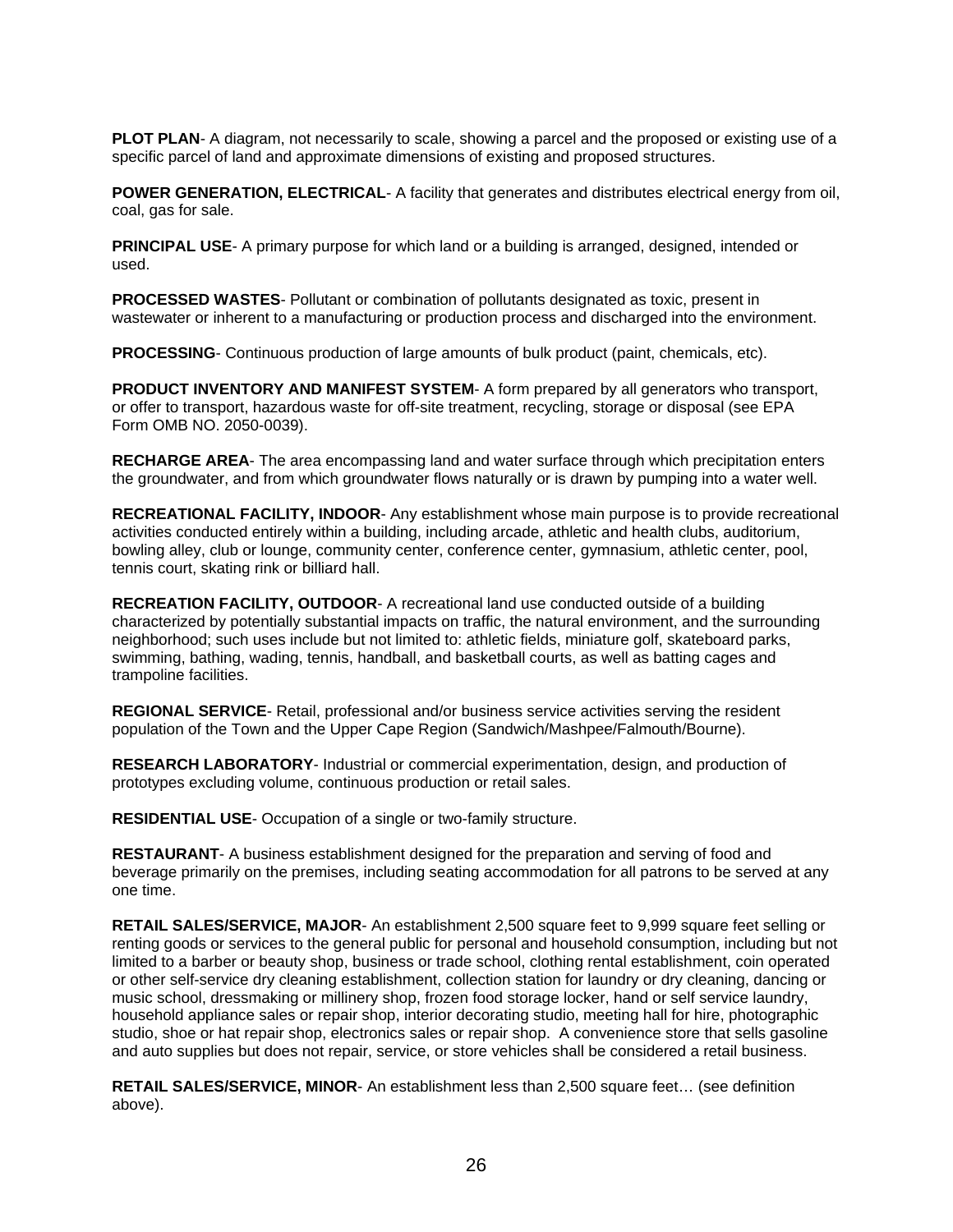**RETAIL SALES/SERVICE, REGIONAL**- An establishment 10,000 square feet or greater… (see above definition).

**RETAINING WALL**- a wall designed to resist the lateral displacement of soil or other material. Retaining walls whose exposed faces are oriented toward abutting properties (facing outward) and are greater than seven feet in total height as measured from the bottom of the footing to the highest point of the wall or which have an exposed face exceeding three vertical feet at any point, must meet the setback requirements of Section 2600.

**RIDING SCHOOL**- A riding academy or riding center used as a school for instruction in equestrianism, or for hiring of horses for pleasure riding.

**ROOMING UNIT**- A room or suite of rooms in a motel suitable for separate rental.

**SEASONAL DWELLING UNIT**- summer homes, resort cottages, or other part-time homes that could serve as a residential use occupied for no more than the period April 15<sup>st</sup> through October 31<sup>st</sup>.

**SEPTAGE**- The liquid, solid and semi-solid material that results from wastewater pre-treatment in a septic tank.

**SETBACK**- The minimum distance that a building or structure and any accessory building(s) shall be separated from the front, rear and/or side lot lines of a Lot.

**SHADOW/FLICKER**- Caused by sunlight passing through the swept area of the wind turbines blades.

**SITE**- The parcel of land on which a use or structure is located.

**SITE CONTROL**- The legal authority to prevent the use or construction of any structure for human habitation within a wireless telecommunication facility's setback areas.

**SITE PLAN**- A detailed drawing to scale prepared by a Massachusetts registered architect, landscape architect, civil engineer or surveyor showing building footprint, travelways, parking, drainage facilities, sanitary sewer lines, water lines, trails, lighting, landscaping and garden elements.

**SPECIAL FLOOD HAZARD AREA-** The land within a flood plain subject to a one- percent or greater chance of flooding in any given year. The area may be designated on the FIRM as Zone A, AO, Al-30, AE, A99, AH, V, V1-30, and VE.

**SPECIAL PERMIT**- A discretionary authorization by a special permit granting authority to conduct a particular use as set forth in this by-law, subject to the provisions of Section 1 and the Use Regulation Schedule, where applicable.

**SPECIAL PERMIT GRANTING AUTHORITY**- That body empowered to grant special permits. As specified by the section providing for the granting of the special permit, that body may be the Zoning Board of Appeals or the Planning Board.

**SPILL CONTAINMENT**- Engineered containment vessel (impermeable wall or pneumatic bladder) designed to contain spills of chemicals, oils, sewage, etc.

**STABLES**- Premises used for the shelter and feeding of horses.

**STORAGE**- The use of a room, building or structure for the containment of goods whether liquid or solid.

**STORY**- That portion of a building that includes the space between the surface of any floor and the surface of the next floor above it, or, if no floor exists above it, the space between such floor and the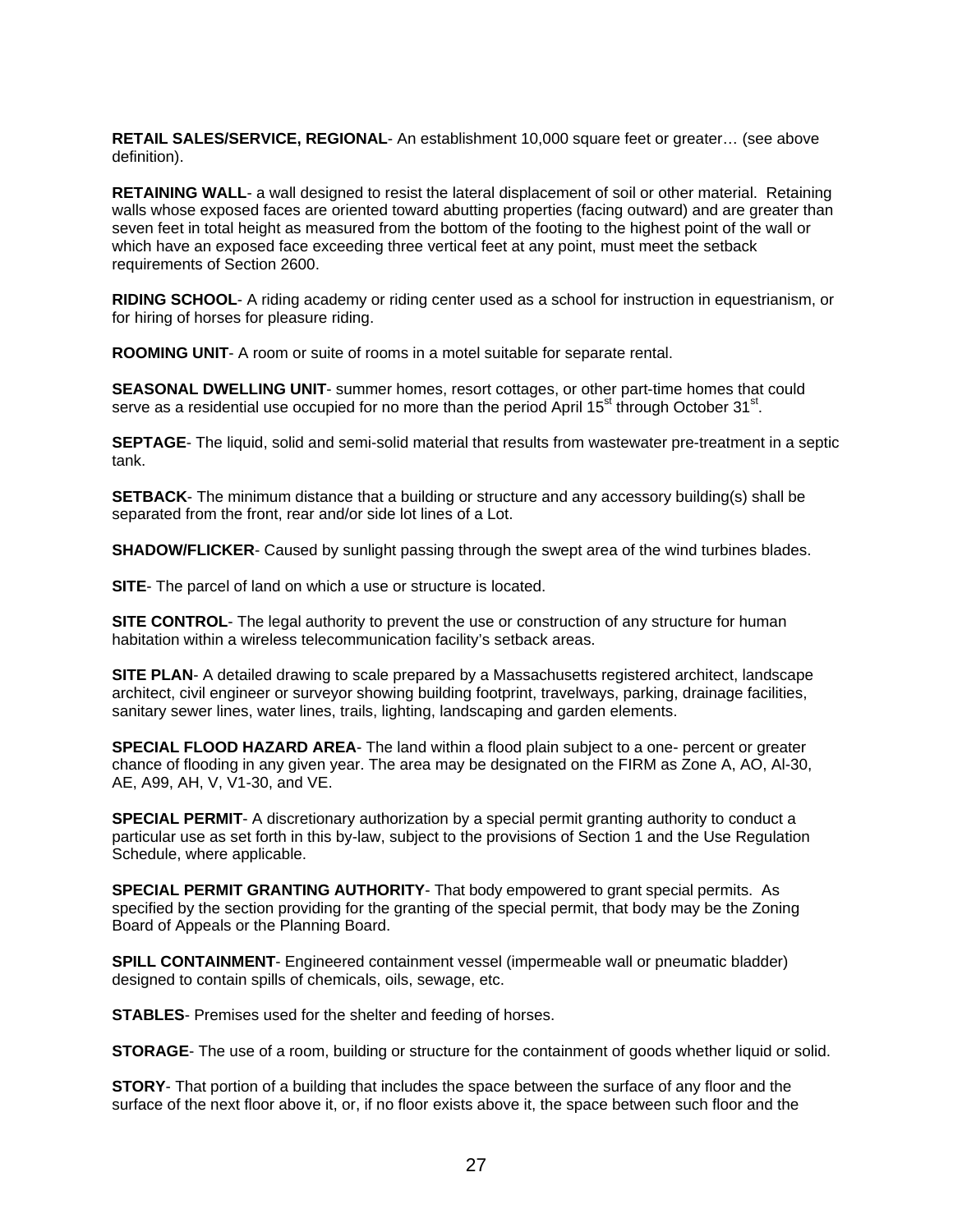ceiling next above it. Any portion of a story exceeding fourteen feet in height shall be considered as an additional story for each fourteen feet or fraction thereof. One-half story means any story or space situated wholly or partly in the roof, so designed, arranged, or built to be used for storage or habitation.

**STREET**- An accepted Town way, or way established by or maintained under County, State or Federal authority; or

**-** A way established by a subdivision plan approved in accordance with the Subdivision Control Law; or - A way certified by the Planning Board to have sufficient width, suitable grades, and adequate construction to provide for the needs of vehicular traffic in relation to the proposed use of the land and the buildings erected or to be erected thereon.

**STREET ELEVATION-** Measured at the edge of pavement directly in front of the center of the building.

**STRUCTURE**- Anything constructed or erected, the use of which requires fixed location on the ground, or attachment to something on the ground, including all buildings, mobile homes, billboards, towers, swimming pools or tanks that have a capacity of 4,000 gallons or more, or the like, or part thereof; but not including paving, usual lawn accessories, fences or retaining walls six feet in height or less.

#### **SUBDIVISION CONTROL LAW-** G. L. c. 41 §81K-81 GG

**SUPERMARKET**- A large, self-service retail store 10,000 square feet or larger that sells a variety of foods and household goods. A pharmacy may be operated within the premises.

**SWIMMING POOL**- A pool designed and built for swimming purposes as an accessory use to a principal permitted use, for use primarily by the occupants or tenants of said property. The term includes any permanent in or above-ground pool and any portable pool more than two feet in height or depth and fifteen feet in length or diameter. Pools having a depth of two feet or more and having a capacity of 4,000 gallons or more in volume shall be considered structures.

**TATTOO ESTABLISHMENT/ BODY ART ESTABLISHMENT**- A location, place, or business where the practices of body art are performed either for profit or not for profit and as further defined by the Sandwich Board of Health Regulations.

**TECHNOLOGY BUSINESS OR SERVICE**- Such businesses or services, including communications, data warehousing of any media, sales, service, data collection, research, development, assembly and manufacture of communication products, information service products and other electronic technologybased business or service.

**TELECOMMUNICATION FACILITY, WIRELESS**- Any structure including all buildings and appurtenances solely intended to house and/or support equipment (equipment shelter), used for transmission and/or reception of electromagnetic radiation, including towers, monopoles, antennas, wiring or other devices attached thereto, including guy wires.

**TELECOMMUNICIATION PLOTS, RADIAL**- As applied to antennae, the result of drawing equally spaced lines (radials) from the point of the antenna, calculating the expected signal and indicating this graphically on a map. The relative signal strength may be indicated by varying the size or color at each point being studied along the radial; a threshold plot uses a mark to indicate whether that point is strong enough to provide adequate coverage. Radial plots concentrate plot points close to the antenna while plot points diverge near the ends of the radials at the outer edge of coverage.

**TELECOMMUNICATION PLOTS, TILED COVERAGE PLOTS**- Tiled plots calculate the signal at uniformly spaced locations on a rectangular grid, or tile, of the proposed coverage area. Relative signal strength may be indicated by varying the size or color at each point being studied. Tiled plots provide a uniform distribution of points over the coverage area. Tiled coverage plots incorporate more topographic data than radial plots and are the preferred form for coverage mapping.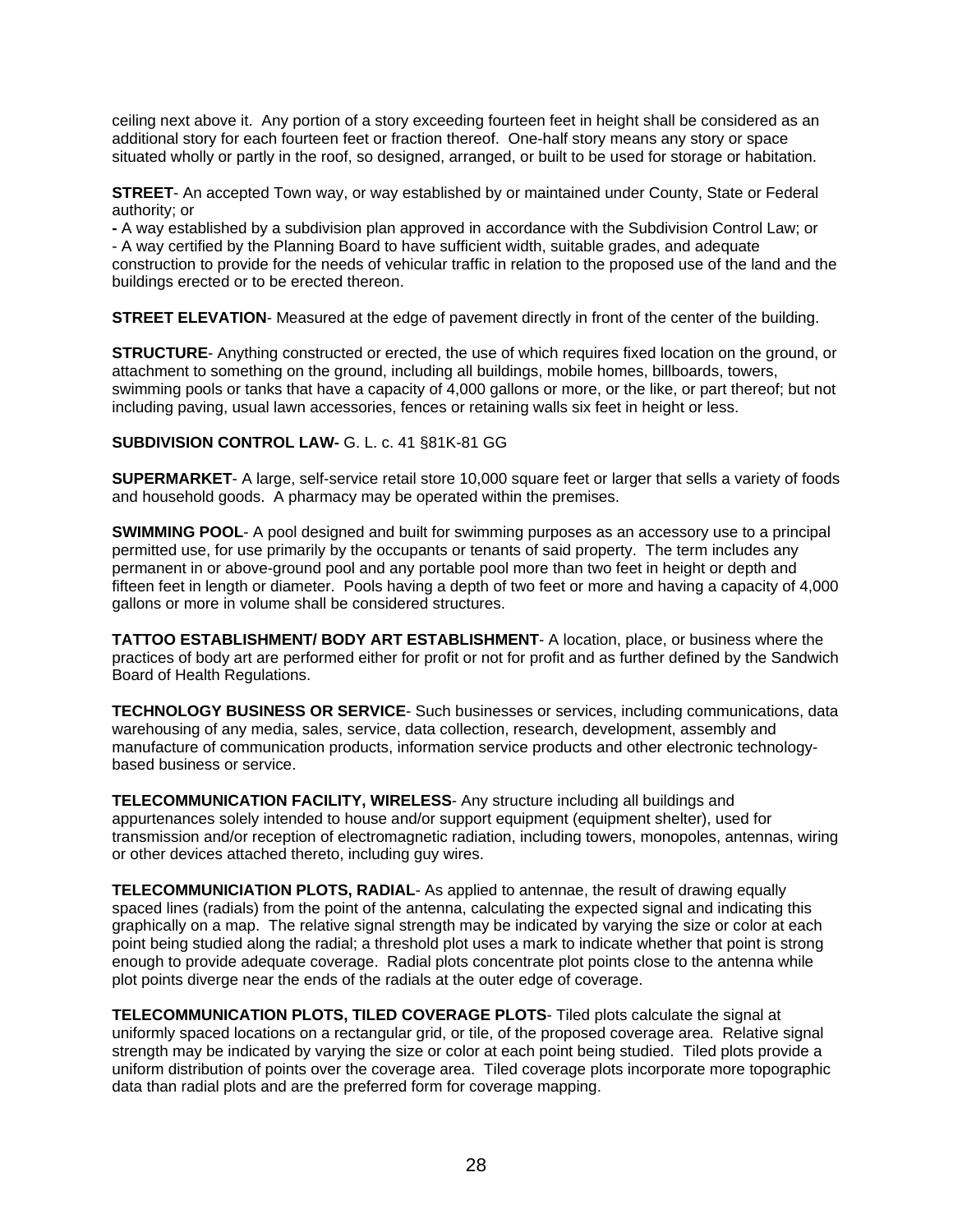**TELECOMMUNICIATION REPEATER**- A small receiver/relay transmitter of not more than 20 watts output designed to provide telecommunications service to areas which are not able to receive adequate coverage directly from an existing wireless telecommunication facility.

**TELECOMMUNICATION TOWERS**- Any guyed, monopole, or self-supported tower, constructed as a free-standing structure proposed to mount one or more antennas intended for transmitting and receiving television, AM/FM radio, digital, microwave, cellular, telephone or similar forms of electromagnetic radiation.

**TEMPORARY CONSTRUCTION OFFICE**- Mobile home, utility trailer or similar vehicle located on a building site. Such temporary offices shall not be located within view of a public way.

**THEATRE, PLAYHOUSE**- A large room or hall, usually with a raised platform and tiered seating for an audience, used for lectures and film shows.

**TOP OF FOUNDATION**- The physical location of the highest point of the foundation above mean sea level (NGVD). The top of foundation is not the location from which building height is to be measured. **TRACT**- A defined contiguous area of land comprised of one or more parcels or lots.

**TRAILER**- A vehicle or object on wheels which has no motive power of its own, but which is drawn by or used in connection with a motor vehicle.

**TRAILER, STORAGE**- A trailer not on wheels that is designed, constructed and utilized for the principal purpose of storing goods or material and is generally located in a stationary position.

**TRAILER, UTILITY**- A wheeled trailer which is designed, constructed and utilized for the principal purpose of transporting equipment, goods or material from one location to another.

**UNDERSTORY PLANTINGS**- Those plantings that form an underlying layer of vegetation.

**UPLAND AREA**- That area exclusive of wetlands as defined in the Wetland Protection By-laws as defined in Section 7 of the Town of Sandwich By-law and land within the Floodplain Overlay District as defined in the zoning by-law.

**WASTEWATER TREATMENT FACILITY**- size, treatment level and cannot discharge in the Water Resource Protection Overlay District.

**WAY, QUALIFIED**- A vehicular or pedestrian thoroughfare, which is either:

- 1. A public way laid out by a governmental entity or public authority pursuant to Mass General Laws;
- 2. A way that has been accepted as a public way pursuant to Mass General Laws;
- 3. A way that is shown on a plan approved and endorsed by the Planning board, and constructed in accordance with the Subdivision Rules & Regulations of the Town; or
- 4. A way, in existence when the Subdivision Control Law became effective in the Town, that is certified by the Planning Board as having sufficient width, suitable grades, sufficient drainage, and adequate construction to provide for the needs of vehicular traffic in relation to the proposed use of the land abutting thereon or served thereby and to provide for the installation and maintenance of municipal services to serve such land.

**WAREHOUSE SALES, WHOLESALE OR RETAIL**- one building on one lot occupied by one business for the sole purpose of selling goods or merchandise to both retail and wholesale customers not to exceed 30,000 square feet of floor area.

**WIND ENERGY FACILITY**- All of the equipment, machinery and structures together utilized to convert wind to electricity. This includes, but is not limited to, transmission, storage, collection and supply equipment, substations, transformers, service and access roads, and one or more wind turbines.